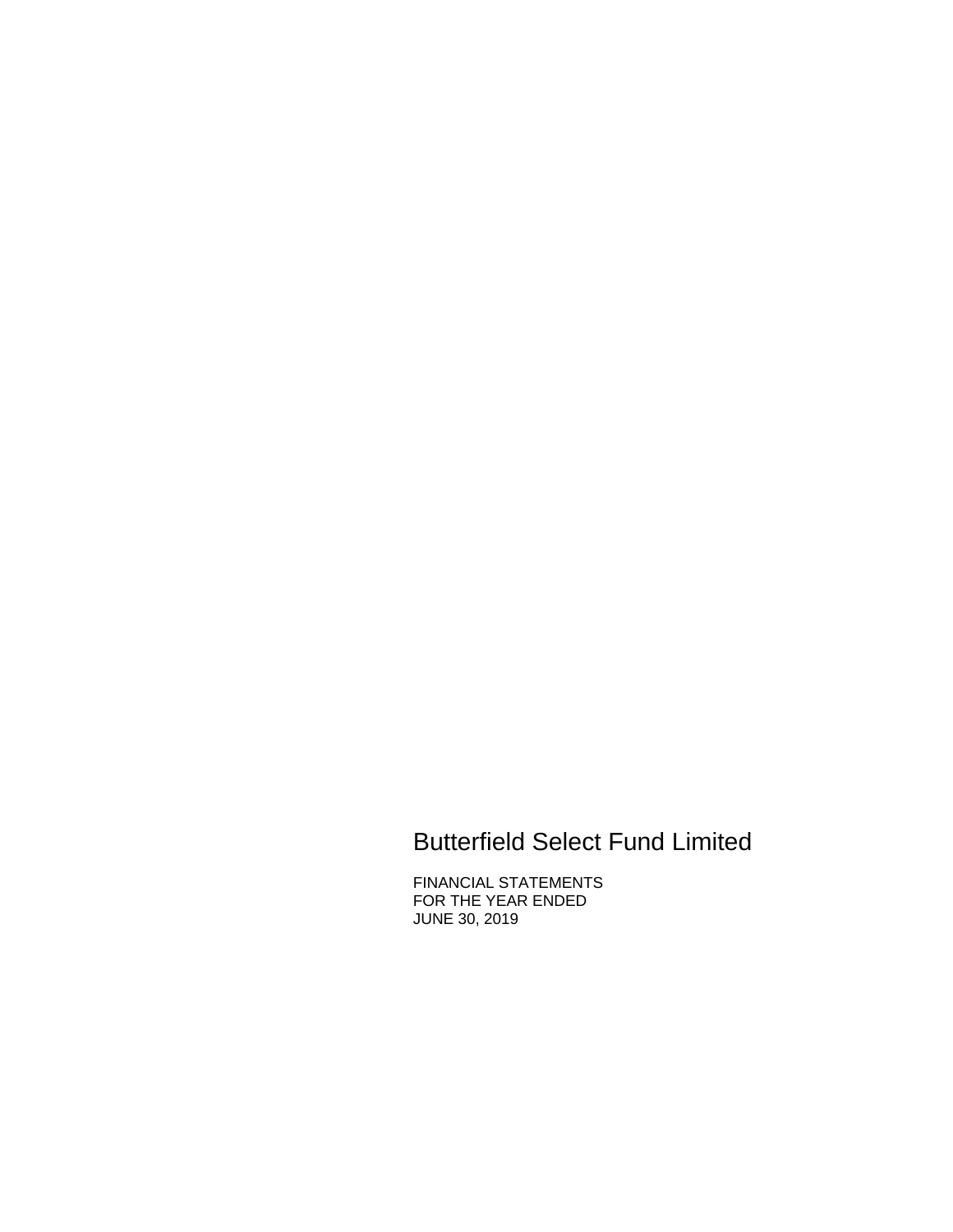#### **INVESTMENT MANAGER'S REPORT**

For the year ended June 30, 2019

#### **Equity Class**

The net asset value (NAV) per share increased from \$15.79 to \$16.76 over the fiscal year to 30 June, 2019, representing a 6.14% return for the year, net of all fees and expenses. The benchmark for the Class, the MSCI World Free Net Total Return Index returned 6.33%.

Global equities were volatile over the course of the year, with a combination of higher US interest rates and a broad based global growth slowdown leading to a particularly weak fourth quarter of 2018. Markets recovered strongly in the first half of 2019, driven by easier monetary policy and a resilient US economy.

US equity markets outperformed the rest of the world, returning 9.60% (MSCI USA Net Total Return Index), whilst Asia Pacific excluding Japan also outperformed, returning 8.06% (MSCI Asia Pacific ex Japan Net Total Return), versus 6.33% for the broad global equity index. All other regions lagged, with Japan the weakest market, followed by the UK and Emerging Markets.

Four out of five of our core global equity funds outperformed their respective benchmarks. Three of the five, American Century Global Growth, BNY Mellon Long Term Global Equity and MFS Global Equity, all outperformed by more than 4.00%. Performance was driven by a combination of stock selection and style exposure. The growth investment style notably outperformed the value style over the period and this was a favorable tailwind for a number of the managers.

The value oriented investment style was a headwind for the Artisan Value fund. Alphabet and Facebook were key underperformers in the portfolio. Both stocks have seen valuations fall over recent years such that they can now be considered value stocks relative to the broad based technology sub-sector. The fund is sticking to a well-defined process so we remain comfortable with the holding, which is scaled smaller than our core positions.

#### **Global Fixed Income Class**

The net asset value (NAV) per share increased from \$19.89 to \$21.39 over the fiscal year to 30 June 2019, representing a 7.54% return for the year, net of all fees and expenses. The fund underperformed the BofA Merrill Lynch 5-10 Year AAA-A US Corporate and Government Benchmark Index by -2.1% primarily due to the underweight duration positioning during Q4 2018.

Over the course of the past 12 months the US rates market has seen a dramatic turnaround in what is almost the mirror image of the previous year as yields declined sharply by around -100bps across the whole curve. This came even as the Federal Reserve raised interest rates, for the final time this cycle, in December despite the global economy continuing to weaken and risk assets experiencing a broad based sell-off. With a global rebound in activity proving to be elusive, and trade war rhetoric dialing up, the Federal Reserve is very likely to start cutting interest rates again possibly as early as July. However, this easing bias has already been priced within bond markets.

In credit markets the broad based decline in risk assets in Q4 provided some relative valued opportunities. One positive outcome of the volatility in Q4 was that global central banks firmly moved into an easing stance, via balance sheet maneuvers or public statements. This should be supportive in the short term of risk assets and did succeed in stabilizing markets in December 2018.

The fund has continued to increase its allocation to lower risk securities due to monetary policy and geopolitical uncertainty. Credit risk remains in the fund but is very tightly controlled and selective where the risk/reward outlook is compelling. Rich valuations in investment grade credit has resulted in the fund adding agency Mortgage Backed Securities (MBS) as higher refinance activity has made the asset class cheaper. The fund reestablished an Emerging Market debt position in January as monetary policy looked set to become more accommodative which lead to a renewed search for yield. Emerging Market debt has replaced High Yield credit which we sold out of in early Q4 2018. Duration as at the end of June 2019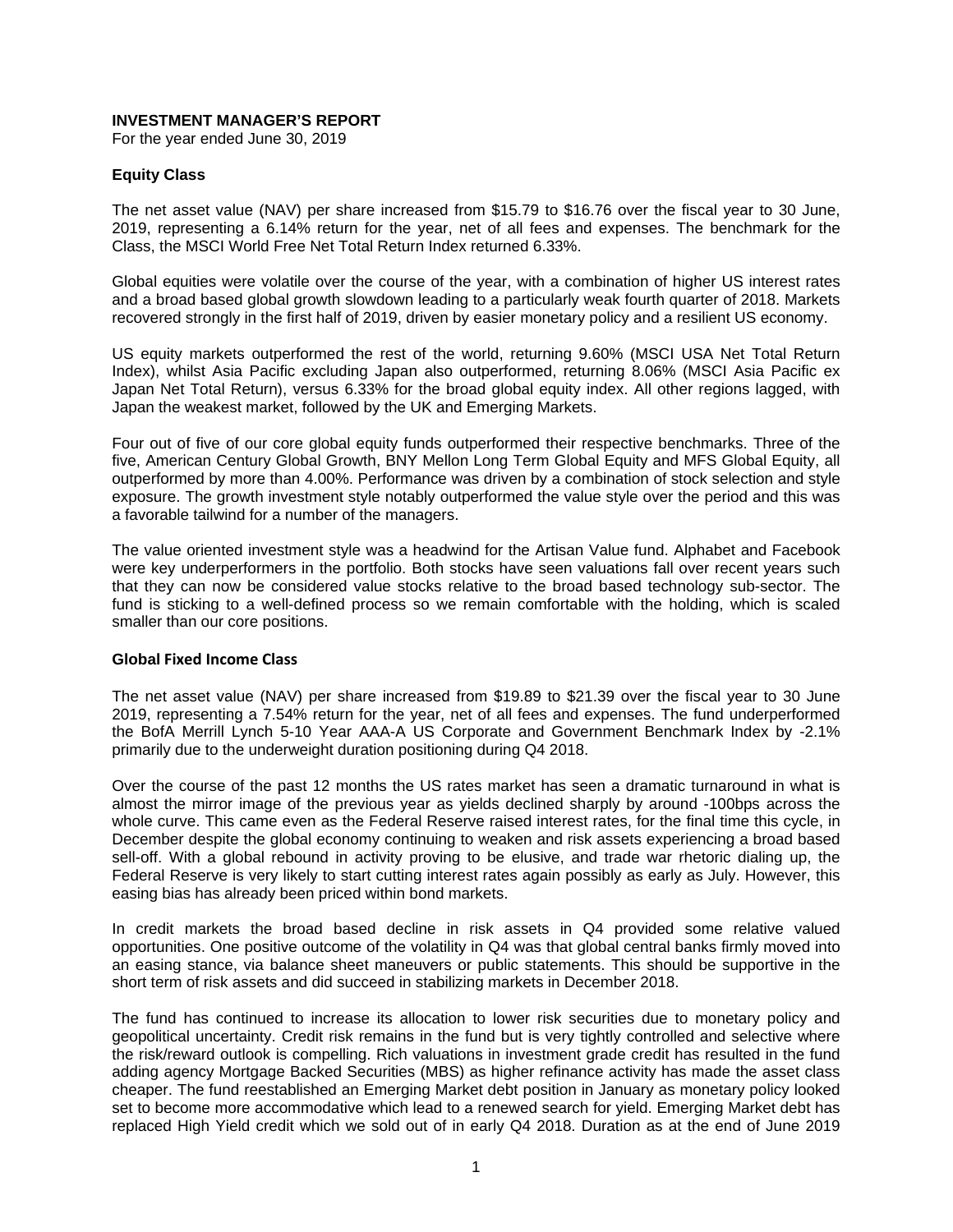was 5.1 years which is 80% of the benchmark index and the overall credit quality of the fund is now significantly higher and rated A- by S&P.

#### **Alternative Class**

The net asset value (NAV) per share decreased from \$15.40 to \$14.73 over the fiscal year to 30 June, 2019, representing a -4.35% return for the year, net of all fees and expenses. In comparison the Hedge Fund Research HFRX Global Hedge Fund benchmark returned -1.95%.

The Class is managed by GCM Grosvenor and was allocated to 13 investment managers with an average allocation of approximately 7% to each manager, with the largest allocation to any single manager being just over 12%. The largest sector allocation the Fund had as at 30 June, 2019 was to the Equities strategy at around 33%. The equities strategy is allocated to directional, low net equity, event driven and specialist sub strategies.

This was followed by the quantitative and macro strategies at a combined 23%. Over the course of the fiscal year the equities exposure was reduced and the cash balance fluctuated as we managed redemptions. Net assets finished the period at \$17.98 million.

#### **Alternative Class Institutional**

The net asset value (NAV) per share decreased from \$10.34 to \$10.13 over the fiscal year to 30 June, 2019, representing a -2.03% return for the year, net of all fees and expenses. The benchmark for the Class, the Hedge Fund Research HFRX Global Hedge Fund returned -1.95%.

The Class was allocated to 27 investment managers with an average position size of approximately 6%, with the largest allocation to any single manager being just over 6%. The equities strategy in this class was much lower than the Alternative Class, at 15%, in favor of strategies and managers that offer liquidity terms that are between quarterly and annually. This allows the fund to seek opportunities in less liquid strategies, such as credit, where the fund's exposure is commensurately higher at around 26%.

Whereas the Alternative Class offers weekly liquidity, the Alternative Institutional Class offers subscription liquidity monthly, with quarterly withdrawal liquidity and a much longer notice period. The fund grew net assets over the period, with net assets finishing the period at \$115.21 million.

**Dwayne Outerbridge, CFA President Butterfield Select Fund Limited October 18, 2019**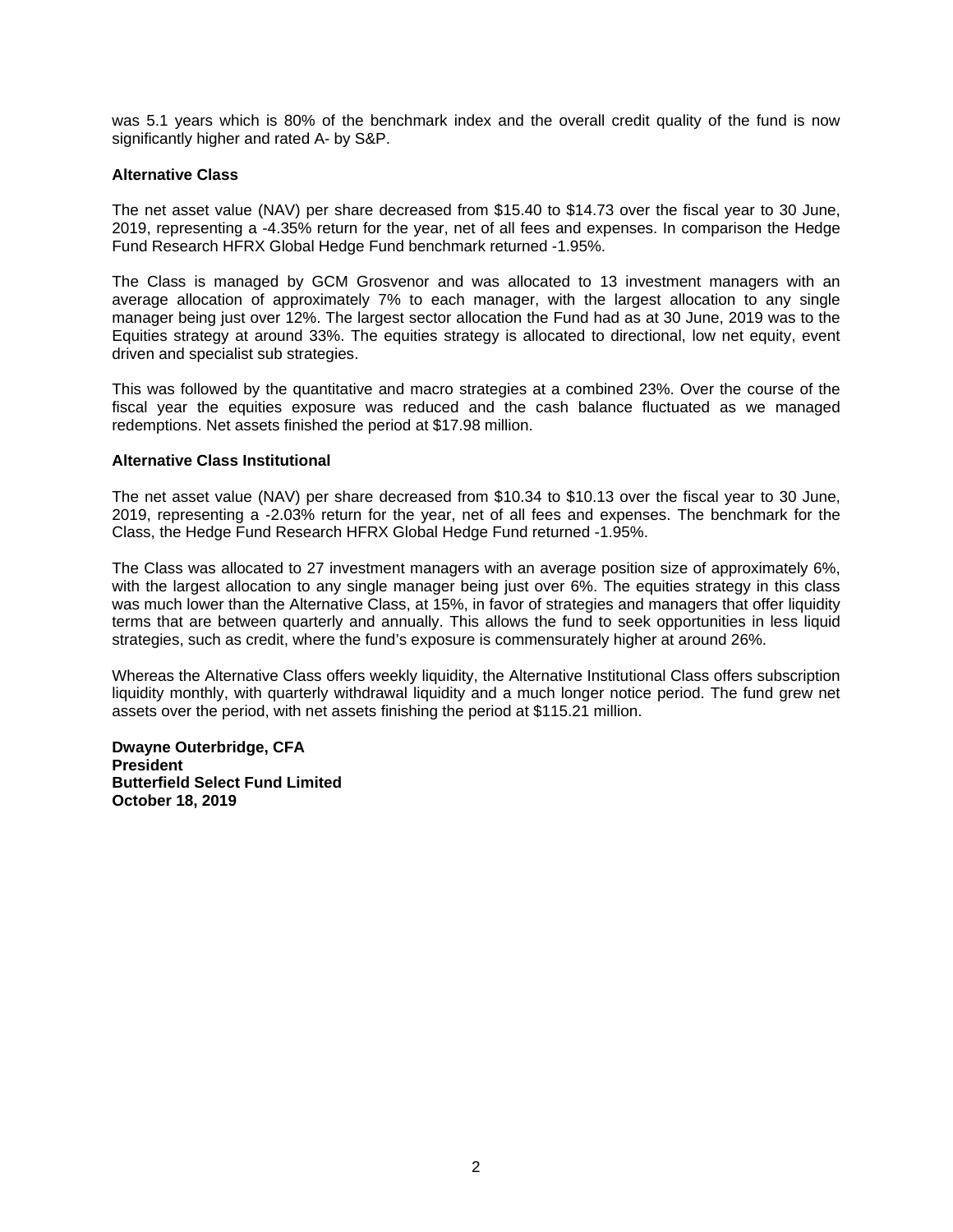

Ernst & Young Ltd. 3 Bermudiana Road Hamilton HM 08 P.O. Box HM 463 Hamilton HM BX BERMUDA

Tel: +1 441 295 7000 Fax: +1 441 295 5193 ey.com

# Independent Auditor's Report

The Board of Directors

Butterfield Select Fund Limited, comprising Equity Class, Global Fixed Income Class, Alternative Investment Class and Alternative Investment Institutional Class

#### **Opinion**

We have audited the financial statements of Butterfield Select Fund Limited, comprising Equity Class, Global Fixed Income Class, Alternative Investment Class and Alternative Investment Institutional Class (collectively referred to as the Fund), which comprise the statement of financial position as at June 30, 2019, and the statements of comprehensive income, changes in net assets attributable to shareholders and cash flows for the year then ended, and notes to the financial statements, including a summary of significant accounting policies.

In our opinion, the accompanying financial statements present fairly, in all material respects, the financial position of the Fund as at June 30, 2019, and its financial performance and its cash flows for the year then ended in accordance with International Financial Reporting Standards (IFRSs).

#### **Basis for Opinion**

We conducted our audit in accordance with Canadian generally accepted auditing standards. Our responsibilities under those standards are further described in the *Auditor's Responsibilities for the Audit of the Financial Statements* section of our report. We are independent of the Fund in accordance with the ethical requirements that are relevant to our audit of the financial statements in Canada, and we have fulfilled our other ethical responsibilities in accordance with these requirements. We believe that the audit evidence we have obtained is sufficient and appropriate to provide a basis for our opinion.

#### **Other Information**

Management is responsible for the other information. The other information comprises the information, other than the financial statements and our auditor's report thereon, in the Annual Report.

Our opinion on the financial statements does not cover the other information and we do not express any form of assurance conclusion thereon. In connection with our audit of the financial statements, our responsibility is to read the other information identified above and, in doing so, consider whether the other information is materially inconsistent with the financial statements or our knowledge obtained in the audit, or otherwise appears to be materially misstated.

We obtained the Annual Report prior to the date of this auditor's report. If, based on the work we have performed on this other information, we conclude that there is a material misstatement of this other information, we are required to report that fact in this auditor's report. We have nothing to report in this regard.

#### **Responsibilities of Management and the Board of Directors for the Financial Statements**

Management is responsible for the preparation and fair presentation of these financial statements in accordance with IFRSs, and for such internal control as management determines is necessary to enable the preparation of financial statements that are free from material misstatement, whether due to fraud or error.

In preparing the financial statements, management is responsible for assessing the Fund's ability to continue as a going concern, disclosing, as applicable, matters related to going concern and using the going concern basis of accounting unless management either intends to liquidate the Fund or to cease operations, or has no realistic alternative but to do so.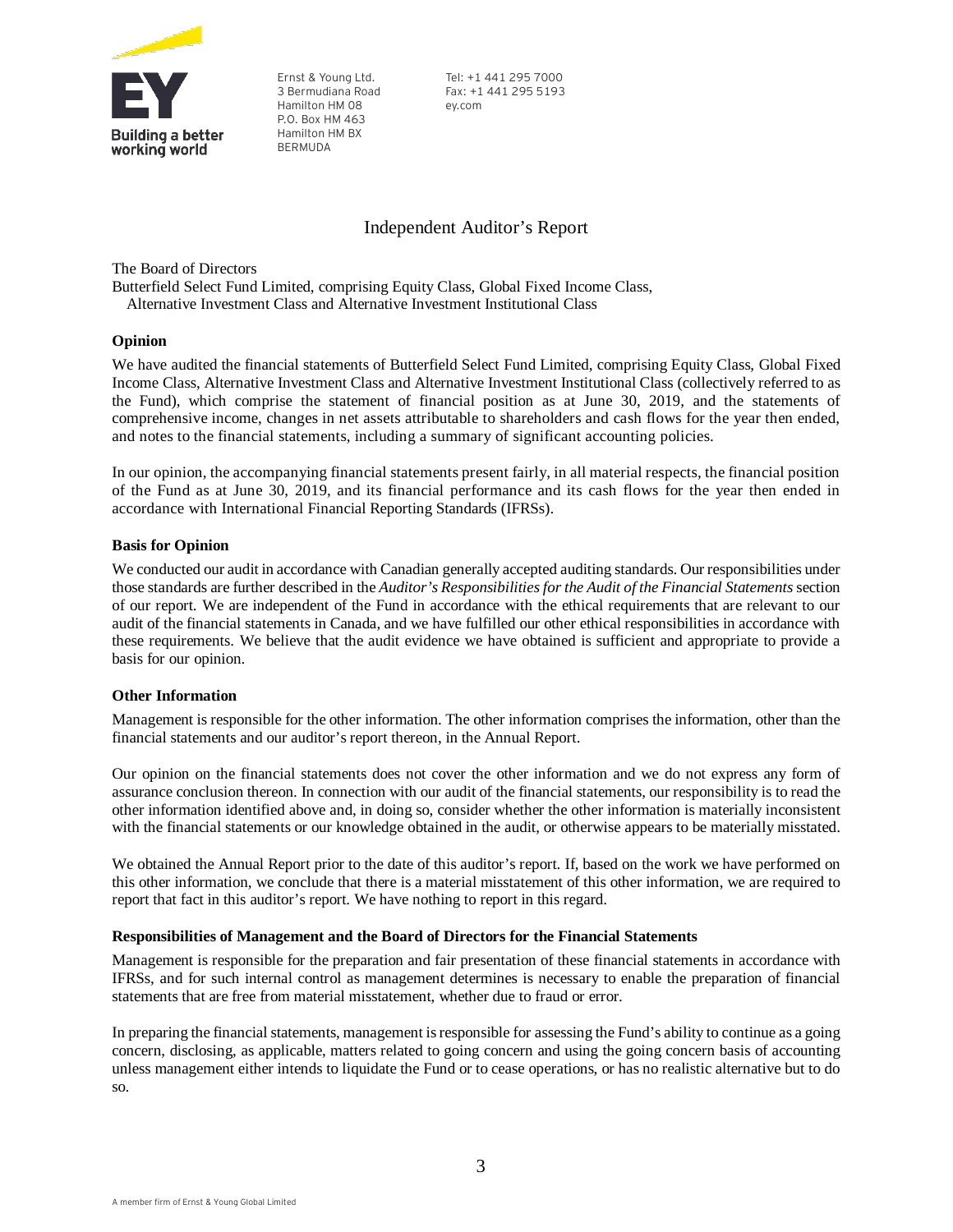

The Board of Directors is responsible for overseeing the Fund's financial reporting process.

#### **Auditors' Responsibilities for the Audit of the Financial Statements**

Our objectives are to obtain reasonable assurance about whether the financial statements as a whole are free from material misstatement, whether due to fraud or error, and to issue an auditor's report that includes our opinion. Reasonable assurance is a high level of assurance, but is not a guarantee that an audit conducted in accordance with Canadian generally accepted auditing standards will always detect a material misstatement when it exists. Misstatements can arise from fraud or error and are considered material if, individually or in the aggregate, they could reasonably be expected to influence the economic decisions of users taken on the basis of these financial statements.

As part of an audit in accordance with Canadian generally accepted auditing standards, we exercise professional judgment and maintain professional skepticism throughout the audit. We also:

- Identify and assess the risks of material misstatement of the financial statements, whether due to fraud or error, design and perform audit procedures responsive to those risks, and obtain audit evidence that is sufficient and appropriate to provide a basis for our opinion. The risk of not detecting a material misstatement resulting from fraud is higher than for one resulting from error, as fraud may involve collusion, forgery, intentional omissions, misrepresentations, or the override of internal control.
- Obtain an understanding of internal control relevant to the audit in order to design audit procedures that are appropriate in the circumstances, but not for the purpose of expressing an opinion on the effectiveness of the Fund's internal control.
- Evaluate the appropriateness of accounting policies used and the reasonableness of accounting estimates and related disclosures made by management.
- Conclude on the appropriateness of management's use of the going concern basis of accounting and, based on the audit evidence obtained, whether a material uncertainty exists related to events or conditions that may cast significant doubt on the Fund's ability to continue as a going concern. If we conclude that a material uncertainty exists, we are required to draw attention in our auditors' report to the related disclosures in the financial statements or, if such disclosures are inadequate, to modify our opinion. Our conclusions are based on the audit evidence obtained up to the date of our auditors' report. However, future events or conditions may cause the Fund to cease to continue as a going concern.
- Evaluate the overall presentation, structure and content of the financial statements, including the disclosures, and whether the financial statements represent the underlying transactions and events in a manner that achieves fair presentation.

We communicate with the Board of Directors regarding, among other matters, the planned scope and timing of the audit and significant audit findings, including any significant deficiencies in internal control that we identify during our audit.

Ernot + Young ktd.

October 18, 2019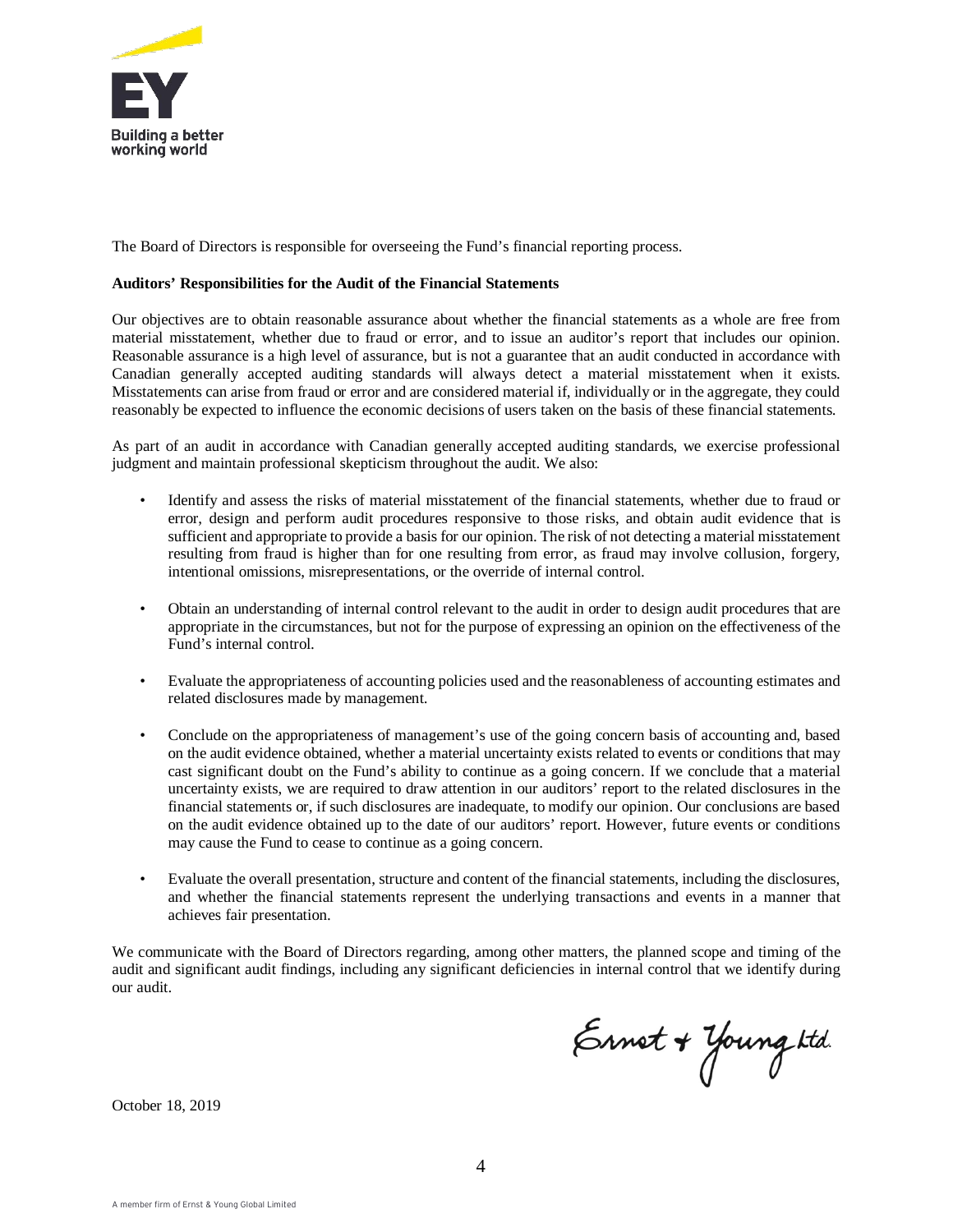# **COMPANY INFORMATION**

# **DIRECTORS**

Dwayne Outerbridge (alternative: Michael Neff) Richard Foley David Ware Dawn Griffiths (alternative: Elizabeth Denman)

# **INVESTMENT ADVISER**

Butterfield Asset Management Limited 65 Front Street Hamilton HM 12 Bermuda

# **INVESTMENT SUB-ADVISER**

Grosvenor Capital Management, L.P. 900 North Michigan Avenue, Suite 1100 Chicago IL 60611

# **CUSTODIAN**

The Bank of N.T. Butterfield & Son Limited 65 Front Street Hamilton HM 12 Bermuda

# **SUB-CUSTODIAN**

Brown Brothers Harriman, 140 Broadway 11<sup>th</sup> Floor New York NY 10005

# **REGISTRAR, TRANSFER AGENT AND ADMINISTRATOR**

MUFG Fund Services (Bermuda) Limited The Belvedere Building 69 Pitts Bay Road Pembroke HM 08 Bermuda

# **AUDITORS**

Ernst & Young Ltd. 3 Bermudiana Road Hamilton HM 08 Bermuda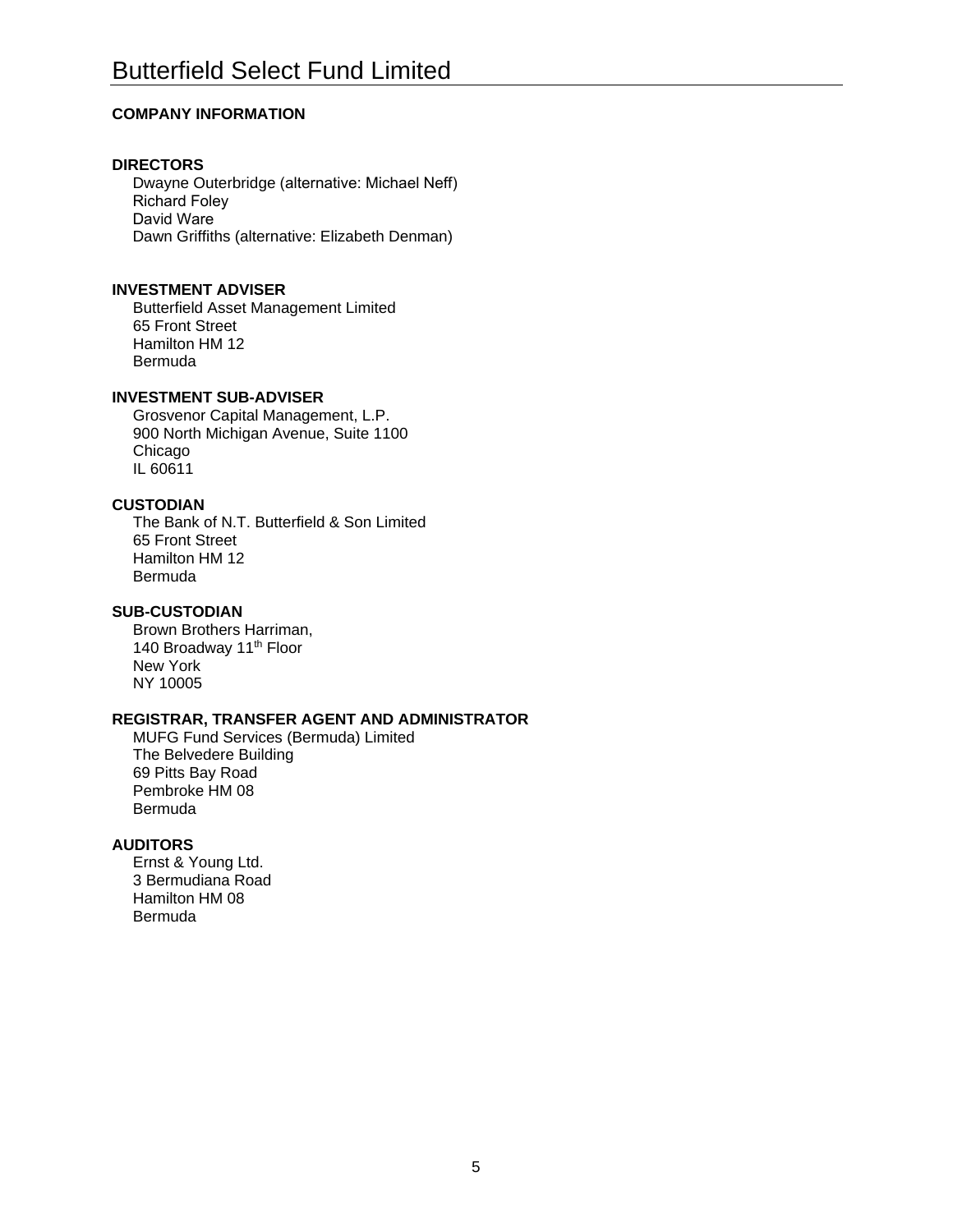# **STATEMENT OF FINANCIAL POSITION**

As at June 30, 2019

# **(Expressed in US Dollars)**

 **EQUITY CLASS** 

|                                                  |              | June 30, 2019<br>US\$ | June 30, 2018<br>US\$ |
|--------------------------------------------------|--------------|-----------------------|-----------------------|
|                                                  | <b>Notes</b> |                       |                       |
| <b>Assets</b>                                    |              |                       |                       |
| Cash and cash equivalents                        | $2 h$ )      | 105,000               | 675,097               |
| Financial assets at fair value through profit or |              |                       |                       |
| loss (Cost: 2019-\$79,653,462; 2018-             |              |                       |                       |
| \$84,061,024)                                    | 3, 4         | 117,296,107           | 115,253,197           |
| Other assets                                     |              | 5,831                 | 6,567                 |
| <b>Total assets</b>                              |              | 117,406,938           | 115,934,861           |
|                                                  |              |                       |                       |
| <b>Liabilities</b>                               |              |                       |                       |
| Accrued expenses                                 | 6, 7         | 161,705               | 165,198               |
| Subscriptions received in advance                |              | 44,165                | 295,941               |
| <b>Total liabilities</b>                         |              | 205,870               | 461,139               |
|                                                  |              |                       |                       |
| Organisational shares                            | 5            | 12,000                | 12,000                |
| Total liabilities and equity (including net      |              |                       |                       |
| assets attributable to shareholders)             |              | 117,406,938           | 115,934,861           |
| Net assets attributable to shareholders          |              | 117,189,068           | 115,461,722           |
|                                                  |              |                       |                       |
| Number of redeemable shares in issue             | 5            | 6,992,231             | 7,314,455             |
|                                                  |              |                       |                       |
| Net asset value per redeemable share             |              | 16.76                 | 15.79                 |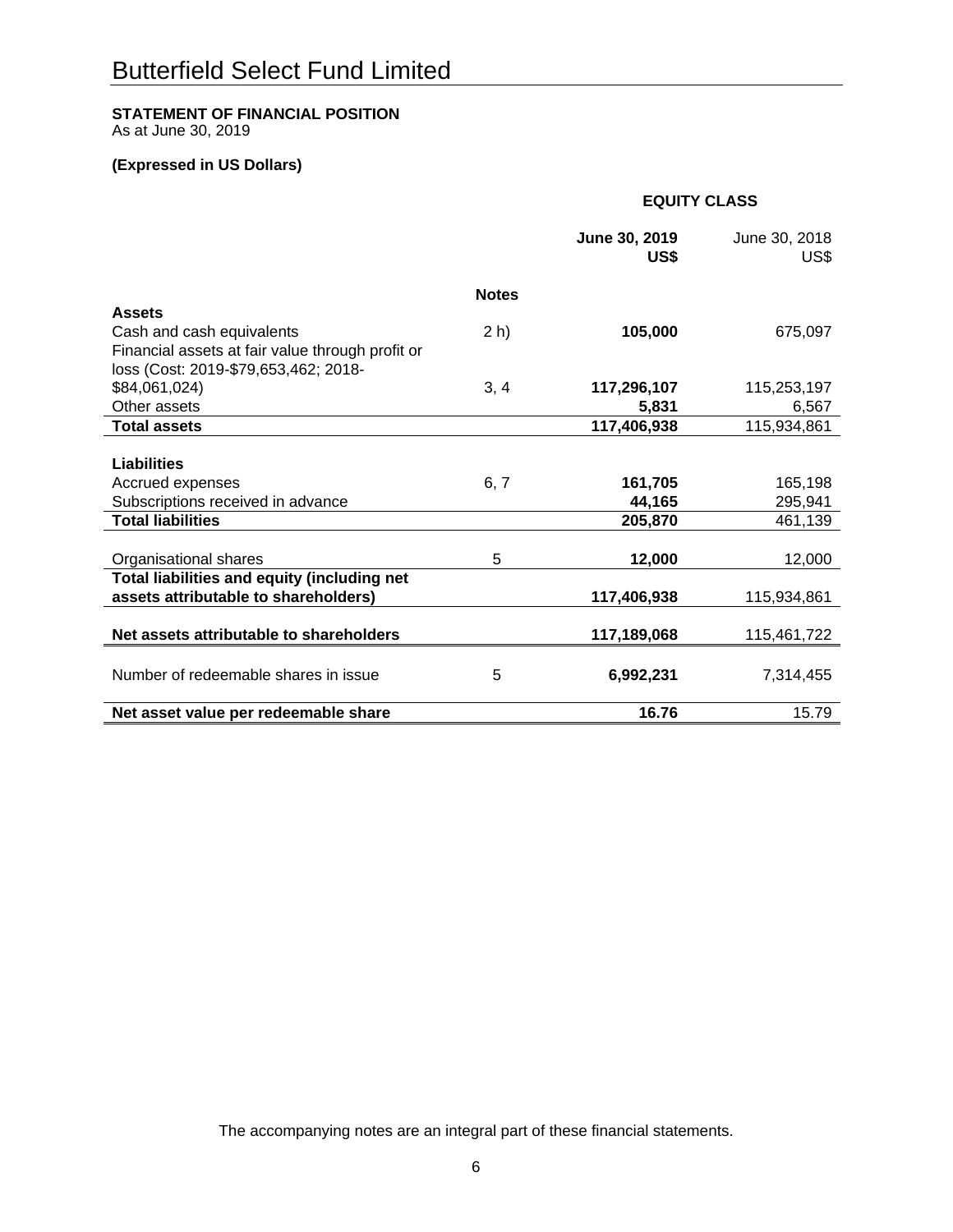# **STATEMENT OF FINANCIAL POSITION (CONTINUED)**

As at June 30, 2019

# **(Expressed in US Dollars)**

| <b>GLOBAL FIXED INCOME CLASS</b> |
|----------------------------------|
|----------------------------------|

|                                                  |              | June 30, 2019<br>US\$ | June 30, 2018<br>US\$ |
|--------------------------------------------------|--------------|-----------------------|-----------------------|
|                                                  | <b>Notes</b> |                       |                       |
| <b>Assets</b>                                    |              |                       |                       |
| Cash and cash equivalents                        | 2 h)         | 632,349               | 456,661               |
| Financial assets at fair value through profit or |              |                       |                       |
| loss (Cost: 2019-\$54,338,990; 2018-             |              |                       |                       |
| \$54,535,869)                                    | 3, 4         | 55,415,586            | 54, 151, 231          |
| Dividends receivable                             |              | 8,594                 | 6,015                 |
| Interest receivable                              |              | 400,302               | 448,329               |
| Other assets                                     |              | 4,862                 | 3,996                 |
| <b>Total assets</b>                              |              | 56,461,693            | 55,066,232            |
|                                                  |              |                       |                       |
| <b>Liabilities</b>                               |              |                       |                       |
| Accrued expenses                                 | 6, 7         | 83,484                | 81,060                |
| Due to brokers                                   |              | 50,502                |                       |
| Subscriptions received in advance                |              | 30,760                | 292,969               |
| <b>Total liabilities</b>                         |              | 164,746               | 374,029               |
|                                                  |              |                       |                       |
| <b>Net assets</b>                                |              | 56,296,947            | 54,692,203            |
|                                                  |              |                       |                       |
| Number of redeemable shares in issue             | 5            | 2,632,081             | 2,750,033             |
| Net asset value per redeemable share             |              | 21.39                 | 19.89                 |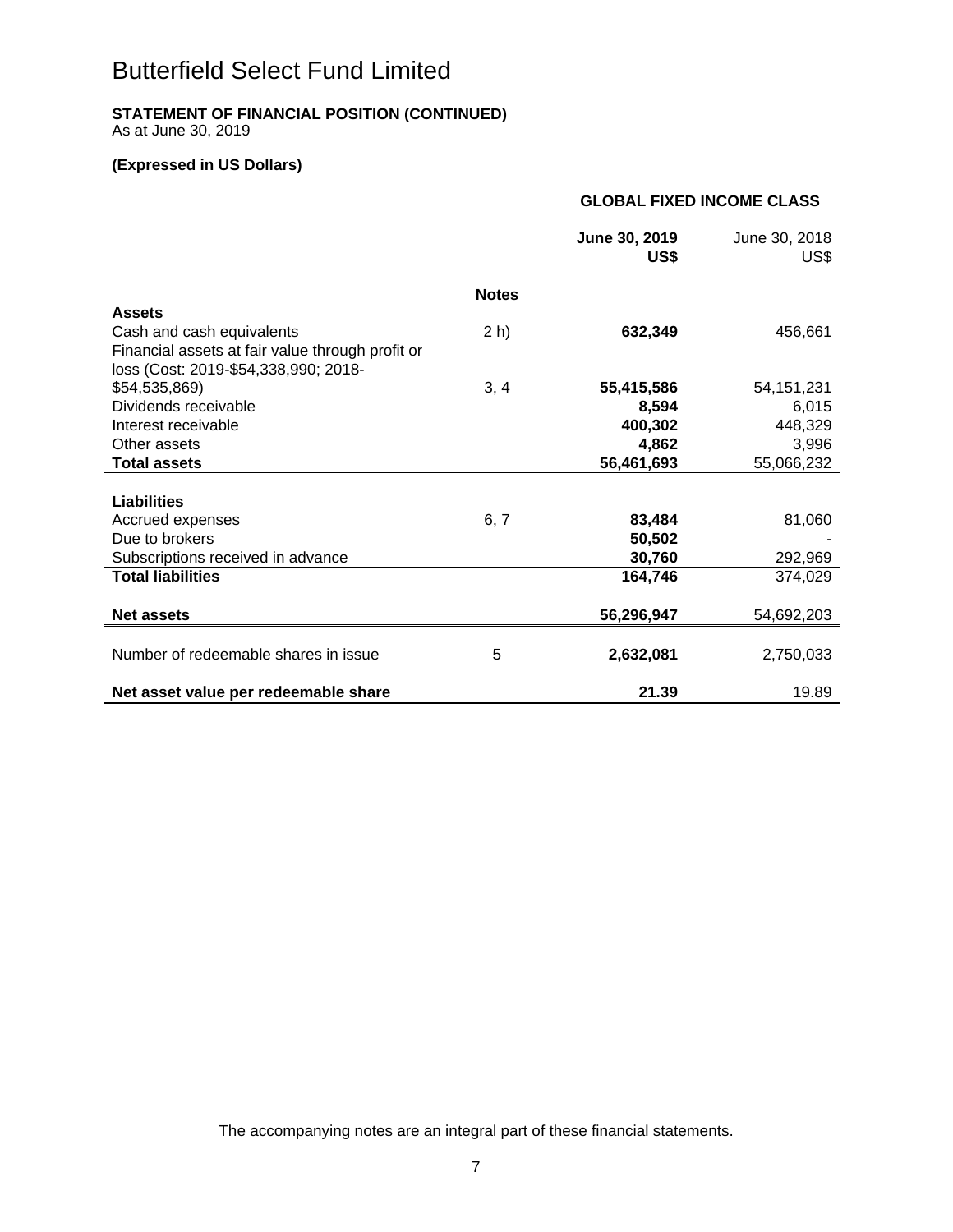# **STATEMENT OF FINANCIAL POSITION (CONTINUED)**

As at June 30, 2019

# **(Expressed in US Dollars)**

|                                                  |              | <b>ALTERNATIVE INVESTMENT</b><br><b>CLASS</b> |                       |  |
|--------------------------------------------------|--------------|-----------------------------------------------|-----------------------|--|
|                                                  |              | June 30, 2019<br>US\$                         | June 30, 2018<br>US\$ |  |
|                                                  | <b>Notes</b> |                                               |                       |  |
| <b>Assets</b>                                    |              |                                               |                       |  |
| Cash and cash equivalents                        | 2 h)         | 3,277,765                                     | 2,882,653             |  |
| Financial assets at fair value through profit or |              |                                               |                       |  |
| loss (Cost: 2019-\$10,787,666; 2018-             |              |                                               |                       |  |
| \$36,672,543)                                    | 3, 4         | 13,160,336                                    | 39,785,082            |  |
| Receivable for investments sold                  |              | 1,618,690                                     | 97,792                |  |
| Other assets                                     |              | 1,949                                         | 8,011                 |  |
| <b>Total assets</b>                              |              | 18,058,740                                    | 42,773,538            |  |
|                                                  |              |                                               |                       |  |
| <b>Liabilities</b>                               |              |                                               |                       |  |
| Accrued expenses                                 | 6, 7         | 74,235                                        | 108,192               |  |
| Subscriptions received in advance                |              | 4,862                                         | 180,151               |  |
| <b>Total liabilities</b>                         |              | 79,097                                        | 288,343               |  |
|                                                  |              |                                               |                       |  |
| <b>Net assets</b>                                |              | 17,979,643                                    | 42,485,195            |  |
|                                                  |              |                                               |                       |  |
| Number of redeemable shares in issue             | 5            | 1,220,614                                     | 2,758,946             |  |
| Net asset value per redeemable share             |              | 14.73                                         | 15.40                 |  |
|                                                  |              |                                               |                       |  |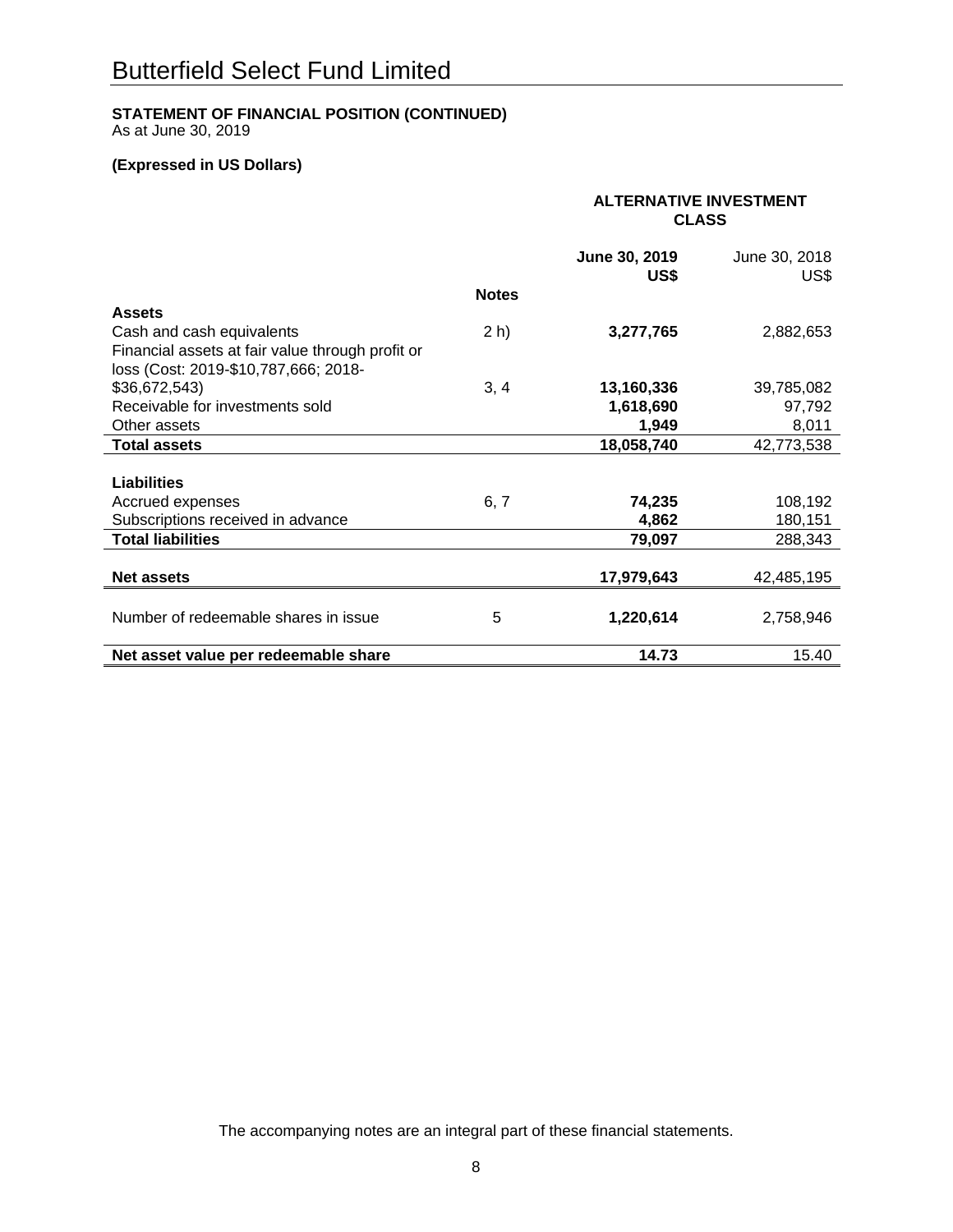# **STATEMENT OF FINANCIAL POSITION (CONTINUED)**

As at June 30, 2019

# **(Expressed in US Dollars)**

|                                                  |              | <b>ALTERNATIVE INVESTMENT</b><br><b>INSTITUTIONAL CLASS</b> |                       |  |
|--------------------------------------------------|--------------|-------------------------------------------------------------|-----------------------|--|
|                                                  |              | June 30, 2019<br>US\$                                       | June 30, 2018<br>US\$ |  |
|                                                  | <b>Notes</b> |                                                             |                       |  |
| <b>Assets</b>                                    |              |                                                             |                       |  |
| Cash and cash equivalents                        | $2 h$ )      | 5,247,879                                                   | 2,235,165             |  |
| Financial assets at fair value through profit or |              |                                                             |                       |  |
| loss (Cost: 2019-\$92,683,629; 2018-             |              |                                                             |                       |  |
| \$83,614,843)                                    | 3, 4         | 98,887,116                                                  | 87,929,522            |  |
| Receivable for investments sold                  |              | 11,328,647                                                  | 2,702,039             |  |
| Subscriptions paid in advance                    |              |                                                             | 3,200,000             |  |
| Other assets                                     |              | 3,231                                                       | 5,068                 |  |
| <b>Total assets</b>                              |              | 115,466,873                                                 | 96,071,794            |  |
|                                                  |              |                                                             |                       |  |
| <b>Liabilities</b>                               |              |                                                             |                       |  |
| Accrued expenses                                 | 6, 7         | 252,645                                                     | 204,781               |  |
| <b>Total liabilities</b>                         |              | 252,645                                                     | 204,781               |  |
|                                                  |              |                                                             |                       |  |
| <b>Net assets</b>                                |              | 115,214,228                                                 | 95,867,013            |  |
|                                                  |              |                                                             |                       |  |
| Number of redeemable shares in issue             | 5            | 11,370,781                                                  | 9,271,338             |  |
|                                                  |              |                                                             |                       |  |
| Net asset value per redeemable share             |              | 10.13                                                       | 10.34                 |  |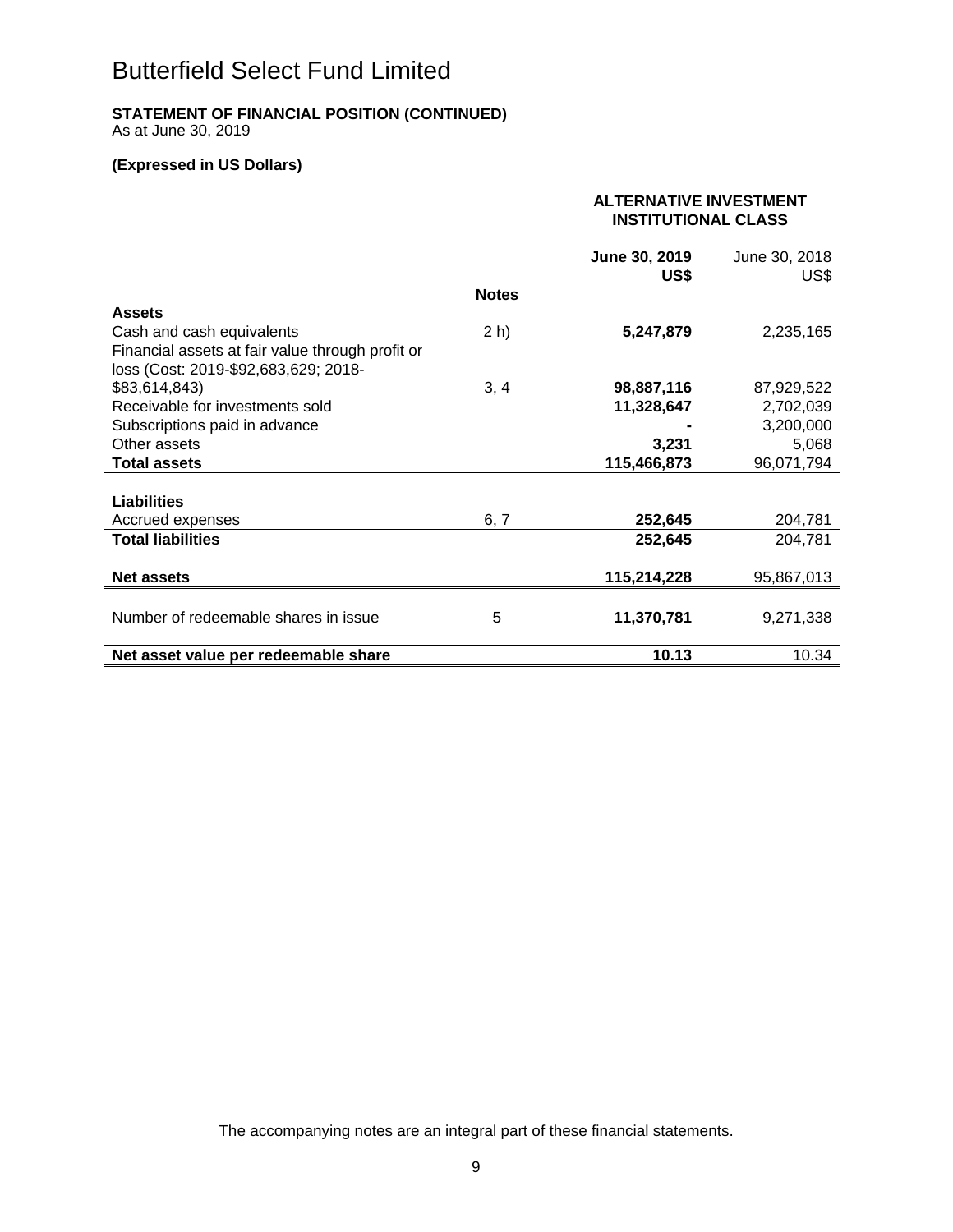# **SCHEDULE OF PORTFOLIO INVESTMENTS As at June 30, 2019**

# **(Expressed in US Dollars)**

# **EQUITY CLASS**

|                                                                                      | 2019          |    |                             |         |  |
|--------------------------------------------------------------------------------------|---------------|----|-----------------------------|---------|--|
|                                                                                      | Number of     |    |                             | $%$ of  |  |
|                                                                                      | <b>Shares</b> |    | <b>Fair Value Portfolio</b> |         |  |
| <b>INVESTMENTS</b>                                                                   |               |    |                             |         |  |
| <b>Exchange Traded Funds</b>                                                         |               |    |                             |         |  |
| <b>Ishares Global Energy ETF</b>                                                     | $10,000$ \$   |    | 324,700                     | 0.28%   |  |
| Wisdomtree Japan Hedged Equity Fund                                                  | 103.000       |    | 5,016,100                   | 4.28%   |  |
| Xtrackers MSCI Europe Index UCITS ETF                                                | 50,360        |    | 3,401,818                   | 2.90%   |  |
|                                                                                      |               | \$ | 8,742,618                   | 7.46%   |  |
| <b>Investment Funds</b>                                                              |               |    |                             |         |  |
| American Century SICAV - ACI Global Growth Equity - Institutional I (x) Accumulating | 756,396 \$    |    | 17,646,708                  | 15.04%  |  |
| Artisan Value Fund - Institutional                                                   | 664.035       |    | 8,413,324                   | 7.17%   |  |
| BNY Mellon Long Term Global Equity Fund                                              | 10,275,363    |    | 19,371,115                  | 16.51%  |  |
| Lazard US Equity Concentrated Fund                                                   | 102,976       |    | 15,166,072                  | 12.93%  |  |
| MFS Meridian Funds - Global Equity Fund                                              | 49,400        |    | 15,175,242                  | 12.94%  |  |
| MFS Meridian Funds - US Value Fund                                                   | 38,257        |    | 10,434,524                  | 8.90%   |  |
| Schroder International Selection Fund - QEP Global Core                              | 276,230       |    | 6,973,234                   | 5.94%   |  |
| Wellington Global Opportunities Equity Fund - SUHUSD                                 | 696,979       |    | 15,373,270                  | 13.11%  |  |
|                                                                                      |               | \$ | 108,553,489                 | 92.54%  |  |
| <b>TOTAL INVESTMENTS (Cost: 2019 - \$79,653,462)</b>                                 |               | \$ | 117,296,107                 | 100.00% |  |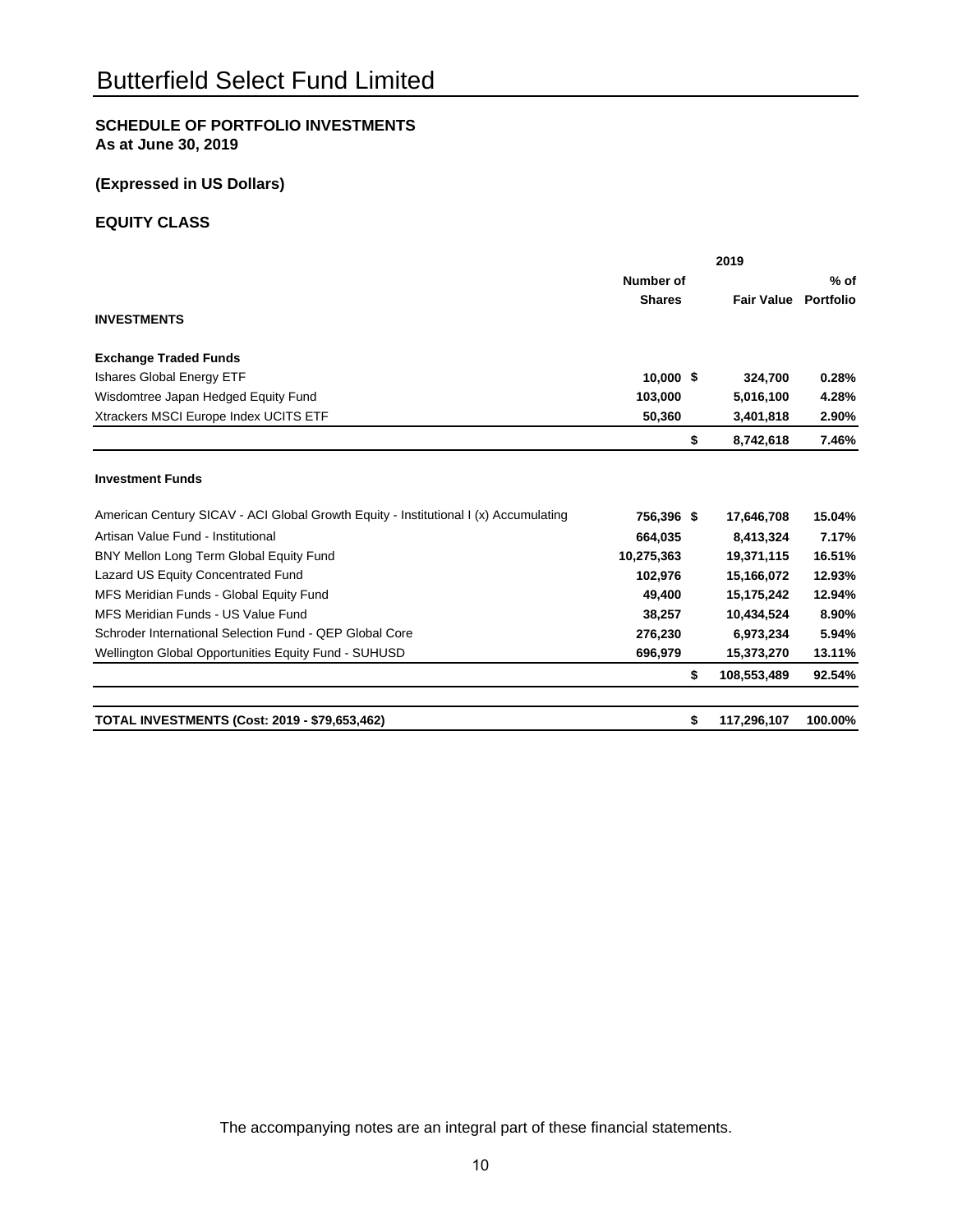# **(Expressed in US Dollars)**

# **GLOBAL FIXED INCOME CLASS**

|                                                       |                     | 2019 |                   |                  |
|-------------------------------------------------------|---------------------|------|-------------------|------------------|
|                                                       | Number of shares/   |      |                   | % of             |
|                                                       | <b>Nominal US\$</b> |      | <b>Fair Value</b> | <b>Portfolio</b> |
| <b>INVESTMENTS</b>                                    |                     |      |                   |                  |
| <b>Corporate and Government Debt Securities</b>       |                     |      |                   |                  |
| American Airlines 16-2 AA PTT 3.200% 06/15/28 SR:AA   | $1,314,623$ \$      |      | 1,324,746         | 2.39%            |
| American Airlines 17-1 AA PTT 3.650% 02/15/29 SR:AA   | 638,100             |      | 661,375           | 1.19%            |
| Anglo American Capital 4.875% 05/14/25 SR:144A        | 1,500,000           |      | 1,616,318         | 2.92%            |
| Bank of America Corp. 3.950% 04/21/25 SR:L            | 1,500,000           |      | 1,572,858         | 2.84%            |
| Barclays PLC 3.684% 01/10/23                          | 1,000,000           |      | 1,013,098         | 1.83%            |
| Bp Cap Markets America 3.796% 09/21/25                | 1,000,000           |      | 1,067,174         | 1.93%            |
| Corp Andina De Fomento 4.375% 06/15/22                | 1,500,000           |      | 1,578,330         | 2.85%            |
| Fedex Corp 1998 Pass TST 6.720% 01/15/22 SR:981A      | 765,004             |      | 798,473           | 1.44%            |
| General Motors Financial Company Inc. 4.375% 09/25/21 | 1,500,000           |      | 1,548,302         | 2.79%            |
| Goldman Sachs Group Inc. 2.350% 11/15/21              | 1,500,000           |      | 1,498,505         | 2.70%            |
| ING Bank NV 5.800% 09/25/23 Sr:Regs                   | 1,500,000           |      | 1,659,347         | 2.99%            |
| Lloyds Banking Group PLC 4.050% 08/16/23              | 1,000,000           |      | 1,043,848         | 1.88%            |
| Met Life Glob Funding I 3.875% 04/11/22 Sr:144A       | 1,757,000           |      | 1,832,238         | 3.31%            |
| Mitsubishi UFJ FIN GRP 3.777% 03/02/25                | 1,500,000           |      | 1,589,009         | 2.87%            |
| Renaissancere Finance 3.450% 07/01/27                 | 1,900,000           |      | 1,937,276         | 3.50%            |
| Royal Bank of Scotland GRP PLC 6.100% 06/10/23        | 1,500,000           |      | 1,628,450         | 2.94%            |
| Schlumberger Holdings Corp. 4.000% 12/21/25 Sr:144A   | 1,000,000           |      | 1,058,501         | 1.91%            |
| Sompo International Holdings Ltd. 4.700% 10/15/22     | 2,230,000           |      | 2,318,277         | 4.18%            |
| Standard Chartered PLC 3.950% 01/11/23 SR:144A        | 1,000,000           |      | 1,022,625         | 1.85%            |
| SW Airlines 07-1 Trust 6.150% 08/01/22 SR:07-1        | 949,766             |      | 1,000,816         | 1.81%            |
| Teva Pharmaceuticals NE 3.150% 10/01/26               | 1,500,000           |      | 1,162,500         | 2.10%            |
| Tyson Foods Inc. 3.550% 06/02/27                      | 1,500,000           |      | 1,551,285         | 2.80%            |
| Vereit Operating Partner 4.875% 06/01/26              | 1,000,000           |      | 1,081,383         | 1.95%            |
| Government of Bermuda 4.854% 02/06/24 SR:REGS         | 1,500,000           |      | 1,623,765         | 2.93%            |
| TSY INFL IX N/B 0.125% 07/15/26                       | 1,865,815           |      | 1,853,068         | 3.34%            |
| TSY INFL IX N/B 0.375% 01/15/27                       | 1,851,465           |      | 1,864,109         | 3.36%            |
| TSY INFL IX N/B 0.375% 07/15/27                       | 1,828,313           |      | 1,845,168         | 3.33%            |
| US Treasury N/B 1.500% 08/15/26                       | 1,000,000           |      | 974,570           | 1.76%            |
| US Treasury N/B 1.625% 05/15/26                       | 1,000,000           |      | 984,219           | 1.78%            |
| US Treasury N/B 2.250% 03/31/26                       | 1,500,000           |      | 1,537,032         | 2.77%            |
| US Treasury N/B 2.250% 08/15/27                       | 1,850,000           |      | 1,894,877         | 3.42%            |
| US Treasury N/B 2.250% 11/15/27                       | 2,000,000           |      | 2,047,500         | 3.69%            |
| US Treasury N/B 2.375% 04/30/26                       | 1,000,000           |      | 1,032,656         | 1.86%            |
| US Treasury N/B 2.375% 05/15/29                       | 1,000,000           |      | 1,033,398         | 1.86%            |
| US Treasury N/B 2.875% 05/15/49                       | 1,000,000           |      | 1,072,812         | 1.94%            |
| US Treasury N/B 2.875% 11/30/25                       | 500,000             |      | 531,035           | 0.96%            |
|                                                       |                     | \$   | 49,858,943        | 89.97%           |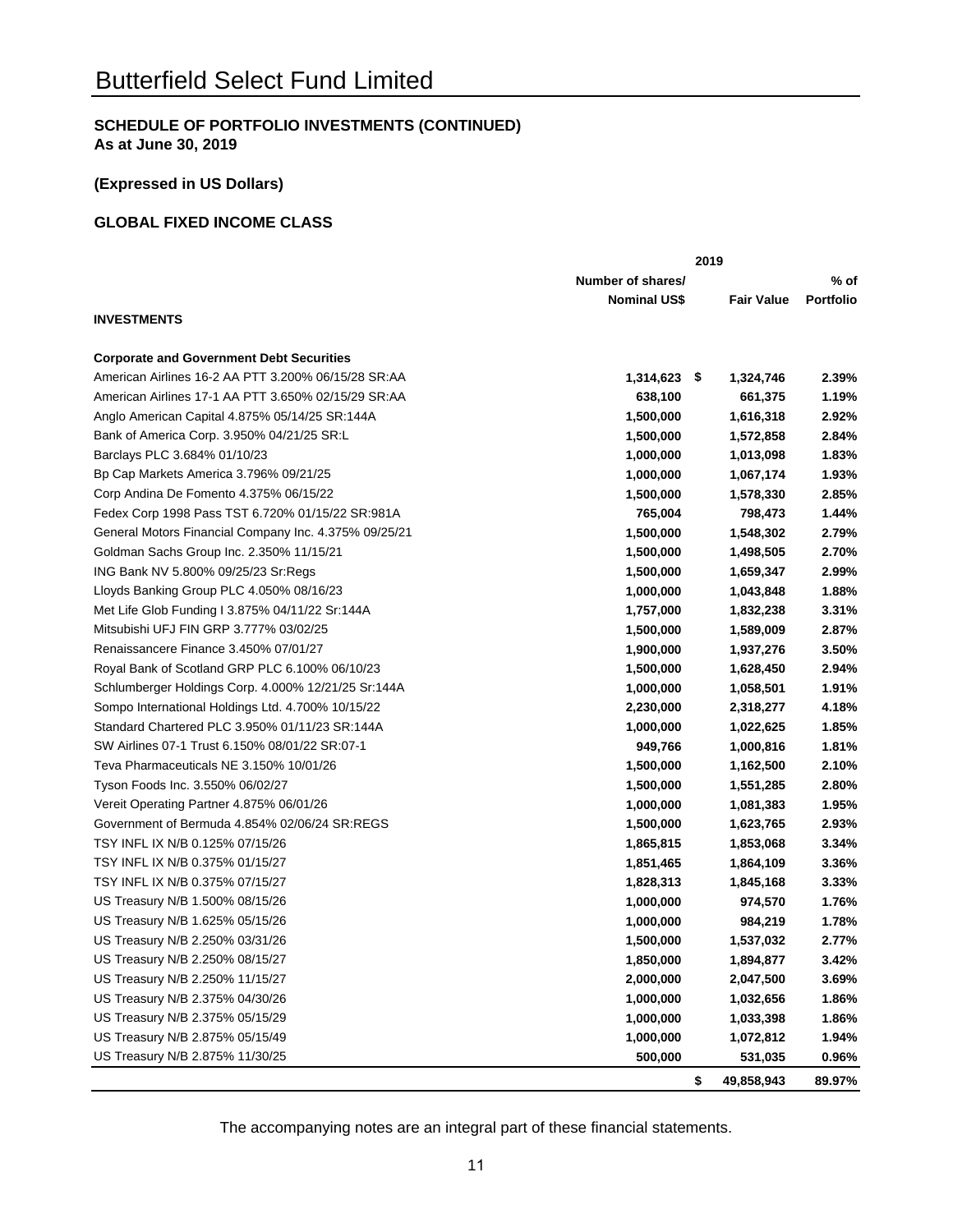# **(Expressed in US Dollars)**

# **GLOBAL FIXED INCOME CLASS (CONTINUED)**

|                                                          |                     | 2019 |                   |                  |
|----------------------------------------------------------|---------------------|------|-------------------|------------------|
|                                                          | Number of shares/   |      |                   | $%$ of           |
|                                                          | <b>Nominal US\$</b> |      | <b>Fair Value</b> | <b>Portfolio</b> |
| <b>INVESTMENTS (Continued)</b>                           |                     |      |                   |                  |
| <b>Exchange Traded Funds</b>                             |                     |      |                   |                  |
| Ishares Emerging Markets Local Government Bond UCITS ETF | $11,250$ \$         |      | 695,588           | 1.26%            |
| Ishares J.P. Morgan USD Em Bond UCITS ETF                | 6,250               |      | 704,750           | 1.27%            |
|                                                          |                     | \$   | 1,400,338         | 2.53%            |
| <b>Preferred Shares</b>                                  |                     |      |                   |                  |
| Arch Capital Group Ltd. 5.250% perp SR:E                 | 22,500 \$           |      | 538,875           | 0.97%            |
| Axis Capital Holdings Ltd. 5.500% perp SR:E              | 25.000              |      | 619,250           | 1.12%            |
|                                                          |                     | \$   | 1,158,125         | 2.09%            |
| <b>Mortgage-backed Securities</b>                        |                     |      |                   |                  |
| FN AS4884 3.000% 05/01/45                                | 434,913 \$          |      | 441,281           | 0.80%            |
| FN AS6389 3.000% 12/01/45                                | 435,277             |      | 441,292           | 0.80%            |
| FN AS7729 3.000% 08/01/46                                | 202,917             |      | 206,288           | 0.37%            |
| FN AU1629 3.000% 07/01/43                                | 643,750             |      | 655,160           | 1.18%            |
| FN AY4200 3.000% 05/01/45                                | 421,619             |      | 427,923           | 0.77%            |
| FN AZ0849 3.000% 07/01/45                                | 410,502             |      | 416,471           | 0.75%            |
| FN BC4764 3.000% 10/01/46                                | 201,322             |      | 203,950           | 0.37%            |
| G2 MA3935 2.500% 09/20/46                                | 204,618             |      | 205,815           | 0.37%            |
|                                                          |                     | \$   | 2,998,180         | 5.41%            |
| <b>TOTAL INVESTMENTS (Cost: 2019 - \$54,338,990)</b>     |                     | \$   | 55,415,586        | 100.00%          |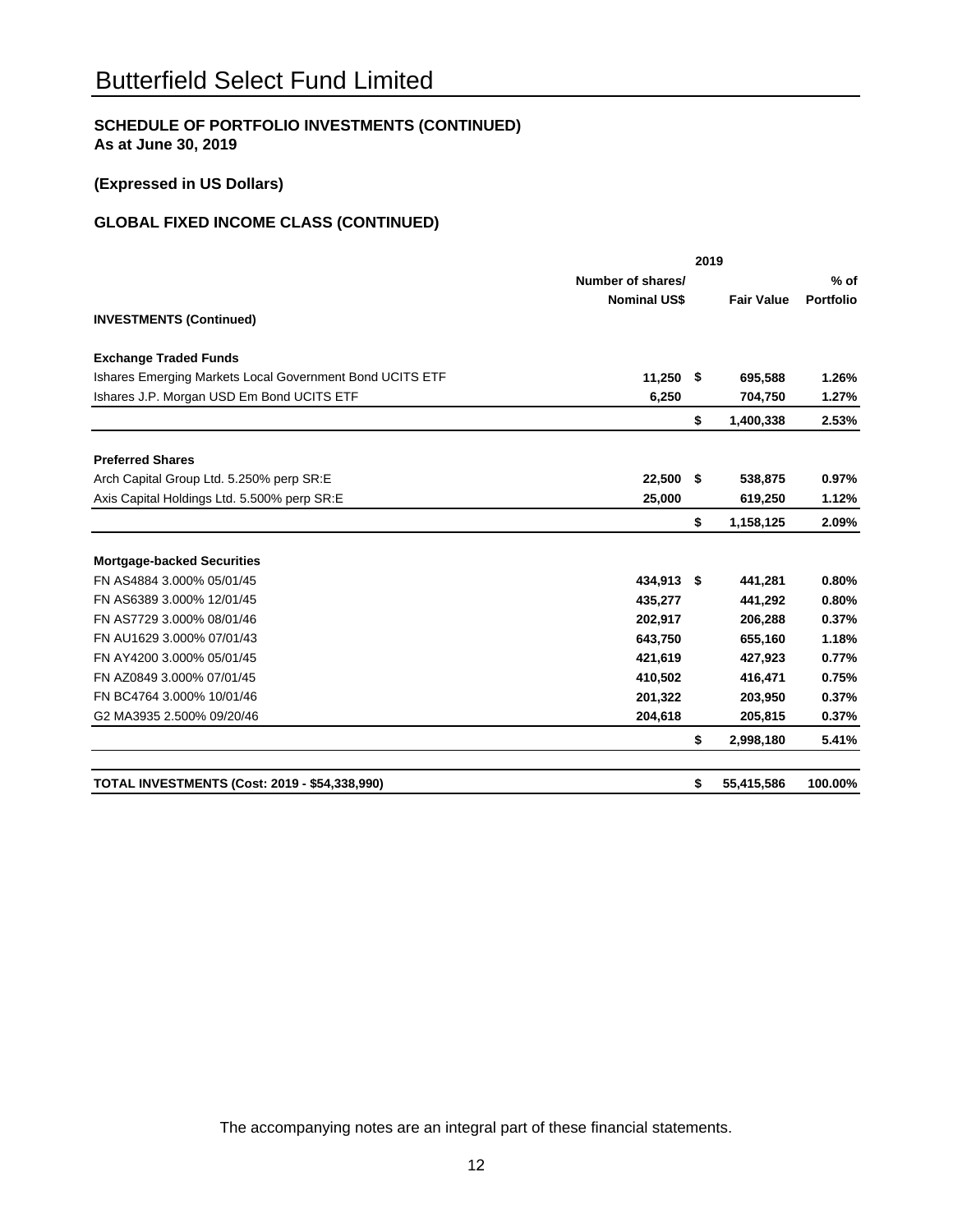# **(Expressed in US Dollars)**

# **ALTERNATIVE INVESTMENT CLASS**

|                                                                                | 2019          |    |                   |           |
|--------------------------------------------------------------------------------|---------------|----|-------------------|-----------|
|                                                                                | Number of     |    |                   | % of      |
|                                                                                | <b>Shares</b> |    | <b>Fair Value</b> | Portfolio |
| <b>INVESTMENTS</b>                                                             |               |    |                   |           |
| <b>Investment Funds</b>                                                        |               |    |                   |           |
| Atlas Enhanced Fund, Ltd. - Class C - Initial Series 03-2011                   | 689 \$        |    | 1,049,116         | 7.97%     |
| Basswood Enhanced Long Short Fund Ltd. - US Class - Series 03/18               | 202           |    | 182,866           | 1.39%     |
| Basswood Enhanced Long Short Fund Ltd. - US Class - Series 06/18               | 350           |    | 315.490           | 2.40%     |
| Blackrock European Hedge Fund Ltd - Class I - Series USD                       | 5,507         |    | 1,765,300         | 13.41%    |
| Citadel Kensington Global Strategies Fund Ltd.                                 | 1,364         |    | 1,863,586         | 14.16%    |
| Citadel Kensington Global Strategies Fund Ltd. - BQRTLY Class - Series BSFLA   | 145           |    | 162,583           | 1.24%     |
| Element Capital Feeder Fund Limited - Class B - Series 1                       | 1,347         |    | 2,365,165         | 17.97%    |
| Eversept ELS Offshore Fund Ltd. - USD Class - Series 13                        | 706           |    | 754,399           | 5.73%     |
| Hampshire Credit Alpha Feeder Fund Ltd. Class 2 Feb 2018                       | 500           |    | 469,259           | 3.57%     |
| Hampshire Credit Alpha Feeder Fund Ltd. Class 2 June 2018                      | 21            |    | 18,835            | 0.14%     |
| Impala ELS Fund Ltd. - Cres Class - Series 1                                   | 597           |    | 726,478           | 5.52%     |
| Ionic Pamli Short Credit Opportunity Fund Ltd. - Class A - Series 11/18        | 521           |    | 488,675           | 3.71%     |
| MW Eureka Fund - Class A2 - Series USD                                         | 383           |    | 131,780           | 1.00%     |
| Renaissance Institutional Diversified Alpha Fund International L.P. (Series A) | 1             |    | 1,817,100         | 13.81%    |
| Select Partners ELS Fund Class A2-2                                            | 766           |    | 1,049,704         | 7.98%     |
| Investment Funds (Cost: 2019 - \$10,787,666)                                   |               | \$ | 13,160,336        | 100.00%   |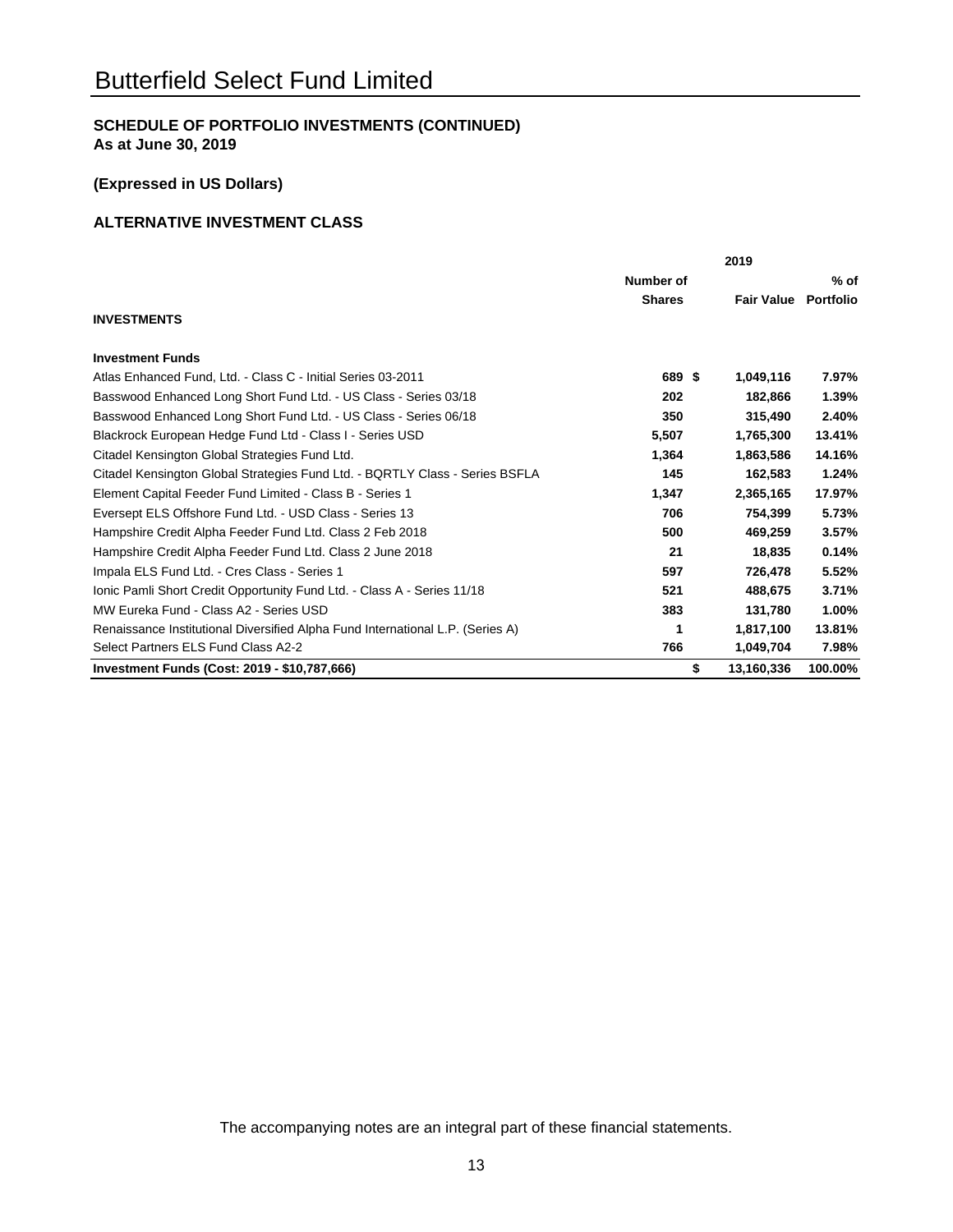# **(Expressed in US Dollars)**

# **ALTERNATIVE INVESTMENT INSTITUTIONAL CLASS**

|                                                                                 | 2019          |                             |       |  |
|---------------------------------------------------------------------------------|---------------|-----------------------------|-------|--|
|                                                                                 | Number of     |                             | % of  |  |
|                                                                                 | <b>Shares</b> | <b>Fair Value Portfolio</b> |       |  |
| <b>INVESTMENTS</b>                                                              |               |                             |       |  |
| <b>Investment Funds</b>                                                         |               |                             |       |  |
| Atlas Enhanced Fund Ltd. - Class X1 - Series 010311                             | $2,367$ \$    | 3,874,201                   | 3.92% |  |
| Atlas Enhanced Fund Ltd. - Class X1 - Series 052019                             | 400           | 394,331                     | 0.40% |  |
| BlackRock European Hedge Fund Ltd - Class I - Series USD                        | 5,697         | 1,750,000                   | 1.77% |  |
| Canyon Opportunistic Credit (GRF) Fund (Cayman) Ltd. Class B - Series 00051     | 1,100         | 1,323,162                   | 1.34% |  |
| Canyon Opportunistic Credit (GRF) Fund (Cayman) Ltd. Class B - Series 00051-2   | 400           | 475,839                     | 0.48% |  |
| Canyon Opportunistic Credit (GRF) Fund (Cayman) Ltd. Class B - Series 00051-3   | 2,800         | 3,230,378                   | 3.27% |  |
| Canyon Opportunistic Credit (GRF) Fund (Cayman) Ltd. Class B - Series 00051-4   | 550           | 607,325                     | 0.61% |  |
| Canyon Opportunistic Credit (GRF) Fund (Cayman) Ltd. Class B - Series 00051-5   | 500           | 536,706                     | 0.54% |  |
| Canyon Opportunistic Credit (GRF) Fund (Cayman) Ltd. Class B - Series 00051-6   | 600           | 595,765                     | 0.60% |  |
| Chenavari European Structured Credit Fund Ltd. April 2013 Series                | 215           | 272,381                     | 0.28% |  |
| Citadel Kensington Global Strategies Fund Ltd. - Class Bqrtly - Series Bsfltd   | 555           | 623,928                     | 0.63% |  |
| Citadel Kensington Global Strategies Fund Ltd. - Main - Butterfield Select Fund | 3,155         | 4,246,397                   | 4.29% |  |
| Corre Opportunities Offshore Fund Ltd. - Class AU - Series 0319                 | 2,450         | 2,507,910                   | 2.54% |  |
| Corre Opportunities Offshore Fund Ltd. - Class AU - Series 0519                 | 500           | 504,954                     | 0.51% |  |
| Corre Opportunities Offshore Fund Ltd. - Class AU - Series 1118C                | 2,500         | 2,506,761                   | 2.53% |  |
| Element Capital Feeder Fund Limited BNR - Series 1                              | 2,439         | 4,287,870                   | 4.34% |  |
| Element Capital Feeder Fund Limited BNR - Series 3                              | 1,356         | 2,380,718                   | 2.41% |  |
| Element Capital Feeder Fund Limited BNR - Series 9                              | 143           | 248,856                     | 0.25% |  |
| Hampshire Credit Alpha Feeder Fund Ltd. - Class I - Series 0718                 | 900           | 806,984                     | 0.82% |  |
| Hampshire Credit Alpha Feeder Fund Ltd. - Class I - Series 0818                 | 400           | 362,978                     | 0.37% |  |
| Hampshire Credit Alpha Feeder Fund Ltd. - Class I - Series 2018_0               | 150           | 135,459                     | 0.14% |  |
| Hollis Park Opportunities Fund Ltd. - Class A-2 - Series 1                      | 1,000         | 990,060                     | 1.00% |  |
| Hollis Park Opportunities Fund Ltd. - Class A-2 - Series 2                      | 1,800         | 1,777,824                   | 1.80% |  |
| Hollis Park Opportunities Fund Ltd. - Class A-2 - Series 3                      | 1,400         | 1,381,992                   | 1.40% |  |
| Linden International Ltd. - Class A - Series 0118                               | 300           | 331,882                     | 0.34% |  |
| Linden International Ltd. - Class A - Series 0418                               | 650           | 716,687                     | 0.72% |  |
| Linden International Ltd. - Class A - Series 0519                               | 650           | 668,347                     | 0.68% |  |
| Linden International Ltd. - Class A - Series Bai804                             | 757           | 3,224,010                   | 3.26% |  |
| Linden International Ltd. - Class B - Series 0416                               | 533           | 2,262,620                   | 2.29% |  |
| Magnetar Constellation Fund Ltd. - Class E - Series 207                         | 4,829         | 5,459,481                   | 5.52% |  |
| Magnetar Constellation Fund Ltd. - Class E - Series 224                         | 850           | 891,007                     | 0.90% |  |
| Magnetar Constellation Fund Ltd. - Class E - Series 250                         | 600           | 600,000                     | 0.61% |  |
| MW Eureka Fund - Class B2                                                       | 1,537         | 320,576                     | 0.32% |  |
| Myriad Opportunities Offshore Fund Ltd. - Class B - Series 110                  | 3,914         | 4,080,070                   | 4.13% |  |
| Myriad Opportunities Offshore Fund Ltd. - Class B - Series 110C                 | 400           | 361,097                     | 0.37% |  |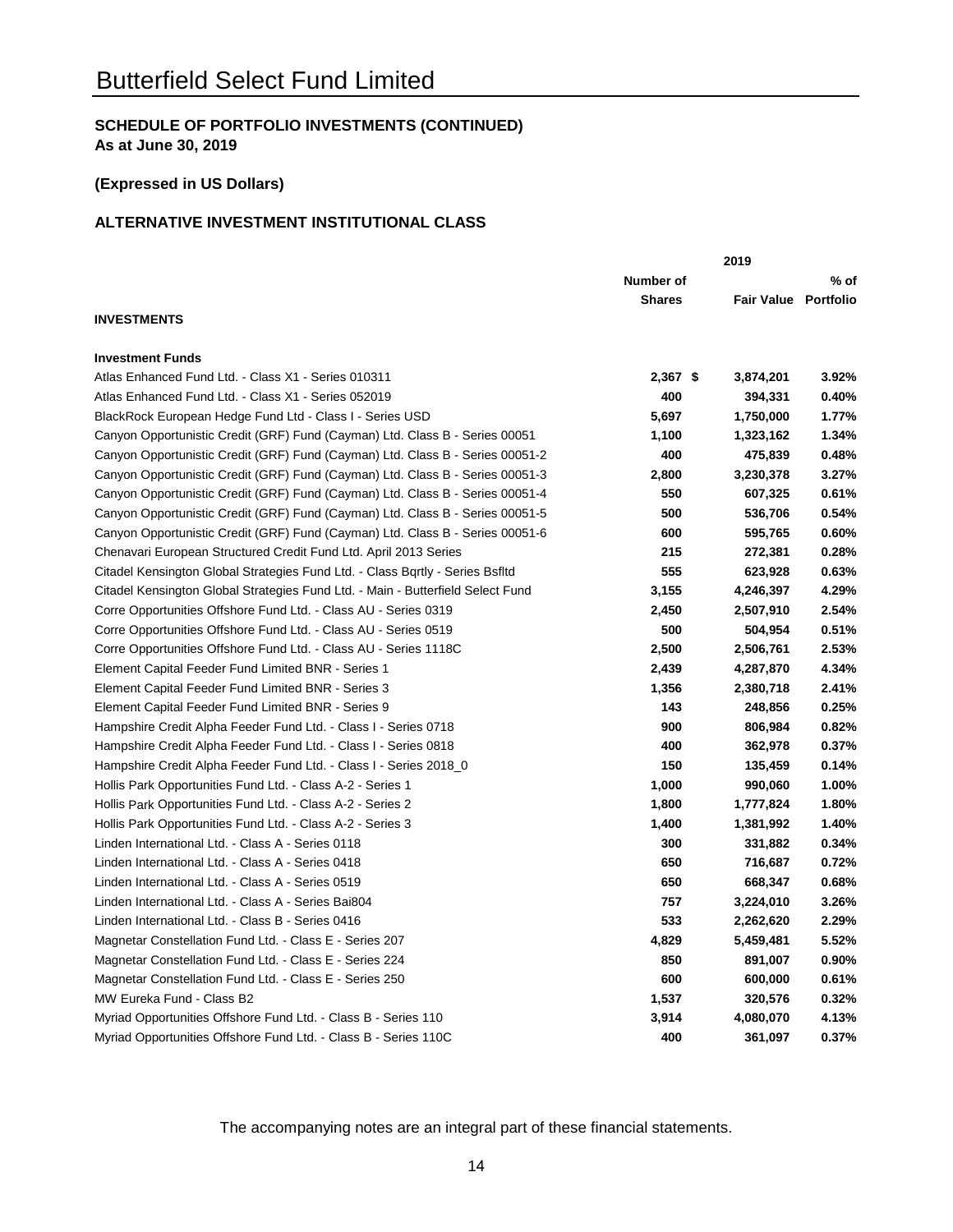### **(Expressed in US Dollars)**

# **ALTERNATIVE INVESTMENT INSTITUTIONAL CLASS (CONTINUED)**

|                                                                               | 2019             |    |                   |                  |
|-------------------------------------------------------------------------------|------------------|----|-------------------|------------------|
|                                                                               | <b>Number of</b> |    |                   | $%$ of           |
|                                                                               | <b>Shares</b>    |    | <b>Fair Value</b> | <b>Portfolio</b> |
| <b>INVESTMENTS (continued)</b>                                                |                  |    |                   |                  |
| <b>Investment Funds (continued)</b>                                           |                  |    |                   |                  |
| OZ GC Opportunities Overseas Fund Ltd. - Class A - Series 44                  | $5,000$ \$       |    | 5,000,000         | 5.06%            |
| Redmile Capital Offshore Fund Ltd. - Class A - Sub Class 10 - Series 0118     | 350              |    | 393,213           | 0.40%            |
| Redmile Capital Offshore Fund Ltd. - Class A - Sub Class 10 - Series 0417     | 750              |    | 994,277           | 1.01%            |
| Redmile Capital Offshore Fund Ltd. - Class A - Sub Class 10 - Series 0418     | 600              |    | 629,001           | 0.64%            |
| Redmile Capital Offshore Fund Ltd. - Class A - Sub Class 10 - Series 0519     | 550              |    | 549,605           | 0.56%            |
| Redmile Capital Offshore Fund Ltd. - Class A - Sub Class 10 - Series 1017     | 1,500            |    | 1,709,249         | 1.73%            |
| Redmile Capital Offshore Fund Ltd. - Class A - Sub Class 10 - Series 1217     | 1,500            |    | 1,707,609         | 1.73%            |
| Renaissance Institutional Diversified Alpha Fund International L.P - Series A | $\mathbf{2}$     |    | 6,409,599         | 6.48%            |
| Rokos Global Macro Fund Ltd. - Class B1                                       | 12,373           |    | 1,517,719         | 1.53%            |
| Rokos Global Macro Fund Ltd. - Class EQ - Series BSFAIB                       | 1                |    | 21,098            | 0.02%            |
| Select Partners ELS Fund Ltd. - Class A1-1                                    | 2,286            |    | 4,721,186         | 4.76%            |
| Shelter Growth Opportunities Fund Ltd. - Class E - Series BSFLTD              | 5,435            |    | 5,801,354         | 5.86%            |
| Steelmill Fund Ltd. - Class A1 - Series 9                                     | 3,000            |    | 3,021,420         | 3.05%            |
| Voleon Institutional Strategies International Ltd. - Class A - Series 0619    | 2,383            |    | 2,999,998         | 3.02%            |
| Voleon International Investors Ltd. - Class A - Series 0619                   | 5,949            |    | 999,977           | 1.01%            |
| Wexford Offshore Catalyst Fund Ltd. - Class G - Series 0417E                  | 901              |    | 913,420           | 0.92%            |
| Wexford Offshore Catalyst Fund Ltd. - Class G - Series 0418E                  | 430              |    | 435,792           | 0.44%            |
| Wexford Offshore Catalyst Fund Ltd. - Class G - Series 0517E                  | 98               |    | 306,347           | 0.31%            |
| Wexford Offshore Catalyst Fund Ltd. - Class G - Series 0519E                  | 427              |    | 432,785           | 0.44%            |
| Wexford Offshore Catalyst Fund Ltd. - Class G - Series 1217E                  | 2,161            |    | 2,189,373         | 2.21%            |
| Wexford Offshore Catalyst Fund Ltd. - Class G - Series BI118E                 | 475              |    | 481,568           | 0.49%            |
| Whitebox Asymmetric Opportunities Fund Ltd. - Class C - Series 08-01-19       | 600              |    | 621,317           | 0.63%            |
| Whitebox Asymmetric Opportunities Fund Ltd. - Class C - Series 8-1            | 1,841            |    | 2,292,653         | 2.32%            |
| <b>TOTAL INVESTMENTS (Cost: 2019 - \$92,683,629)</b>                          |                  | \$ | 98,887,116        | 100.00%          |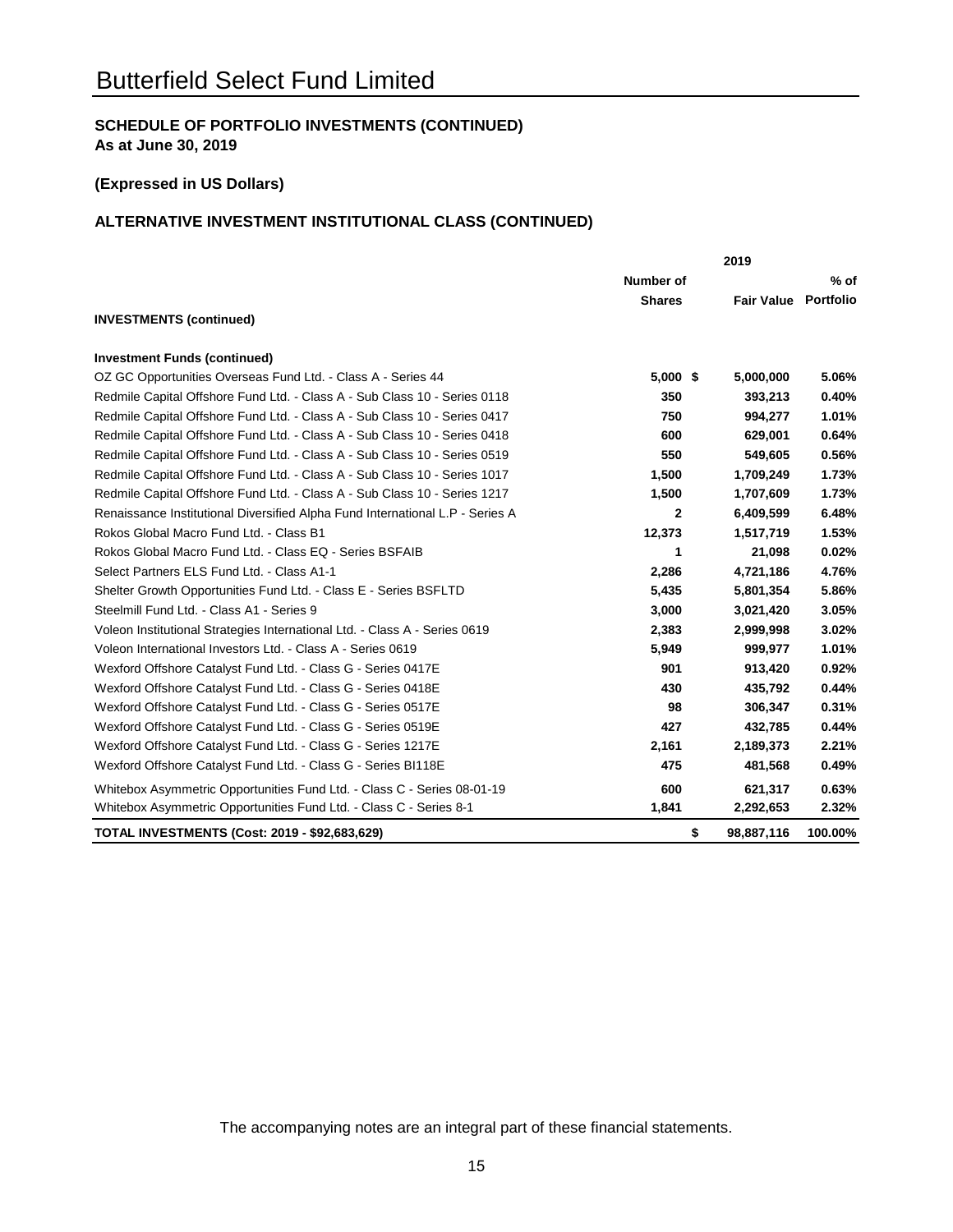# **STATEMENT OF COMPREHENSIVE INCOME**

For the year ended June 30, 2019

# **(Expressed in US Dollars)**

|                                                     |              | <b>EQUITY CLASS</b> |              |  |
|-----------------------------------------------------|--------------|---------------------|--------------|--|
|                                                     |              | 2019<br>US\$        | 2018<br>US\$ |  |
|                                                     | <b>Notes</b> |                     |              |  |
| <b>Income</b>                                       |              |                     |              |  |
| Net realised gain on financial assets at fair value |              |                     |              |  |
| through profit or loss                              |              | 556,551             | 1,354,100    |  |
| Net change in unrealised gain on financial          |              |                     |              |  |
| assets at fair value through profit or loss         |              | 6,450,472           | 8,269,130    |  |
| Dividend income                                     |              | 1,455,145           | 1,376,257    |  |
| Interest                                            |              |                     | 3,750        |  |
| Other income                                        |              | 15,676              | 14,638       |  |
| <b>Total income</b>                                 |              | 8,477,844           | 11,017,875   |  |
| <b>Expenses</b>                                     |              |                     |              |  |
| Management fee                                      | 6 a)         | 991,042             | 999,057      |  |
| Administration fee                                  | 7            | 158,333             | 204,637      |  |
| Audit fee                                           |              | 16,700              | 28,600       |  |
| Custodian fee                                       | 6 b)         | 55,766              | 44,055       |  |
| Government fee                                      |              | 4,583               | 5,238        |  |
| Investment services fee                             | 6 e)         |                     | 21,583       |  |
| Miscellaneous                                       |              | 18,859              | 23,472       |  |
| <b>Total expenses</b>                               |              | 1,245,283           | 1,326,642    |  |
| Less: Withholding tax on dividend income            |              | 81,814              | 137,282      |  |
| Net increase in net assets resulting from           |              |                     |              |  |
| operations attributable to shareholders             |              | 7,150,747           | 9,553,951    |  |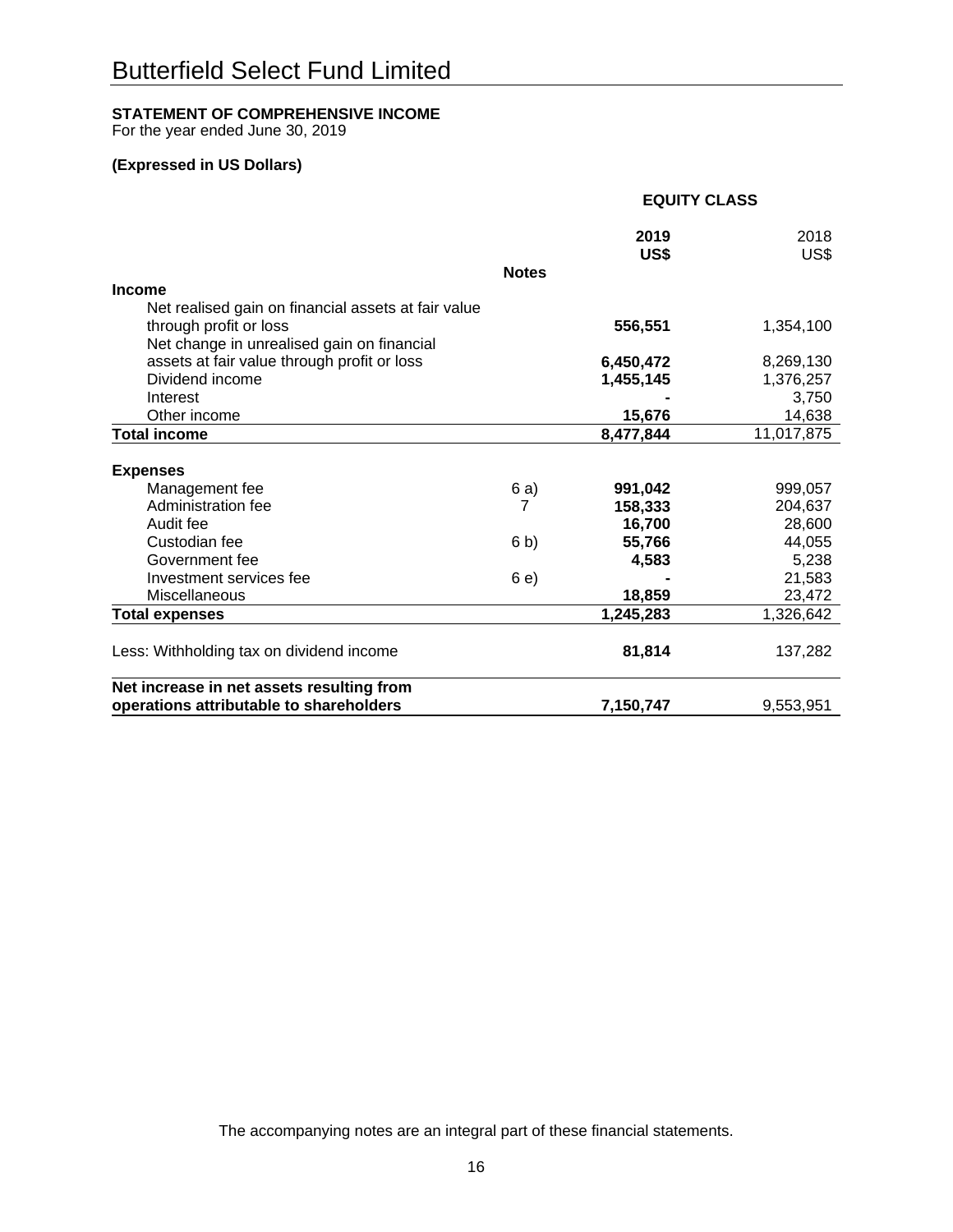# **STATEMENT OF COMPREHENSIVE INCOME (CONTINUED)**

For the year ended June 30, 2019

# **(Expressed in US Dollars)**

|                                                     |              | <b>GLOBAL FIXED INCOME CLASS</b> |              |
|-----------------------------------------------------|--------------|----------------------------------|--------------|
|                                                     |              | 2019<br>US\$                     | 2018<br>US\$ |
|                                                     | <b>Notes</b> |                                  |              |
| <b>Income</b>                                       |              |                                  |              |
| Net realised gain on financial assets at fair value |              |                                  |              |
| through profit or loss                              |              | 1,109,101                        | 1,789,107    |
| Net change in unrealised gain/(loss) on financial   |              |                                  |              |
| assets at fair value through profit or loss         |              | 1,461,229                        | (3,604,737)  |
| Bonds interest                                      |              | 1,962,167                        | 1,702,305    |
| Dividend income                                     |              | 68,267                           | 24,063       |
| Total income/(loss)                                 |              | 4,600,764                        | (89, 262)    |
| <b>Expenses</b>                                     |              |                                  |              |
| Management fee                                      | 6 a)         | 478,136                          | 474,989      |
| Administration fee                                  | 7            | 76,375                           | 98,897       |
| <b>Miscellaneous</b>                                |              | 10,572                           | 13,870       |
| Audit fee                                           |              | 8,300                            | 16,400       |
| Custodian fee                                       | 6 b)         | 26,492                           | 21,290       |
| Government fee                                      |              | 2,646                            | 2,499        |
| Investment services fee                             | 6 e)         |                                  | 10,291       |
| <b>Total expenses</b>                               |              | 602,521                          | 638,236      |
|                                                     |              |                                  |              |
| Net increase/(decrease) in net assets resulting     |              |                                  |              |
| from operations attributable to shareholders        |              | 3,998,243                        | (727,498)    |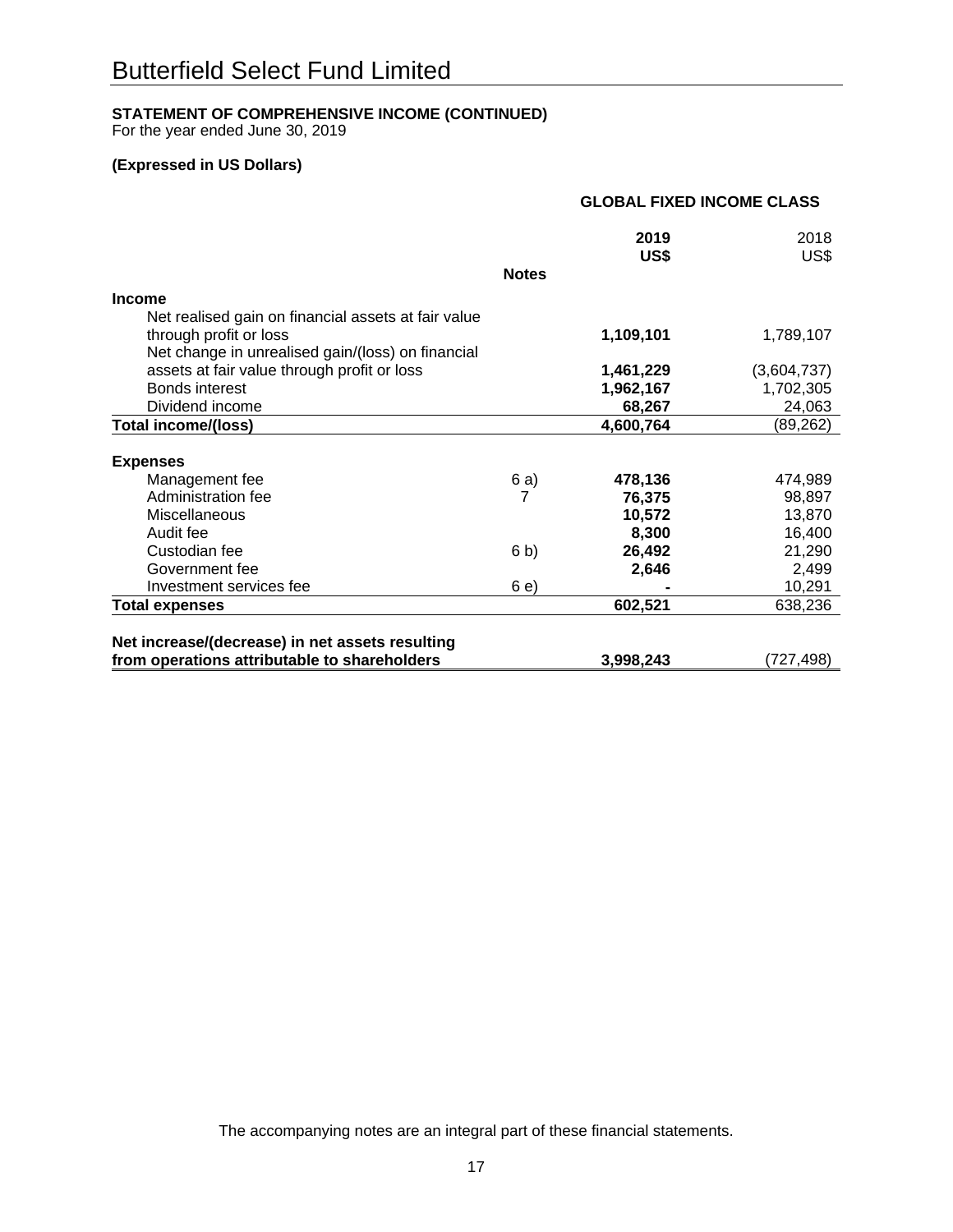# **STATEMENT OF COMPREHENSIVE INCOME (CONTINUED)**

For the year ended June 30, 2019

# **(Expressed in US Dollars)**

|                                                   | <b>ALTERNATIVE INVESTMENT</b> |               |           |
|---------------------------------------------------|-------------------------------|---------------|-----------|
|                                                   | <b>CLASS</b>                  |               |           |
|                                                   |                               | 2019          | 2018      |
|                                                   |                               | US\$          | US\$      |
|                                                   | <b>Notes</b>                  |               |           |
| <b>Income</b>                                     |                               |               |           |
| Net realised (loss)/gain on financial assets at   |                               |               |           |
| fair value through profit or loss                 |                               | (562, 683)    | 194,758   |
| Net change in unrealised (loss)/gain on financial |                               |               |           |
| assets at fair value through profit or loss       |                               | (739, 869)    | 1,762,818 |
| Interest                                          |                               | 19,751        | 15,542    |
| Other income                                      |                               | 385           | 1,782     |
| <b>Total (loss)/income</b>                        |                               | (1, 282, 416) | 1,974,900 |
|                                                   |                               |               |           |
| <b>Expenses</b>                                   |                               |               |           |
| Management fee                                    | 6 a)                          | 587,912       | 807,537   |
| Administration fee                                | 7                             | 54,454        | 93,917    |
| Miscellaneous                                     |                               | 20,806        | 16,798    |
| Audit fee                                         |                               | 15,716        | 32,725    |
| Custodian fee                                     | 6 b)                          | 17,002        | 18,443    |
| Government fee                                    |                               | 1,851         | 2,896     |
| Sub investment management fee*                    |                               | 12,271        | 11,850    |
| Investment services fee                           | 6 e)                          |               | 11,454    |
| <b>Total expenses</b>                             |                               | 710,012       | 995,620   |
|                                                   |                               |               |           |
| Net (decrease)/increase in net assets resulting   |                               |               |           |
| from operations attributable to shareholders      |                               | (1,992,428)   | 979,280   |

\* The sub investment management fee for 2018 was reclassified from miscellaneous.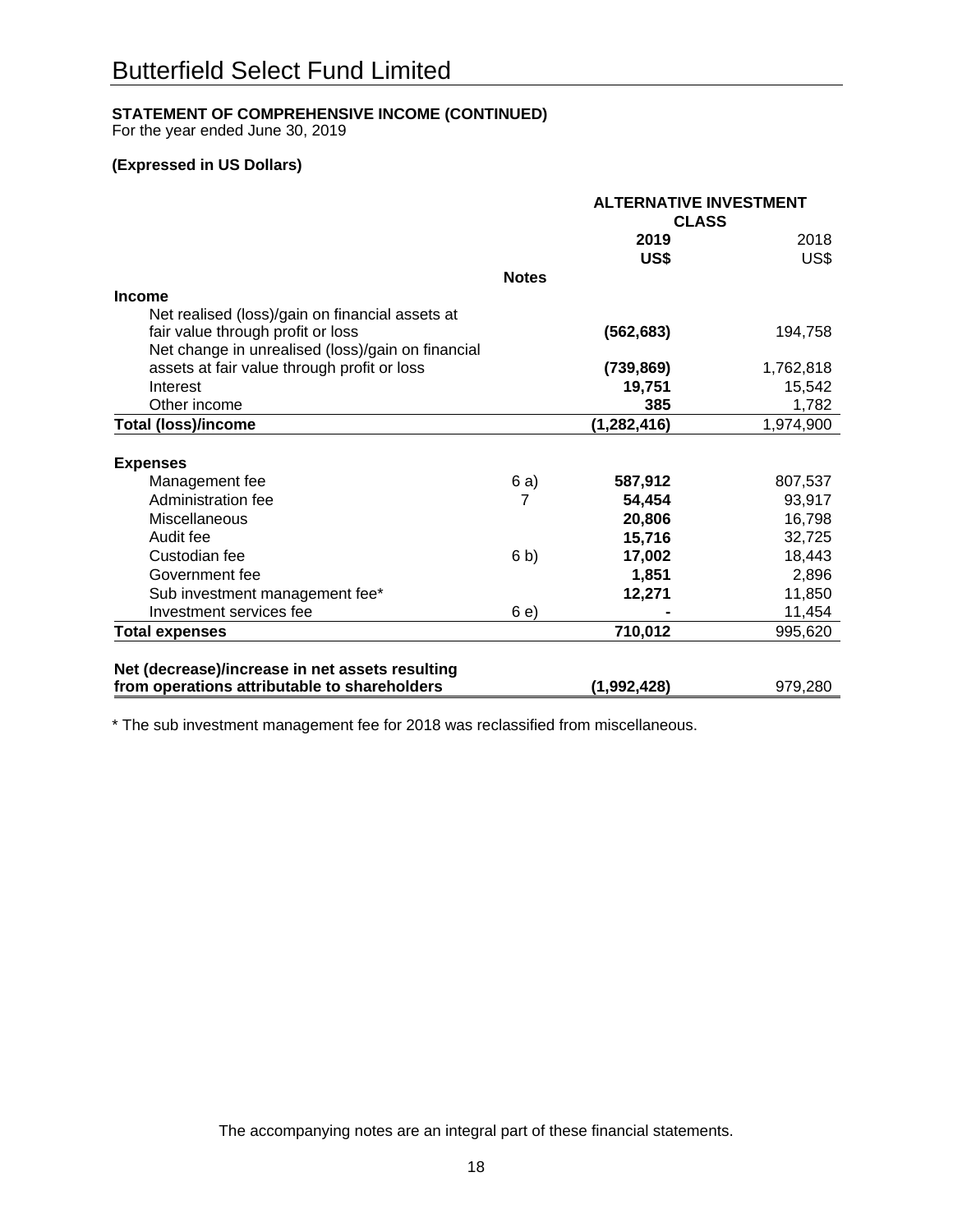# **STATEMENT OF COMPREHENSIVE INCOME (CONTINUED)**

For the year ended June 30, 2019

# **(Expressed in US Dollars)**

|                                                     |                | <b>ALTERNATIVE INVESTMENT</b><br><b>INSTITUTIONAL CLASS</b> |           |
|-----------------------------------------------------|----------------|-------------------------------------------------------------|-----------|
|                                                     |                |                                                             |           |
|                                                     |                | 2019                                                        | 2018      |
|                                                     |                | US\$                                                        | US\$      |
|                                                     | <b>Notes</b>   |                                                             |           |
| <b>Income</b>                                       |                |                                                             |           |
| Net realised loss on financial assets at fair value |                |                                                             |           |
| through profit or loss                              |                | (1,755,590)                                                 | (63, 457) |
| Net change in unrealised gain on financial          |                |                                                             |           |
| assets at fair value through profit or loss         |                | 1,888,808                                                   | 4,145,728 |
| Interest                                            |                | 36,045                                                      | 2,005     |
| Other income                                        |                |                                                             | 845       |
| <b>Total income</b>                                 |                | 169,263                                                     | 4,085,121 |
|                                                     |                |                                                             |           |
| <b>Expenses</b>                                     |                |                                                             |           |
| Management fee                                      | 6 a)           | 1,777,692                                                   | 1,287,299 |
| Administration fee                                  | 7              | 164,003                                                     | 100,483   |
| Miscellaneous                                       |                | 26,059                                                      | 19,145    |
| Audit fee                                           |                | 18,100                                                      | 19,443    |
| Custodian fee                                       | 6 <sub>b</sub> | 51,242                                                      | 29,967    |
| Government fee                                      |                | 4,072                                                       | 1,484     |
| Sub investment management fee*                      |                | 28,369                                                      | 5,933     |
| Investment services fee                             | 6 e)           |                                                             | 350       |
| <b>Total expenses</b>                               |                | 2,069,537                                                   | 1,464,104 |
|                                                     |                |                                                             |           |
| Net (decrease)/increase in net assets resulting     |                |                                                             |           |
| from operations attributable to shareholders        |                | (1,900,274)                                                 | 2,621,017 |

\* The sub investment management fee for 2018 was reclassified from miscellaneous.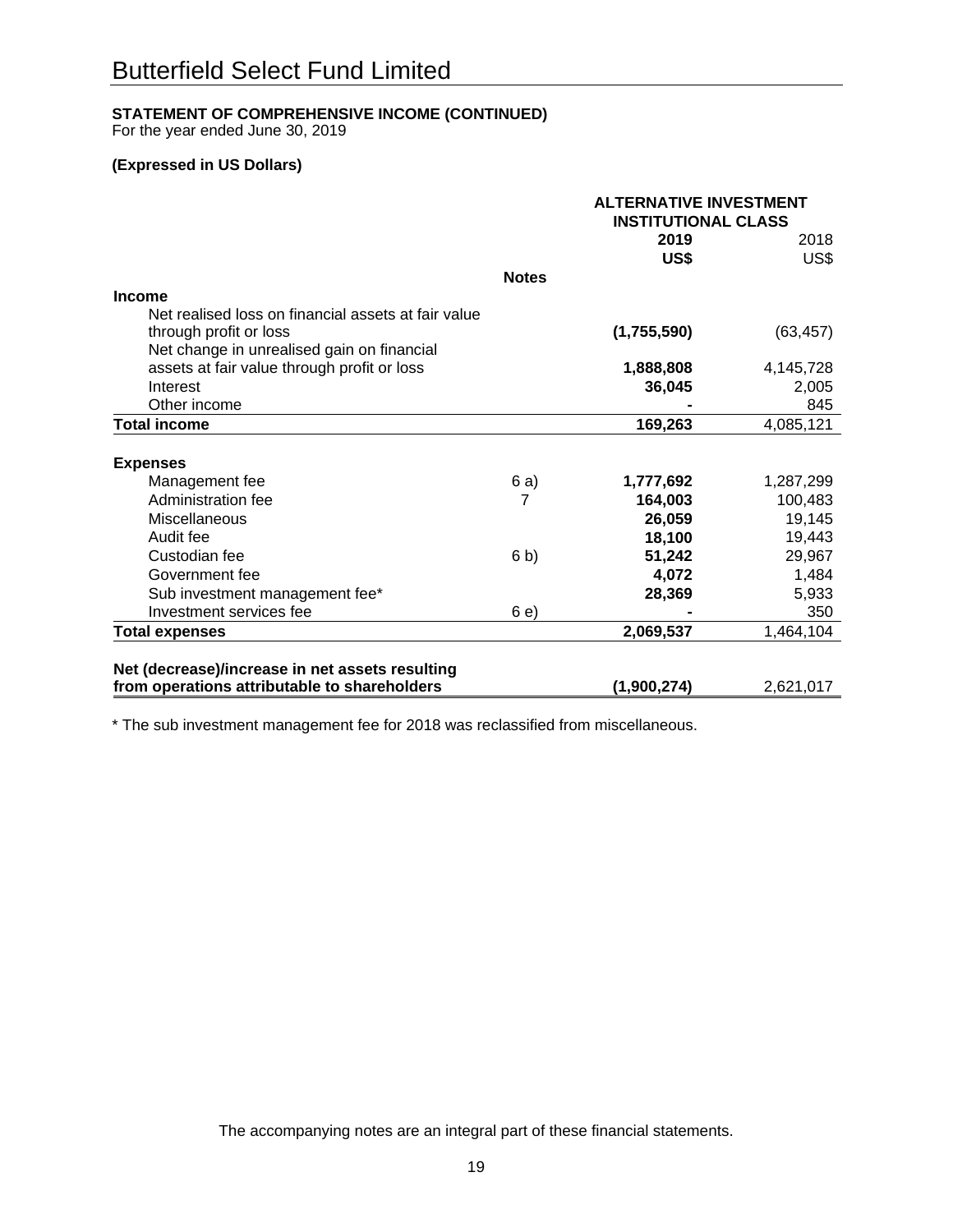# **STATEMENT OF CHANGES IN NET ASSETS ATTRIBUTABLE TO SHAREHOLDERS**

For the year ended June 30, 2019

# **(Expressed in US Dollars)**

|                                                                                                              | <b>EQUITY CLASS</b> |                |  |
|--------------------------------------------------------------------------------------------------------------|---------------------|----------------|--|
|                                                                                                              | 2019<br>US\$        | 2018<br>US\$   |  |
| <b>NET INCREASE IN NET ASSETS</b><br><b>RESULTING FROM OPERATIONS</b><br><b>ATTRIBUTABLE TO SHAREHOLDERS</b> | 7,150,747           | 9,553,951      |  |
|                                                                                                              |                     |                |  |
| <b>CAPITAL STOCK TRANSACTIONS</b>                                                                            |                     |                |  |
| Issue of redeemable shares                                                                                   | 9,702,296           | 13,959,331     |  |
| Redemption of redeemable shares                                                                              | (15,125,697)        | (16, 531, 686) |  |
| Decrease in net assets attributable to                                                                       |                     |                |  |
| shareholders from transactions in shares                                                                     | (5,423,401)         | (2,572,355)    |  |
| <b>NET INCREASE IN NET ASSETS</b>                                                                            |                     |                |  |
| <b>ATTRIBUTABLE TO SHAREHOLDERS</b>                                                                          | 1,727,346           | 6,981,596      |  |
| <b>NET ASSETS ATTRIBUTABLE TO</b>                                                                            |                     |                |  |
| <b>SHAREHOLDERS - BEGINNING OF YEAR</b>                                                                      | 115,461,722         | 108,480,126    |  |
| <b>NET ASSETS ATTRIBUTABLE TO</b>                                                                            |                     |                |  |
| <b>SHAREHOLDERS - END OF YEAR</b>                                                                            | 117,189,068         | 115,461,722    |  |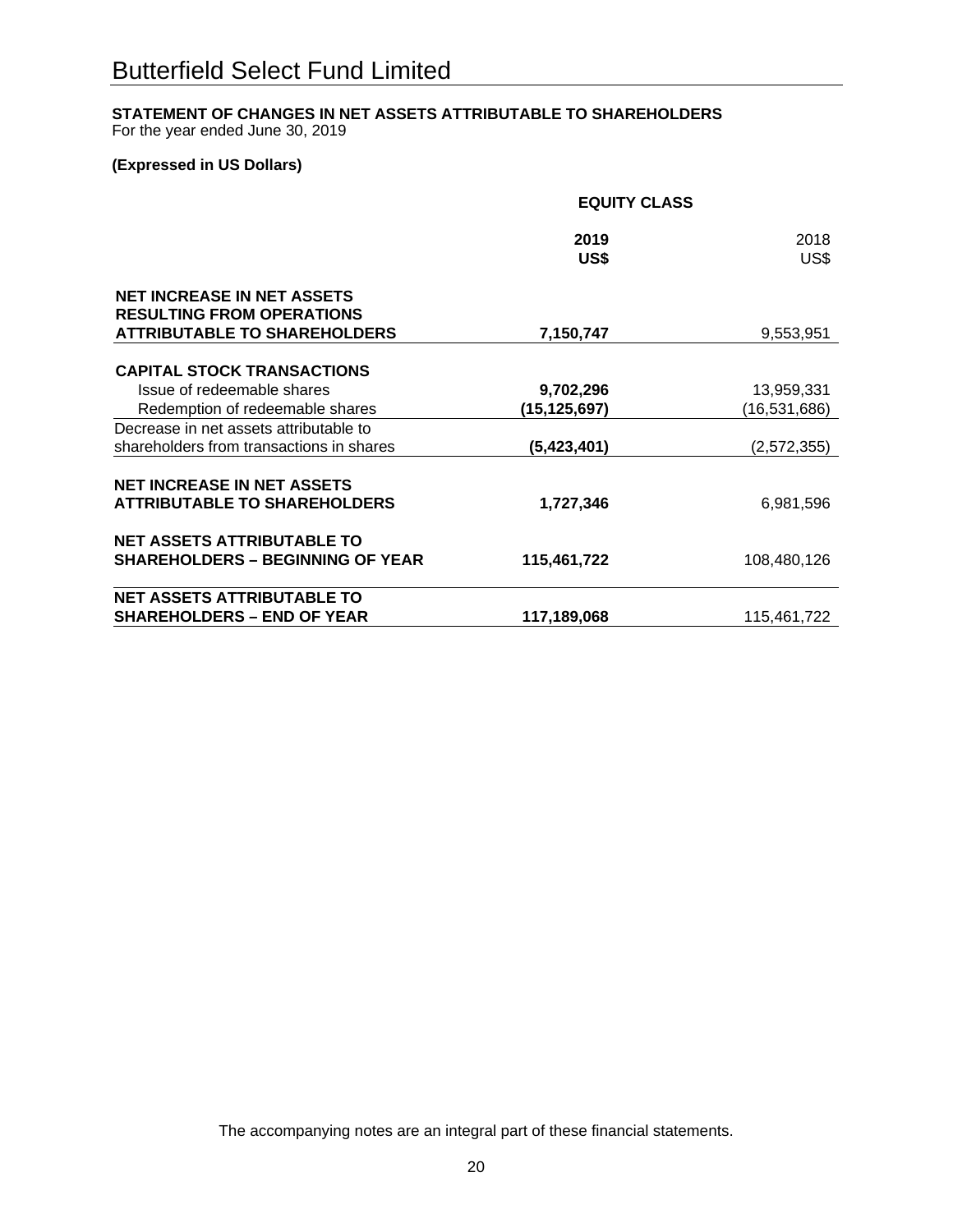# **STATEMENT OF CHANGES IN NET ASSETS ATTRIBUTABLE TO SHAREHOLDERS (CONTINUED)** For the year ended June 30, 2019

# **(Expressed in US Dollars)**

|                                                                                  | <b>GLOBAL FIXED INCOME CLASS</b> |             |  |
|----------------------------------------------------------------------------------|----------------------------------|-------------|--|
|                                                                                  | 2019                             | 2018        |  |
|                                                                                  | US\$                             | US\$        |  |
| <b>NET INCREASE/(DECREASE) IN NET ASSETS</b><br><b>RESULTING FROM OPERATIONS</b> |                                  |             |  |
| <b>ATTRIBUTABLE TO SHAREHOLDERS</b>                                              | 3,998,243                        | (727,498)   |  |
| <b>CAPITAL STOCK TRANSACTIONS</b>                                                |                                  |             |  |
| Issue of redeemable shares                                                       | 4,691,792                        | 7,028,076   |  |
| Redemption of redeemable shares                                                  | (7,085,291)                      | (7,062,750) |  |
| Decrease in net assets attributable to                                           |                                  |             |  |
| shareholders from transactions in shares                                         | (2, 393, 499)                    | (34,674)    |  |
|                                                                                  |                                  |             |  |
| <b>NET INCREASE/(DECREASE) IN NET ASSETS</b>                                     |                                  |             |  |
| <b>ATTRIBUTABLE TO SHAREHOLDERS</b>                                              | 1,604,744                        | (762, 172)  |  |
| <b>NET ASSETS ATTRIBUTABLE TO</b>                                                |                                  |             |  |
| <b>SHAREHOLDERS - BEGINNING OF YEAR</b>                                          | 54,692,203                       | 55,454,375  |  |
| <b>NET ASSETS ATTRIBUTABLE TO</b>                                                |                                  |             |  |
| <b>SHAREHOLDERS - END OF YEAR</b>                                                | 56,296,947                       | 54,692,203  |  |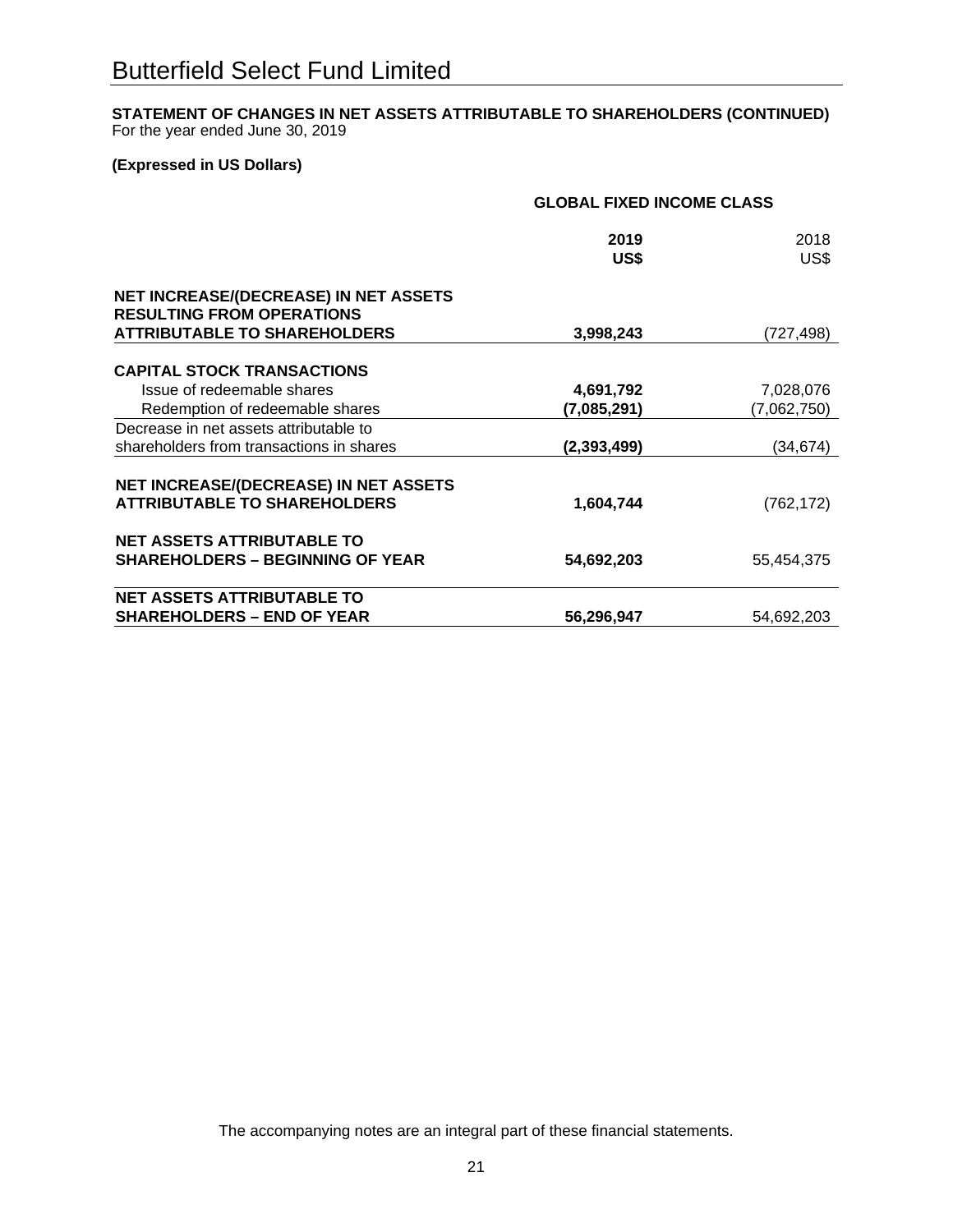# **STATEMENT OF CHANGES IN NET ASSETS ATTRIBUTABLE TO SHAREHOLDERS (CONTINUED)** For the year ended June 30, 2019

# **(Expressed in US Dollars)**

|                                          | <b>ALTERNATIVE INVESTMENT CLASS</b> |                |  |
|------------------------------------------|-------------------------------------|----------------|--|
|                                          | 2019                                | 2018           |  |
|                                          | US\$                                | US\$           |  |
| NET (DECREASE)/INCREASE IN NET           |                                     |                |  |
| <b>ASSETS RESULTING FROM OPERATIONS</b>  |                                     |                |  |
| <b>ATTRIBUTABLE TO SHAREHOLDERS</b>      | (1,992,428)                         | 979,280        |  |
| <b>CAPITAL STOCK TRANSACTIONS</b>        |                                     |                |  |
| Issue of redeemable shares               | 2,087,905                           | 5,785,610      |  |
| Redemption of redeemable shares          | (24,601,029)                        | (19, 273, 113) |  |
| Decrease in net assets attributable to   |                                     |                |  |
| shareholders from transactions in shares | (22,513,124)                        | (13, 487, 503) |  |
|                                          |                                     |                |  |
| <b>NET DECREASE IN NET ASSETS</b>        |                                     |                |  |
| <b>ATTRIBUTABLE TO SHAREHOLDERS</b>      | (24, 505, 552)                      | (12,508,223)   |  |
| <b>NET ASSETS ATTRIBUTABLE TO</b>        |                                     |                |  |
| <b>SHAREHOLDERS – BEGINNING OF YEAR</b>  | 42,485,195                          | 54,993,418     |  |
| <b>NET ASSETS ATTRIBUTABLE TO</b>        |                                     |                |  |
| <b>SHAREHOLDERS - END OF YEAR</b>        | 17,979,643                          | 42,485,195     |  |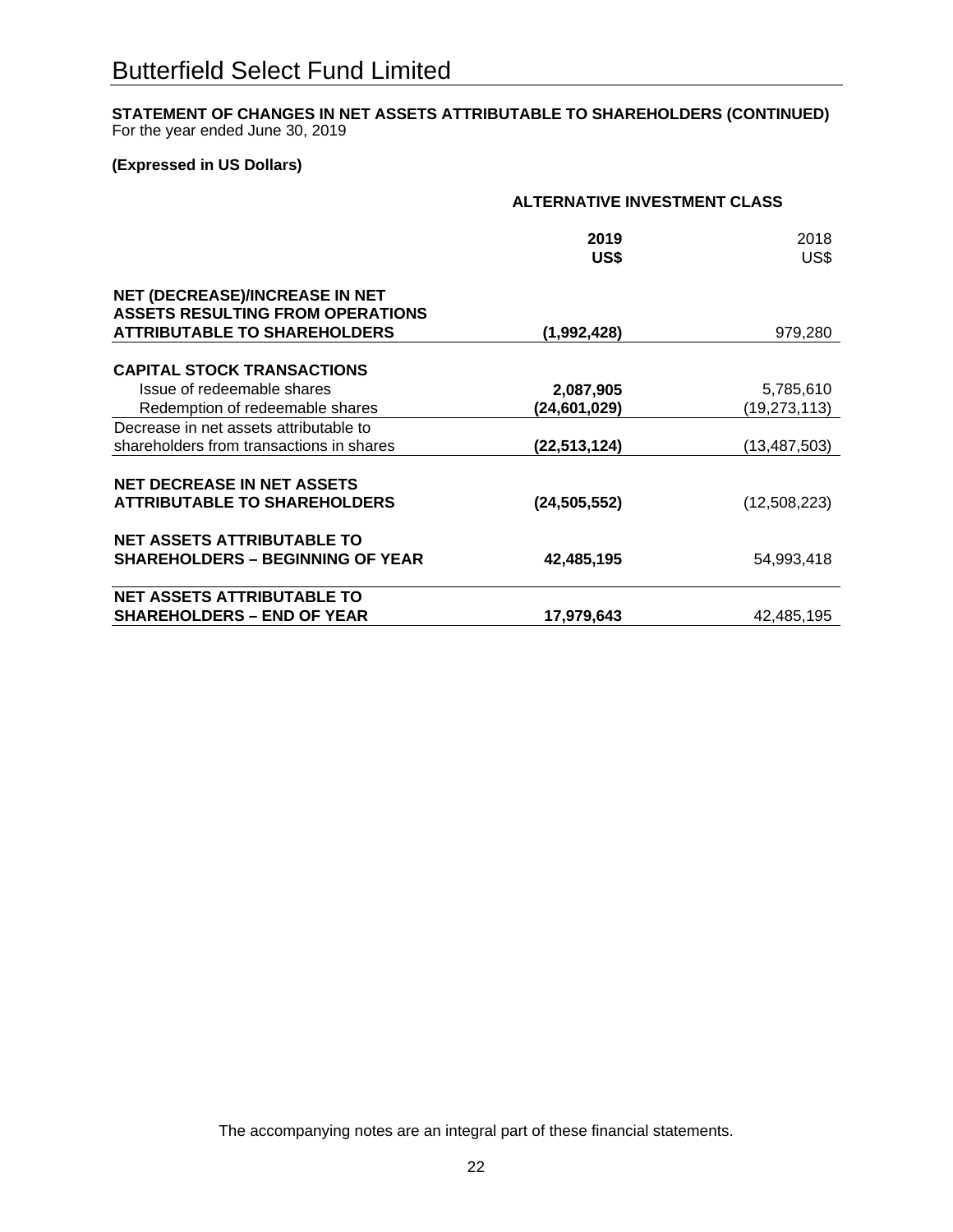# **STATEMENT OF CHANGES IN NET ASSETS ATTRIBUTABLE TO SHAREHOLDERS (CONTINUED)** For the year ended June 30, 2019

# **(Expressed in US Dollars)**

|                                                                                               | <b>ALTERNATIVE INVESTMENT</b><br><b>INSTITUTIONAL CLASS</b> |            |  |
|-----------------------------------------------------------------------------------------------|-------------------------------------------------------------|------------|--|
|                                                                                               | 2019                                                        | 2018       |  |
|                                                                                               | US\$                                                        | US\$       |  |
| <b>NET (DECREASE)/INCREASE IN NET ASSETS</b><br><b>RESULTING FROM OPERATIONS ATTRIBUTABLE</b> |                                                             |            |  |
| <b>TO SHAREHOLDERS</b>                                                                        | (1,900,274)                                                 | 2,621,017  |  |
| <b>CAPITAL STOCK TRANSACTIONS</b>                                                             |                                                             |            |  |
|                                                                                               |                                                             |            |  |
| Issue of redeemable shares                                                                    | 25,255,305                                                  | 67,397,689 |  |
| Redemption of redeemable shares                                                               | (4,007,816)                                                 | (824, 159) |  |
| Increase in net assets attributable to shareholders from                                      |                                                             |            |  |
| transactions in shares                                                                        | 21,247,489                                                  | 66,573,530 |  |
| NET INCREASE IN NET ASSETS ATTRIBUTABLE TO                                                    |                                                             |            |  |
| <b>SHAREHOLDERS</b>                                                                           | 19,347,215                                                  | 69,194,547 |  |
| <b>NET ASSETS ATTRIBUTABLE TO SHAREHOLDERS</b><br>- BEGINNING OF YEAR                         | 95,867,013                                                  | 26,672,466 |  |
|                                                                                               |                                                             |            |  |
| <b>NET ASSETS ATTRIBUTABLE TO SHAREHOLDERS</b>                                                |                                                             |            |  |
| - END OF YEAR                                                                                 | 115,214,228                                                 | 95,867,013 |  |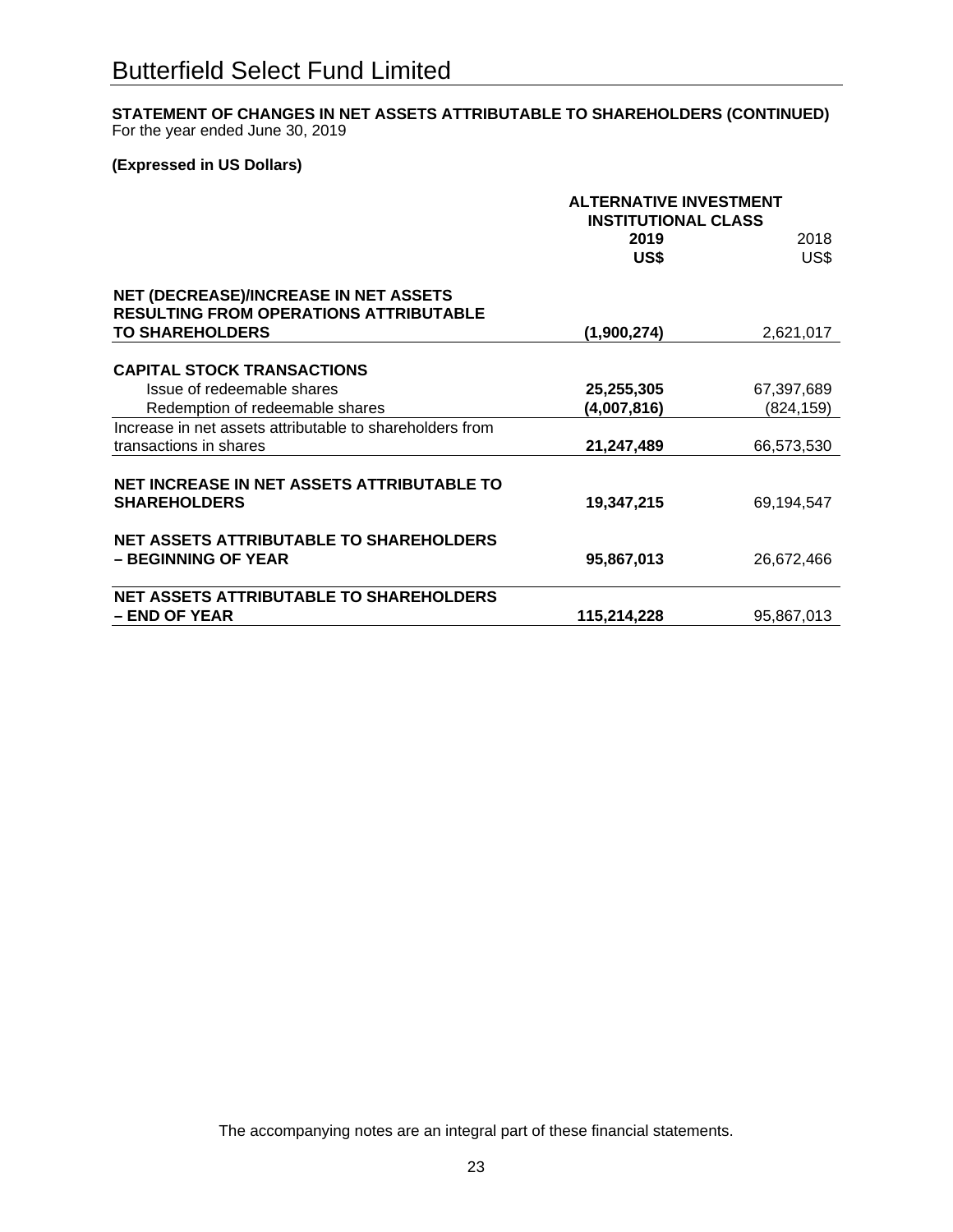# **STATEMENT OF CASH FLOWS**

For the year ended June 30, 2019

# **(Expressed in US Dollars)**

|                                                                            | <b>EQUITY CLASS</b> |               |
|----------------------------------------------------------------------------|---------------------|---------------|
|                                                                            | 2019<br>US\$        | 2018<br>US\$  |
| <b>Cash flows from operating activities</b>                                |                     |               |
| Net increase in net assets resulting from operations attributable to       |                     |               |
| shareholders                                                               | 7,150,747           | 9,553,951     |
| Adjustments for:<br>Purchase of financial assets                           | (2,800,820)         | (6, 575, 140) |
| Proceeds from sale of financial assets                                     | 7,764,933           | 7,111,574     |
| Net realised gain on financial assets at fair value through profit or loss | (556, 551)          | (1,354,100)   |
| Net change in unrealised gain on financial assets at fair value through    |                     |               |
| profit or loss                                                             | (6,450,472)         | (8,269,130)   |
| Changes in:                                                                |                     |               |
| Other assets                                                               | 736                 | (99)          |
| Accrued expenses                                                           | (3, 493)            | (23, 879)     |
| Net cash provided by operating activities                                  | 5,105,080           | 443,177       |
| <b>Cash flows from financing activities</b>                                |                     |               |
| Subscriptions received in advance                                          | (251, 776)          | 176,109       |
| Proceeds from issuance of shares                                           | 9,702,296           | 13,959,331    |
| Payments for redemption of shares                                          | (15, 125, 697)      | (16,531,686)  |
| Net cash used in financing activities                                      | (5,675,177)         | (2,396,246)   |
| Net decrease in cash and cash equivalents                                  | (570, 097)          | (1,953,069)   |
|                                                                            |                     |               |
| Cash and cash equivalents - beginning of year                              | 675,097             | 2,628,166     |
| Cash and cash equivalents - end of year                                    | 105,000             | 675,097       |
|                                                                            |                     |               |
| Supplemental cash flow information:<br>Interest received                   |                     | 3,750         |
| Dividend received, net of withholding taxes                                | 1,373,331           | 1,238,975     |
|                                                                            |                     |               |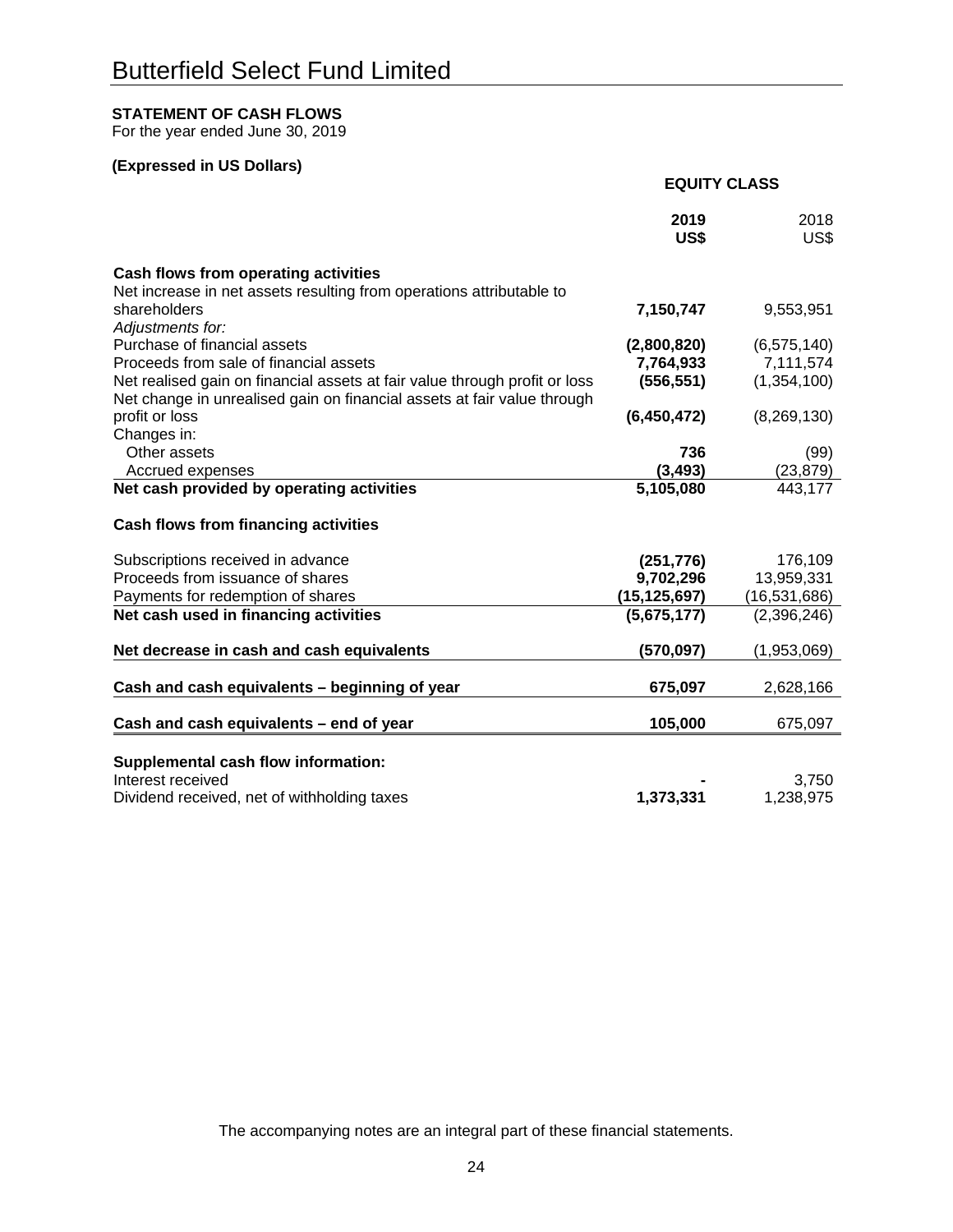# **STATEMENT OF CASH FLOWS (CONTINUED)**

For the year ended June 30, 2019

# **(Expressed in US Dollars)**

#### **GLOBAL FIXED INCOME CLASS**

|                                                                       | 2019<br>US\$  | 2018<br>US\$ |
|-----------------------------------------------------------------------|---------------|--------------|
| Cash flows from operating activities                                  |               |              |
| Net increase/(decrease) in net assets resulting from operations       |               |              |
| attributable to shareholders                                          | 3,998,243     | (727, 498)   |
| Adjustments for:                                                      |               |              |
| Purchase of financial assets                                          | (22,968,161)  | (24,989,987) |
| Proceeds from sale of financial assets                                | 24,274,136    | 23,653,732   |
| Net realised gain on financial assets at fair value through profit or |               |              |
| loss                                                                  | (1, 109, 101) | (1,789,107)  |
| Net change in unrealised loss/(gain) on financial assets at fair      |               |              |
| value through profit or loss                                          | (1,461,229)   | 3,604,737    |
| Changes in:                                                           |               |              |
| Interest receivable                                                   | 48,027        | (49,010)     |
| Other assets                                                          | (866)         | (797)        |
| Dividends receivable                                                  | (2,579)       |              |
| Due to brokers                                                        | 50,502        |              |
| Accrued expenses                                                      | 2,424         | (17, 716)    |
| Net cash provided by/(used in) operating activities                   | 2,831,396     | (315, 645)   |
| <b>Cash flows from financing activities</b>                           |               |              |
| Subscriptions received in advance                                     | (262, 209)    | 251,288      |
| Proceeds from issuance of shares                                      | 4,691,792     | 7,028,076    |
| Payments for redemption of shares                                     | (7,085,291)   | (7,062,750)  |
| Net cash (used in)/provided by financing activities                   | (2,655,708)   | 216,614      |
|                                                                       |               |              |
| Net increase/(decrease) in cash and cash equivalents                  | 175,688       | (99, 031)    |
|                                                                       |               |              |
| Cash and cash equivalents - beginning of year                         | 456,661       | 555,692      |
| Cash and cash equivalents - end of year                               | 632,349       | 456,661      |
|                                                                       |               |              |
| Supplemental cash flow information:                                   |               |              |
| Interest received                                                     | 2,010,194     | 1,653,295    |
| Dividend received                                                     | 65,689        | 24,213       |
|                                                                       |               |              |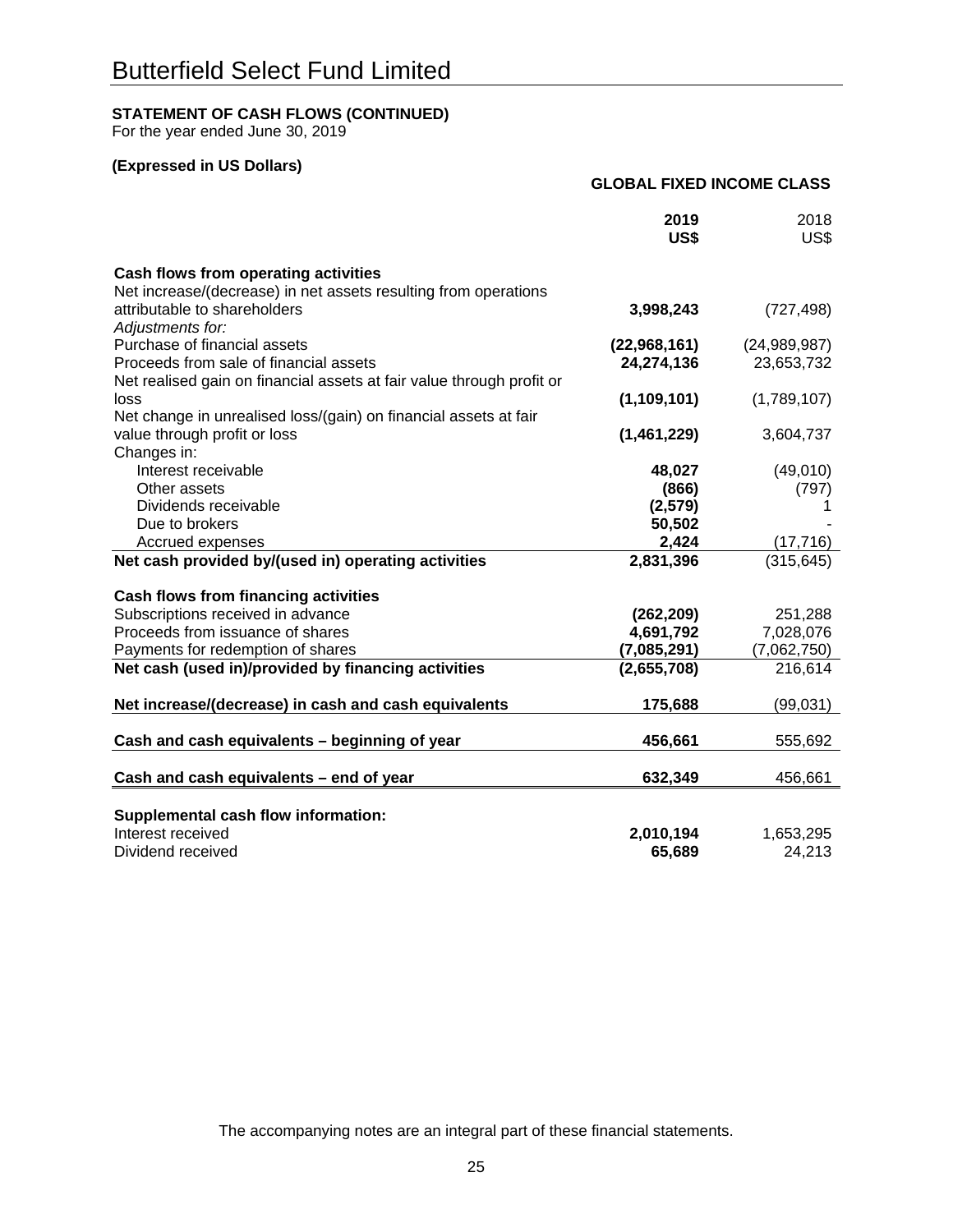# **STATEMENT OF CASH FLOWS (CONTINUED)**

For the year ended June 30, 2019

# **(Expressed in US Dollars)**

|                                                                                                         | <b>ALTERNATIVE INVESTMENT</b><br><b>CLASS</b> |                |
|---------------------------------------------------------------------------------------------------------|-----------------------------------------------|----------------|
|                                                                                                         | 2019<br>US\$                                  | 2018<br>US\$   |
| Cash flows from operating activities<br>Net (decrease)/increase in net assets resulting from operations |                                               |                |
| attributable to shareholders<br>Adjustments for:                                                        | (1,992,428)                                   | 979,280        |
| Purchase of financial assets                                                                            | (3,405,000)                                   | (9,815,231)    |
| Proceeds from sale of financial assets                                                                  | 27,206,296                                    | 22,966,950     |
| Net realised loss/(gain) on financial assets at fair value through                                      |                                               |                |
| profit or loss                                                                                          | 562,683                                       | (194, 758)     |
| Net change in unrealised loss/(gain) on financial assets at fair                                        |                                               |                |
| value through profit or loss                                                                            | 739,869                                       | (1,762,818)    |
| Changes in:                                                                                             |                                               |                |
| Other assets                                                                                            | 6,062                                         | 4,914          |
| Accrued expenses                                                                                        | (33, 957)                                     | (40, 185)      |
| Net cash provided by operating activities                                                               | 23,083,525                                    | 12,138,152     |
| <b>Cash flows from financing activities</b>                                                             |                                               |                |
| Subscriptions received in advance                                                                       | (175, 289)                                    | 171,880        |
| Proceeds from issuance of shares                                                                        | 2,087,905                                     | 5,785,610      |
| Payments for redemption of shares                                                                       | (24,601,029)                                  | (19, 273, 113) |
| Net cash used in financing activities                                                                   | (22, 688, 413)                                | (13, 315, 623) |
| Net increase/(decrease) in cash and cash equivalents                                                    | 395,112                                       | (1, 177, 471)  |
| Cash and cash equivalents - beginning of year                                                           | 2,882,653                                     | 4,060,124      |
| Cash and cash equivalents - end of year                                                                 | 3,277,765                                     | 2,882,653      |
| Supplemental cash flow information:                                                                     |                                               |                |
| Interest received                                                                                       | 19,751                                        | 15,542         |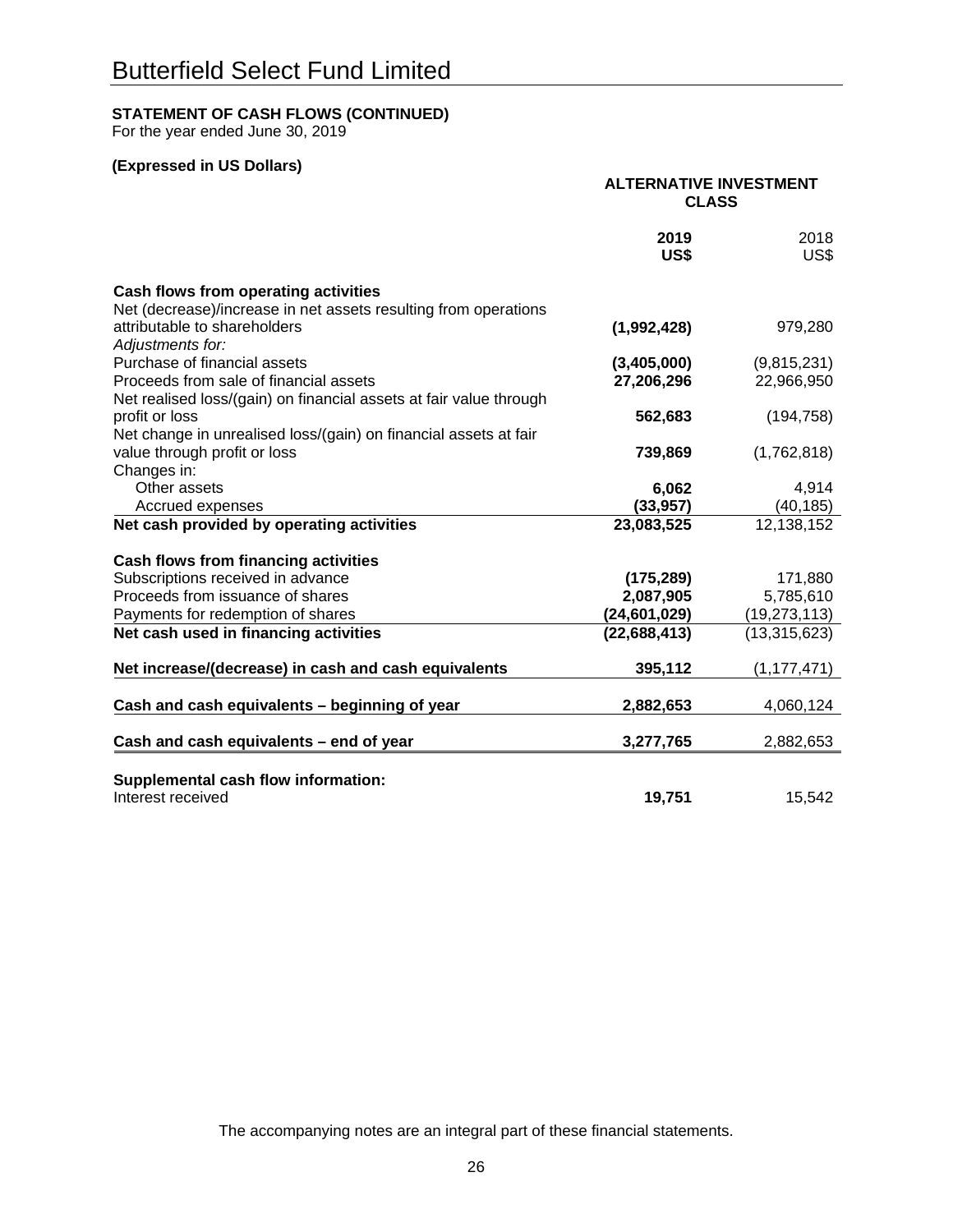# **STATEMENT OF CASH FLOWS (CONTINUED)**

For the year ended June 30, 2019

# **(Expressed in US Dollars)**

|                                                                 | <b>ALTERNATIVE INVESTMENT</b><br><b>INSTITUTIONAL CLASS</b> |                |
|-----------------------------------------------------------------|-------------------------------------------------------------|----------------|
|                                                                 | 2019<br>US\$                                                | 2018<br>US\$   |
| <b>Cash flows from operating activities</b>                     |                                                             |                |
| Net (decrease)/increase in net assets resulting from            |                                                             |                |
| operations attributable to shareholders<br>Adjustments for:     | (1,900,274)                                                 | 2,621,017      |
| Purchase of financial assets                                    | (34, 108, 924)                                              | (66,099,997)   |
| Proceeds from sale of financial assets                          | 17,857,940                                                  | 2,998,323      |
| Net realised loss on financial assets at fair value through     |                                                             |                |
| profit or loss                                                  | 1,755,590                                                   | 63,457         |
| Net change in unrealised gain on financial assets at fair value |                                                             |                |
| through profit or loss                                          | (1,888,808)                                                 | (4, 145, 728)  |
| Changes in:                                                     |                                                             |                |
| Other assets                                                    | 1,837                                                       | 8,528          |
| Accrued expenses                                                | 47,864                                                      | 134,902        |
| Net cash used in operating activities                           | (18, 234, 775)                                              | (64, 419, 498) |
| Cash flows from financing activities                            |                                                             |                |
| Proceeds from issuance of shares                                | 25,255,305                                                  | 67,397,689     |
| Payment for redemption of shares                                | (4,007,816)                                                 | (824, 159)     |
| Net cash provided by financing activities                       | 21,247,489                                                  | 66,573,530     |
| Net increase in cash and cash equivalents                       | 3,012,714                                                   | 2,154,032      |
|                                                                 |                                                             |                |
| Cash and cash equivalents - beginning of year                   | 2,235,165                                                   | 81,133         |
| Cash and cash equivalents - end of year                         | 5,247,879                                                   | 2,235,165      |
|                                                                 |                                                             |                |
| Supplemental non-cash information:                              |                                                             |                |
| Interest received                                               | 36,045                                                      | 2,005          |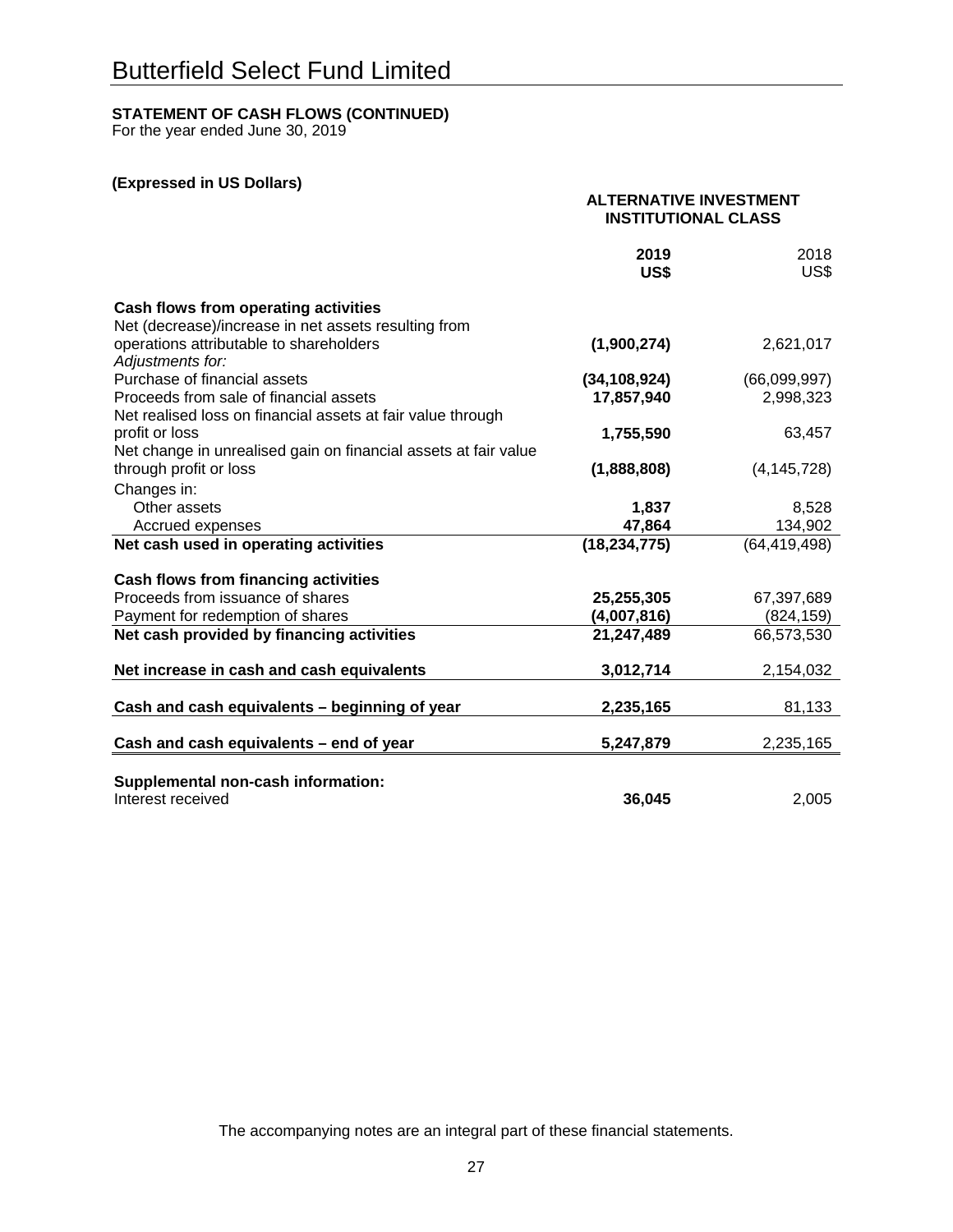# **NOTES TO THE FINANCIAL STATEMENTS**

For the year ended June 30, 2019

#### **1. CORPORATE INFORMATION**

Butterfield Select Fund Limited (the "Fund") is an open-ended investment company which was incorporated under the laws of Bermuda on January 31, 2000.

The Fund commenced operations on February 17, 2000. The Bank of N. T. Butterfield & Son Limited acts as custodian (the "Custodian"). Butterfield Asset Management Limited acts as investment adviser (the "Investment Adviser"). MUFG Fund Services (Bermuda) Limited acts as registrar and transfer agent and as accountants/administrator (the "Registrar and Transfer Agent" or "Administrator") for the Fund. The Custodian and Investment Adviser are wholly owned subsidiaries of The Bank of N.T. Butterfield & Son Limited (the "Bank").

The registered address of the Fund is c/o MUFG Fund Services (Bermuda) Limited, The Belvedere Building 69 Pitts Bay Road, Pembroke HM 08, Bermuda.

The Investment Adviser, Custodian and Bank each maintains separate business units, roles and responsibilities to ensure segregation between different functions.

Brown Brothers Harriman & Co. acts as sub-custodian (the "Sub-custodian") for the Equity Class, the Alternative Investment Class and the Alternative Investment Institutional Class. The Sub-custodian fees are paid by the Custodian.

Grosvenor Capital Management, L.P. provides sub-advisory services to the Fund. All sub-advisory fees are paid by the Investment Adviser on behalf of the Fund.

The objective of the Fund is to achieve long term capital growth in the value of the assets, offering a convenient and efficient vehicle for investing in mutual fund products which are anticipated to provide the best opportunities for capital appreciation having regard to diversification.

For the Equity Class, the policy of the Fund is to hold a global portfolio by investing in international and Bermuda equity funds and international equity index-linked instruments.

For the Global Fixed Income Class, the policy of the Fund is to hold a portfolio of international fixed income mutual funds and/or securities.

For Alternative Investment Class and Alternative Investment Institutional Class the policy is to invest with professional money managers, predominately in "Hedge Fund" format, but may, at the Investment Adviser's discretion, invest in listed securities or limited partnership investments. The Investment Adviser will attempt to minimise the risks involved by selecting money managers who utilise strategies such as hedged investing and by diversification of both manager and strategy.

All four classes may also hold money market instruments or mutual funds for cash management purposes.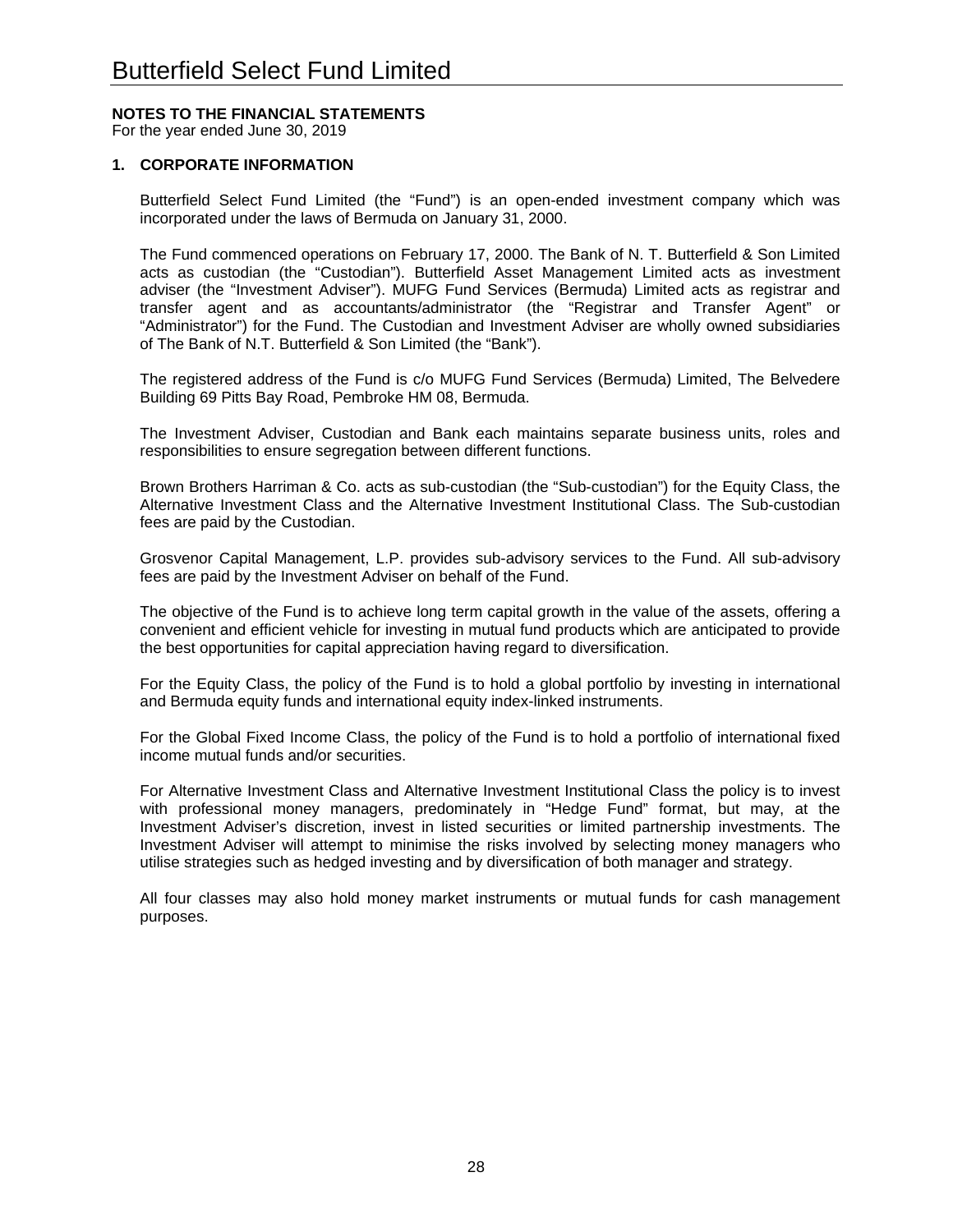For the year ended June 30, 2019

### **2. BASIS OF PREPARATION**

#### **Accounting convention**

The financial statements have been prepared in accordance with International Financial Reporting Standards ("IFRS") issued by the International Accounting Statements Board ("IASB"). The financial statements have been prepared on a historical-cost basis, except for financial assets held at fair value through profit or loss.

The financial statements are presented in United States dollars, which is the functional currency of the Fund, and all values are rounded to the nearest dollar, except when otherwise stated.

#### **Summary of significant accounting polices**

#### **a) Significant accounting judgements, estimates and assumptions**

The preparation of financial statements in conformity with IFRS requires the Fund's management to make judgements, estimates and assumptions that affect the amounts reported and disclosures made in the financial statements, and accompanying notes. Management believes that the estimates and judgements utilised in preparing the Fund's financial statements are reasonable and prudent. Actual results could differ from these estimates.

#### **b) Financial Instruments**

#### **i. Classification**

In the current period the Fund has adopted IFRS 9 Financial Instruments. See Note 2 p) for an explanation of the impact. Comparative figures for the year ended June 30, 2018 have not been restated. Therefore, financial instruments in the comparative period are still accounted for in accordance with IAS 39 'Financial Instruments: Recognition and Measurement'.

#### **Policy effective from July 1, 2018 (IFRS 9)**

In accordance with IFRS 9, the Fund classifies its financial assets and financial liabilities at initial recognition into the categories of financial assets and financial liabilities discussed below.

In applying that classification, a financial asset or financial liability is considered to be held for trading if:

- (a) It is acquired or incurred principally for the purpose of selling or repurchasing it in the near term or
- (b) On initial recognition, it is part of a portfolio of identified financial instruments that are managed together and for which, there is evidence of a recent actual pattern of shortterm profit-taking or
- (c) It is a derivative (except for a derivative that is a financial guarantee contract or a designated and effective hedging instrument)

#### **Financial assets**

The Fund classifies its financial assets as subsequently measured at amortised cost or measured at fair value through profit or loss on the basis of both:

- The entity's business model for managing the financial assets
- The contractual cash flow characteristics of the financial asset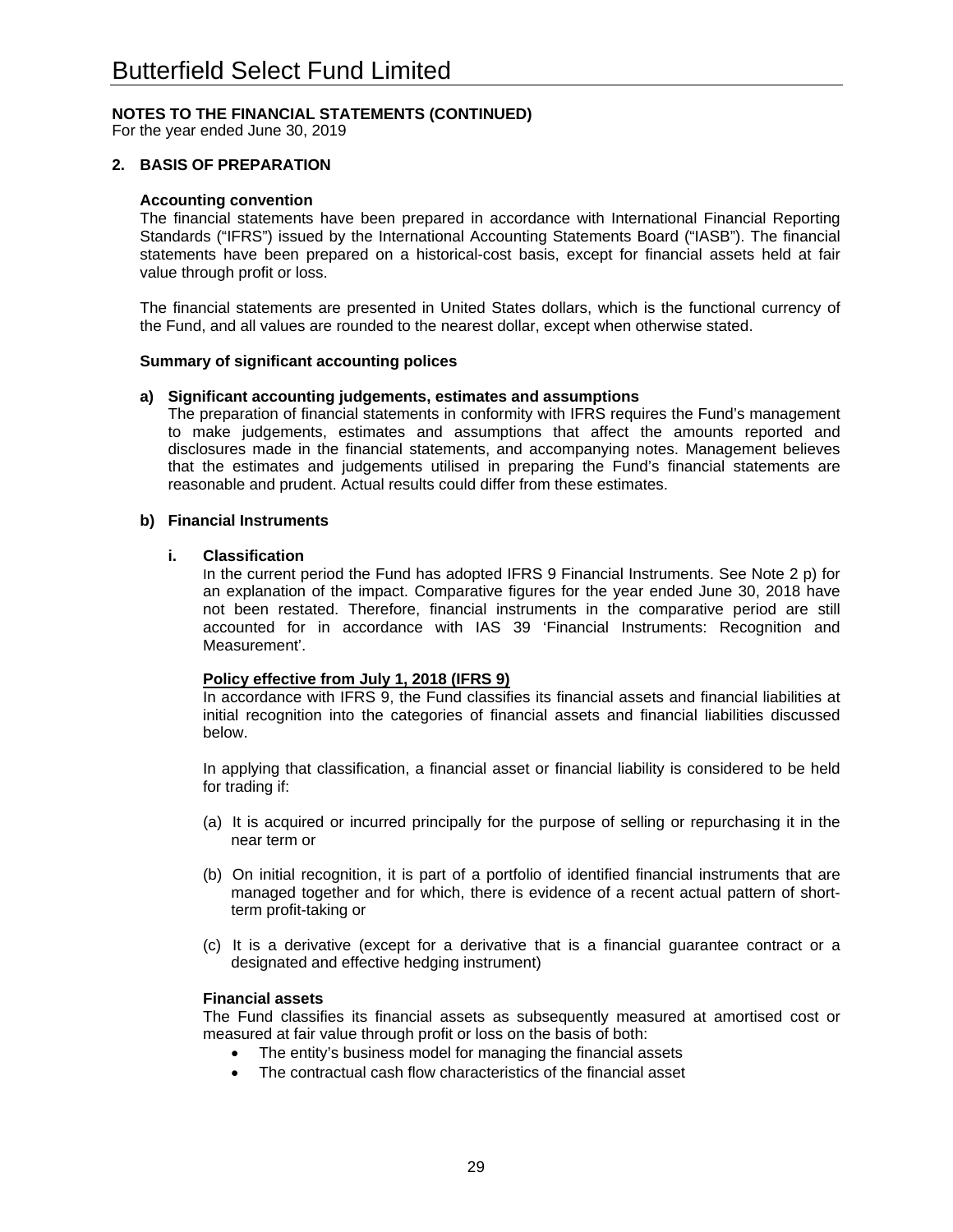For the year ended June 30, 2019

### **2. BASIS OF PREPARATION (Continued)**

#### **Summary of significant accounting polices (continued)**

- **b) Financial Instruments (continued)** 
	- **i. Classification (continued)**

#### **Policy effective from July 1, 2018 (IFRS 9) (continued)**

#### *Financial assets measured at amortised cost*

A debt instrument is measured at amortised cost if it is held within a business model whose objective is to hold financial assets in order to collect contractual cash flows and its contractual terms give rise on specified dates to cash flows that are solely payments of principal and interest on the principal amount outstanding. The Fund includes in this category short-term non-financing receivables including cash collateral posted on derivative contracts, accrued income and other receivables.

#### *Financial assets measured at fair value through profit or loss (FVPL)*

A financial asset is measured at fair value through profit or loss if:

- (a) Its contractual terms do not give rise to cash flows on specified dates that are solely payments of principal and interest (SPPI) on the principal amount outstanding or
- (b) It is not held within a business model whose objective is either to collect contractual cash flows, or to both collect contractual cash flows and sell or
- (c) At initial recognition, it is irrevocably designated as measured at FVPL when doing so eliminates or significantly reduces a measurement or recognition inconsistency that would otherwise arise from measuring assets or liabilities or recognising the gains and losses on them on different bases.

The Fund includes in this category:

*Debt instruments:* These include investments that are held under a business model to manage them on a fair value basis for investment income and fair value gains.

*Instruments held for trading:* This category includes equity instruments and debt instruments which are acquired principally for the purpose of generating a profit from short-term fluctuations in price. This category also includes derivative contracts in an asset position.

#### **Financial liabilities**

*Financial liabilities measured at fair value through profit or loss (FVPL)* 

A financial liability is measured at FVPL if it meets the definition of held for trading.

The Fund includes in this category, derivative contracts in a liability position and equity and debt instruments sold short since they are classified as held for trading.

#### *Financial liabilities measured at amortised cost*

This category includes all financial liabilities, other than those measured at fair value through profit or loss. The Fund includes in this category convertible bonds, debentures, and other short-term payables.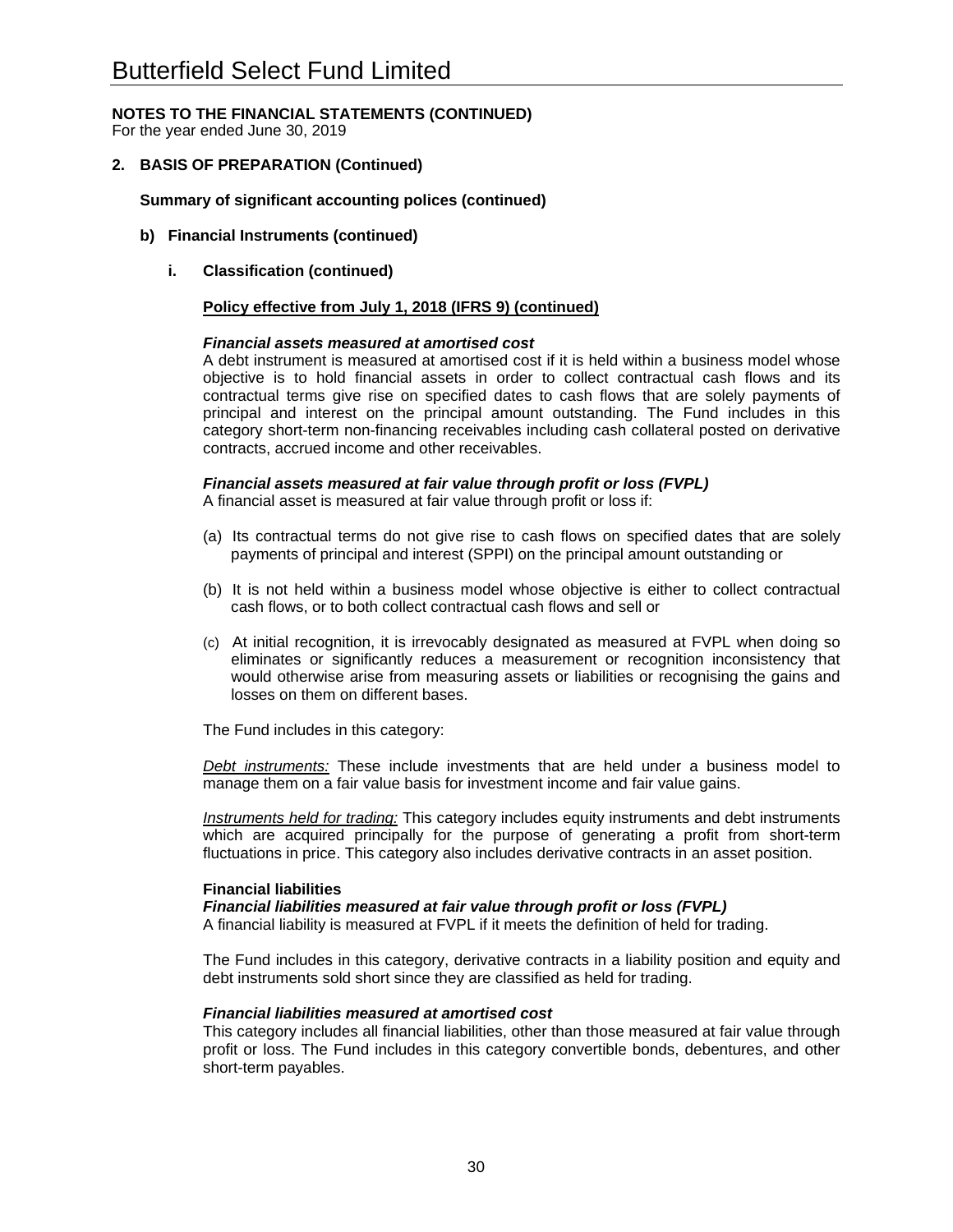For the year ended June 30, 2019

### **2. BASIS OF PREPARATION (Continued)**

#### **Summary of significant accounting polices (continued)**

#### **b) Financial Instruments (continued)**

#### **i. Classification (continued)**

#### **Classification - Policy effective before July 1, 2018 (IAS 39)**

The Fund classifies its financial assets and financial liabilities at initial recognition into the following categories, in accordance with IAS 39 'Financial Instruments: Recognition and Measurement'.

#### *Financial assets and liabilities at fair value through profit or loss*

The category of financial assets and liabilities at fair value through profit or loss is subdivided into:

*Financial assets and liabilities held for trading:* financial assets are classified as held for trading if they are acquired for the purpose of selling and/or repurchasing in the near term. This category includes investment funds, exchange traded funds, equities and other interest bearing investments. These assets are acquired principally for the purpose of generating a profit from short-term fluctuations in price. All derivatives and liabilities from short sales of financial instruments are classified as held for trading. The Fund's policy is not to apply hedge accounting.

*Financial instruments designated at fair value through profit or loss upon initial recognition:*  these include investment funds, exchange traded funds, equities and other interest bearing investments and derivatives not held for trading. The Fund did not hold any financial instruments designated at fair value through profit or loss upon initial recognition as at June 30, 2018.

#### **Receivables and Loans**

Receivables and Loans are non-derivative financial assets with fixed or determinable payments that are not quoted in an active market. The Fund includes in this category collateral on derivatives, securities borrowed and other short-term receivables.

#### **Other financial liabilities**

This category includes all financial liabilities, other than those classified at FVPL. The Fund includes in this category debentures, collateral on derivatives, securities lent and other short-term payables.

#### **ii. Recognition**

The Fund recognises a financial asset or a financial liability when it becomes a party to the contractual provisions of the instrument.

Purchases or sales of financial assets that require delivery of assets within the time frame generally established by regulation or convention in the market place (regular way trades) are recognised on the trade date, i.e., the date that the Fund commits to purchase or sell the asset.

#### **iii. Initial measurement**

Financial assets and financial liabilities at FVPL are recorded in the statement of financial position at fair value. All transaction costs for such instruments are recognised directly in profit or loss.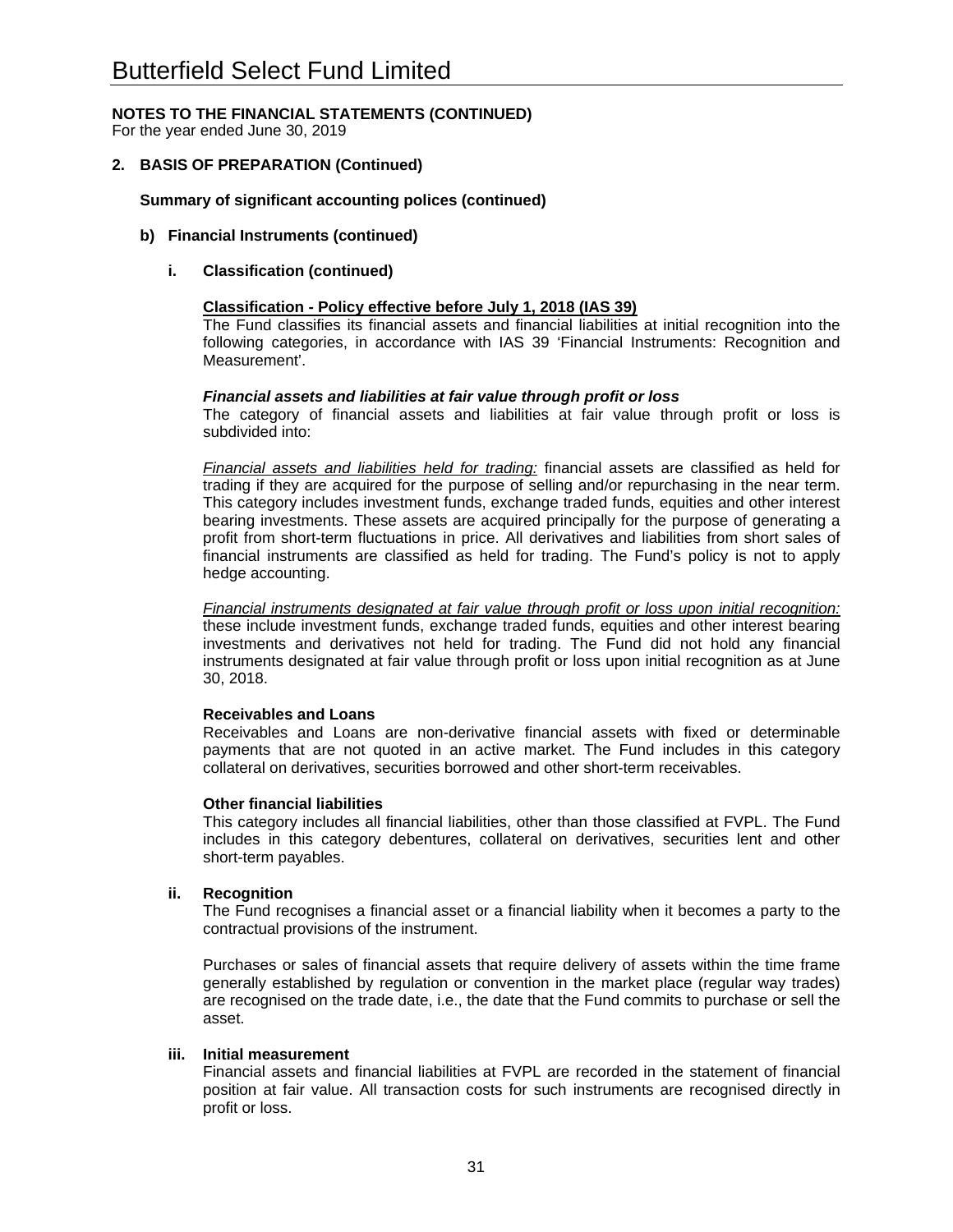For the year ended June 30, 2019

### **2. BASIS OF PREPARATION (Continued)**

#### **Summary of significant accounting polices (continued)**

#### **b) Financial instruments (continued)**

#### **iii. Initial measurement (continued)**

Financial assets and liabilities (other than those classified at FVPL) are measured initially at their fair value plus any directly attributable incremental costs of acquisition or issue.

#### **iv. Subsequent measurement**

After initial measurement, the Fund measures financial instruments which are classified at FVPL, at fair value. Subsequent changes in the fair value of those financial instruments are recorded in net gain or loss on financial assets and liabilities at FVPL in the statement of comprehensive income. Interest and dividends earned or paid on these instruments are recorded separately in interest revenue or expense and dividend revenue or expense in the statement of comprehensive income.

Financial liabilities, other than those classified at FVPL, are measured at amortised cost using the effective interest method. Gains and losses are recognised in profit or loss when the liabilities are derecognised, as well as through the amortisation process.

The effective interest method (EIR) is a method of calculating the amortised cost of a financial asset or a financial liability and of allocating and recognising the interest income or interest expense in profit or loss over the relevant period. The effective interest rate is the rate that exactly discounts estimated future cash payments or receipts through the expected life of the financial asset or financial liability to the gross carrying amount of the financial asset or to the amortised cost of the financial liability. When calculating the effective interest rate, the Fund estimates cash flows considering all contractual terms of the financial instruments, but does not consider expected credit losses. The calculation includes all fees paid or received between parties to the contract that are an integral part of the effective interest rate, transaction costs and all other premiums or discounts.

#### **v. Derecognition**

A financial asset (or, where applicable, a part of a financial asset or a part of a group of similar financial assets) is derecognised when the rights to receive cash flows from the asset have expired, or the Fund has transferred its rights to receive cash flows from the asset, or has assumed an obligation to pay the received cash flows in full without material delay to a third party under a pass-through arrangement and the Fund has:

(a) Transferred substantially all of the risks and rewards of the asset, or

(b) Neither transferred nor retained substantially all the risks and rewards of the asset, but has transferred control of the asset

When the Fund has transferred its right to receive cash flows from an asset (or has entered into a pass-through arrangement), and has neither transferred nor retained substantially all of the risks and rewards of the asset nor transferred control of the asset, the asset is recognised to the extent of the Fund's continuing involvement in the asset. In that case, the fund also recognises an associated liability. The transferred asset and the associated liability are measured on a basis that reflects the rights and obligations that the fund has retained.

The Fund derecognises a financial liability when the obligation under the liability is discharged, cancelled or expired.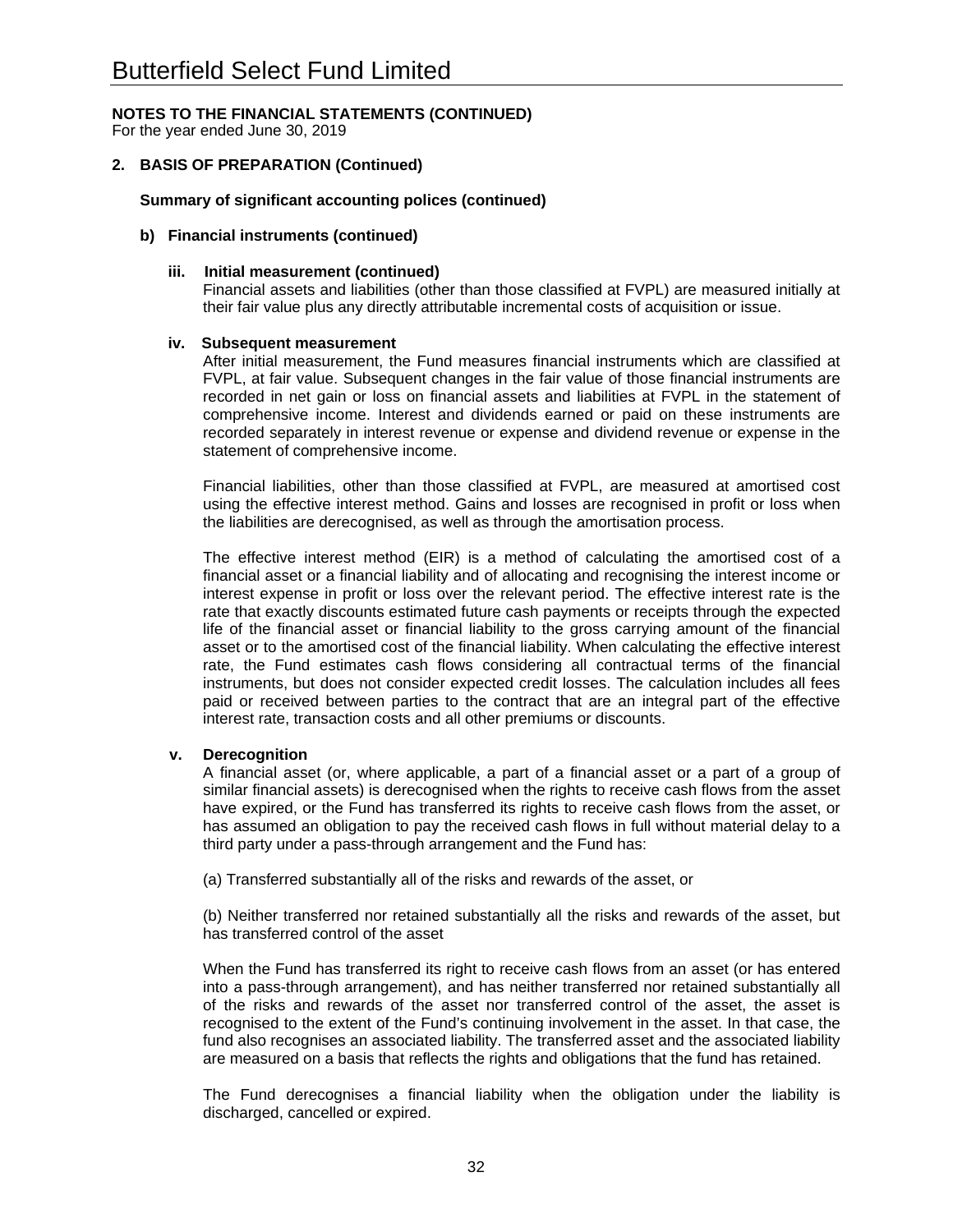For the year ended June 30, 2019

### **2. BASIS OF PREPARATION (Continued)**

#### **Summary of significant accounting polices (continued)**

#### **c) Fair value measurement**

The fair value of an asset or a liability is measured using the assumptions that market participants would use when pricing the asset or liability, assuming that market participants act in their economic best interest. The fair value for financial instruments traded in active markets at the reporting date is based on their quoted price or dealer price quotations, without any deduction for transaction costs.

It is the policy of the Fund to value any asset quoted, listed, traded or dealt with on an exchange or market by reference to the last traded price on or prior to the relevant Valuation Day on the major exchange or market in which the assets are dealt, to the extent that such valuation is based on a price within the bid-ask spread that is most representative of fair value on valuation date. In circumstances where the last traded price is not within the bid-ask spread, the Directors will determine the point within the bid-ask spread that is most representative of fair value.

Investments in underlying funds are carried at fair value, which is based on the net asset value ("NAV") of each share of the Fund's investments in or the pro-rata interest in the net assets of such investment funds as published or otherwise reported by the investment fund's administrators. The underlying investments of each fund are accounted for at fair value as described in each investment fund's financial statements.

The Directors at their absolute discretion may permit some other method of valuation to that described above if they consider such valuation better reflects the fair value of any investment.

# **d) Impairment of financial assets**

#### **Policy effective from July 1, 2018 (IFRS 9)**

The Fund holds only trade receivables with no financing component and which have maturities of less than 12 months at amortised cost and, as such, has chosen to apply an approach similar to the simplified approach for expected credit losses (ECL) under IFRS 9 to all its trade receivables. Therefore the Fund does not track changes in credit risk, but instead recognises a loss allowance based on lifetime ECLs at each reporting date.

The Fund's approach to ECLs reflects a probability-weighted outcome, the time value of money and reasonable and supportable information that is available without undue cost or effort at the reporting date about past events, current conditions and forecasts of future economic conditions. The Fund uses the provision matrix as a practical expedient to measuring ECLs on trade receivables, based on days past due for groupings of receivables with similar loss patterns. Receivables are grouped based on their nature. The provision matrix is based on historical observed loss rates over the expected life of the receivables and is adjusted for forward-looking estimates.

#### **Policy effective before July 1, 2018 (IAS 39)**

The Fund assesses at each reporting date whether a financial asset or group of financial assets is impaired. A financial asset or a group of financial assets is deemed to be impaired if, and only if, there is objective evidence of impairment as a result of one or more events that have occurred after the initial recognition of the asset (an incurred loss event) and that loss event has an impact on the estimated future cash flows of the financial asset or the group of financial assets that can be reliably estimated.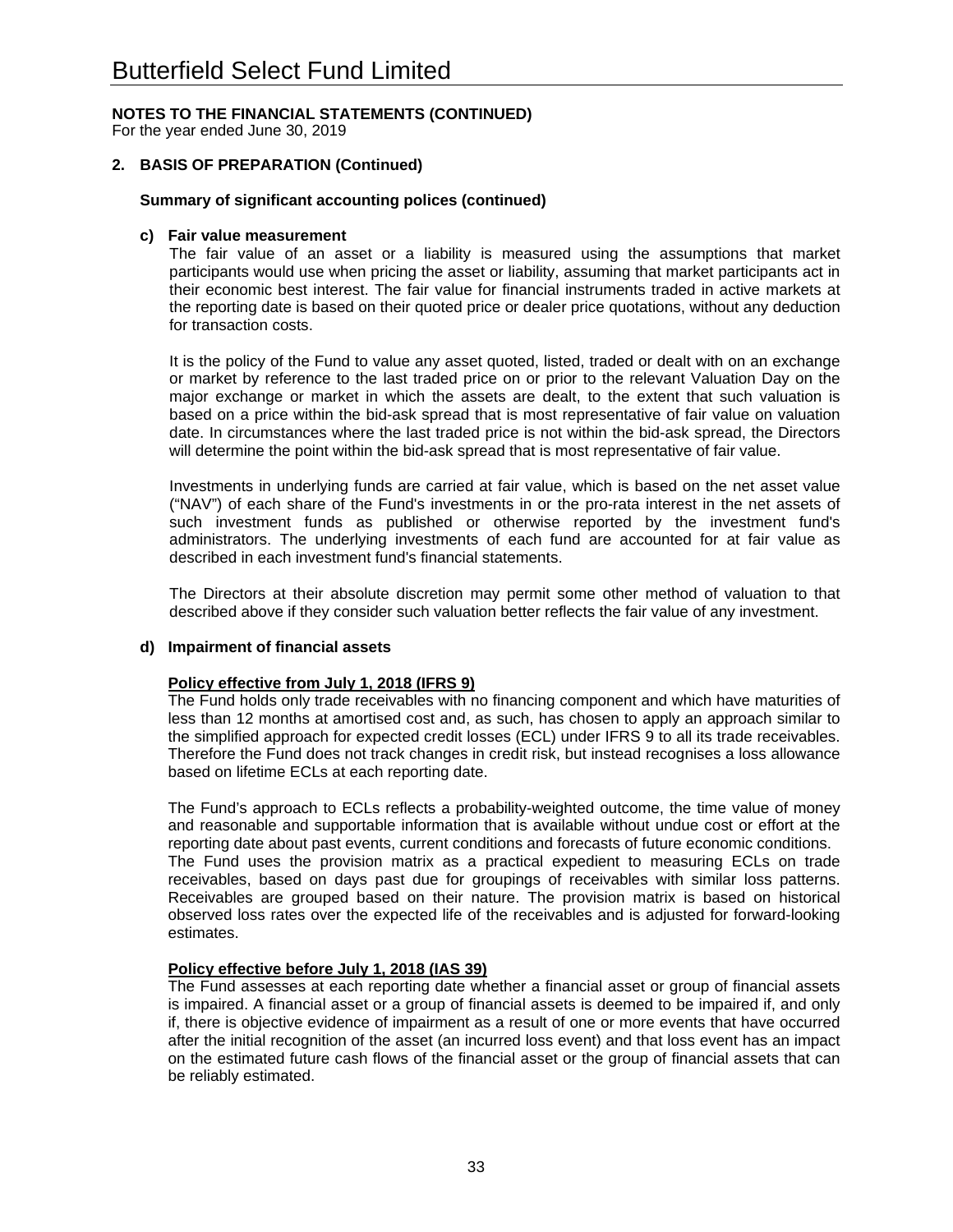For the year ended June 30, 2019

### **2. BASIS OF PREPARATION (Continued)**

#### **Summary of significant accounting polices (continued)**

#### **d) Impairment of financial assets (continued)**

#### **Policy effective before July 1, 2018 (IAS 39) (continued)**

Evidence of impairment may include indications that the debtor, or a group of debtors, is experiencing significant financial difficulty, default or delinquency in interest or principal payments, the probability that they will enter bankruptcy or other financial reorganisation and, where observable data indicate that there is a measurable decrease in the estimated future cash flows, such as changes in arrears or economic conditions that correlate with defaults. If there is objective evidence that an impairment loss has been incurred, the amount of the loss is measured as the difference between the asset's carrying amount and the present value of estimated future cash flows (excluding future ECLs that have not yet been incurred) discounted using the asset's original EIR. The carrying amount of the asset is reduced through the use of an allowance account and the amount of the loss is recognised in profit or loss as credit loss expense.

Impaired debts, together with the associated allowance, are written off when there is no realistic prospect of future recovery and all collateral has been realised or has been transferred to the Fund. If a previous write-off is later recovered, the recovery is credited to the credit loss expense.

Interest revenue on impaired financial assets is recognised using the rate of interest used to discount the future cash flows for the purpose of measuring the impairment loss.

#### **e) Functional and presentation currency**

The Fund's functional currency is the United States Dollar (US Dollar), which is the currency of the primary economic environment in which it operates. The Fund's performance is evaluated and its liquidity is managed in US Dollars. Therefore, the US Dollar is considered as the currency that most faithfully represents the economic effects of the underlying transactions, events and conditions. The Fund's presentation currency is also the US Dollars.

#### **f) Offsetting and financial instruments**

Financial assets and financial liabilities are offset and the net amount is reported in the statement of financial position if, and only if, there is a currently enforceable legal right to offset the recognised amounts and there is an intention to settle on a net basis, or to realise the asset and settle the liability simultaneously. This is generally not the case with master netting agreements unless one party to the agreement defaults and the related assets and liabilities are presented gross in the statement of financial position.

Management has determined that, as at June 30, 2019 and 2018, there were no assets and liabilities offset in the statement of financial position, nor were there any assets or liabilities available for offset. The Fund does not have a legally enforceable right to offset, nor does it have master netting agreements or similar arrangements that would allow for related amounts to be set off.

#### **g) Foreign currency translations**

Assets and liabilities that are denominated in foreign currencies are translated into US dollars at rates of exchange on the period end date. Transactions during the period are translated at the rate in effect at the date of the transaction. Foreign currency translation gains and losses are included in the statement of comprehensive income.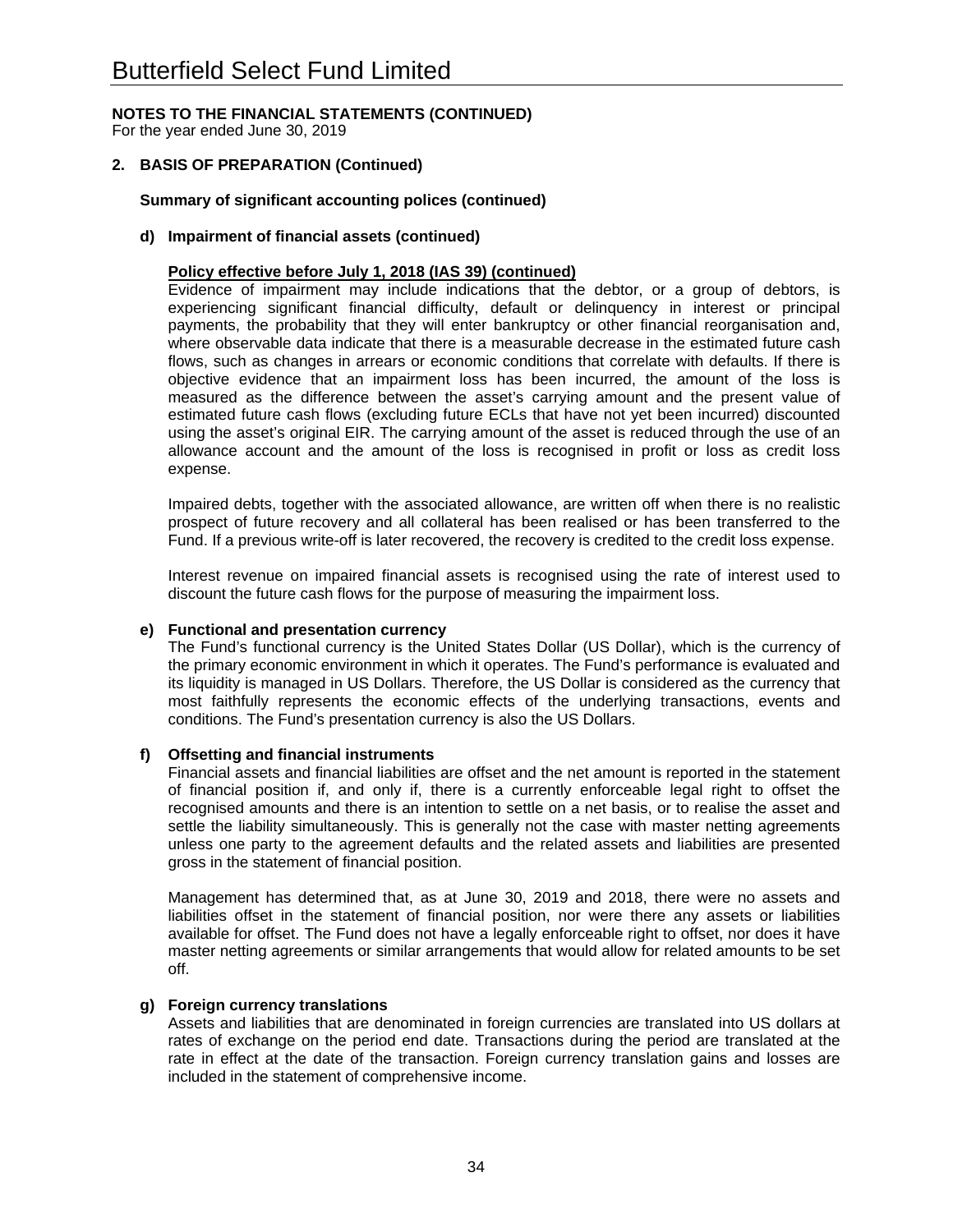For the year ended June 30, 2019

### **2. BASIS OF PREPARATION (Continued)**

#### **Summary of significant accounting polices (continued)**

#### **h) Cash and cash equivalents**

Cash and cash equivalents comprise cash on hand and short-term deposits in banks that are readily convertible to known amounts of cash and which are subject to an insignificant risk of changes in value, with original maturities of three months or less.

Cash and cash equivalents do not include bank overdraft. Where applicable, bank overdraft is shown as a liability in the statement of financial position as well as in the statement of cash flows.

#### **i) Interest income and expense**

Interest income and expense are recognised in the statement of comprehensive income for all interest-bearing financial instruments using the effective interest method.

#### **j) Dividend income and expense**

Dividend income is recognised on the date on which the investments are quoted ex-dividend or, where no ex-dividend date is quoted, when the Fund's right to receive the payment is established. Dividend income is presented gross of any non-recoverable withholding taxes, which are disclosed separately in the statement of comprehensive income. Dividend expense relating to equity securities sold short is recognised when the shareholders' right to receive the payment is established.

#### **k) Realised and change in unrealised gains and losses**

Realised and change in unrealised gains/(losses) on financial assets at fair value through profit or loss are recognised in the statement of comprehensive income. The cost of investments sold is accounted for using the average cost basis.

#### **l) Expenses**

All expenses (including management fees) are recognised in the statement of comprehensive income on an accrual basis.

#### **m) Going concern**

The Fund's management has assessed the Fund's ability to continue as a going concern and is satisfied that the Fund has the resources to continue in business for the foreseeable future. Furthermore, management is not aware of any material uncertainties that may cast significant doubt upon the Fund's ability to continue as a going concern. Therefore, the financial statements continue to be prepared on the going concern basis.

#### **n) Share capital**

The Fund's Organisational Shares are classified as equity in accordance with IFRS and the Fund's articles of association. These shares do not participate in the profits of the Fund.

#### **o) Redeemable participating shares**

Redeemable participating shares are redeemable at the shareholder's option and are classified as financial liabilities. The redeemable participating shares can be put back to the Fund on any dealing day at a value equal to a proportionate share of the NAV. The NAV per share is calculated by dividing the net assets attributable to shareholders with the total number of outstanding redeemable shares.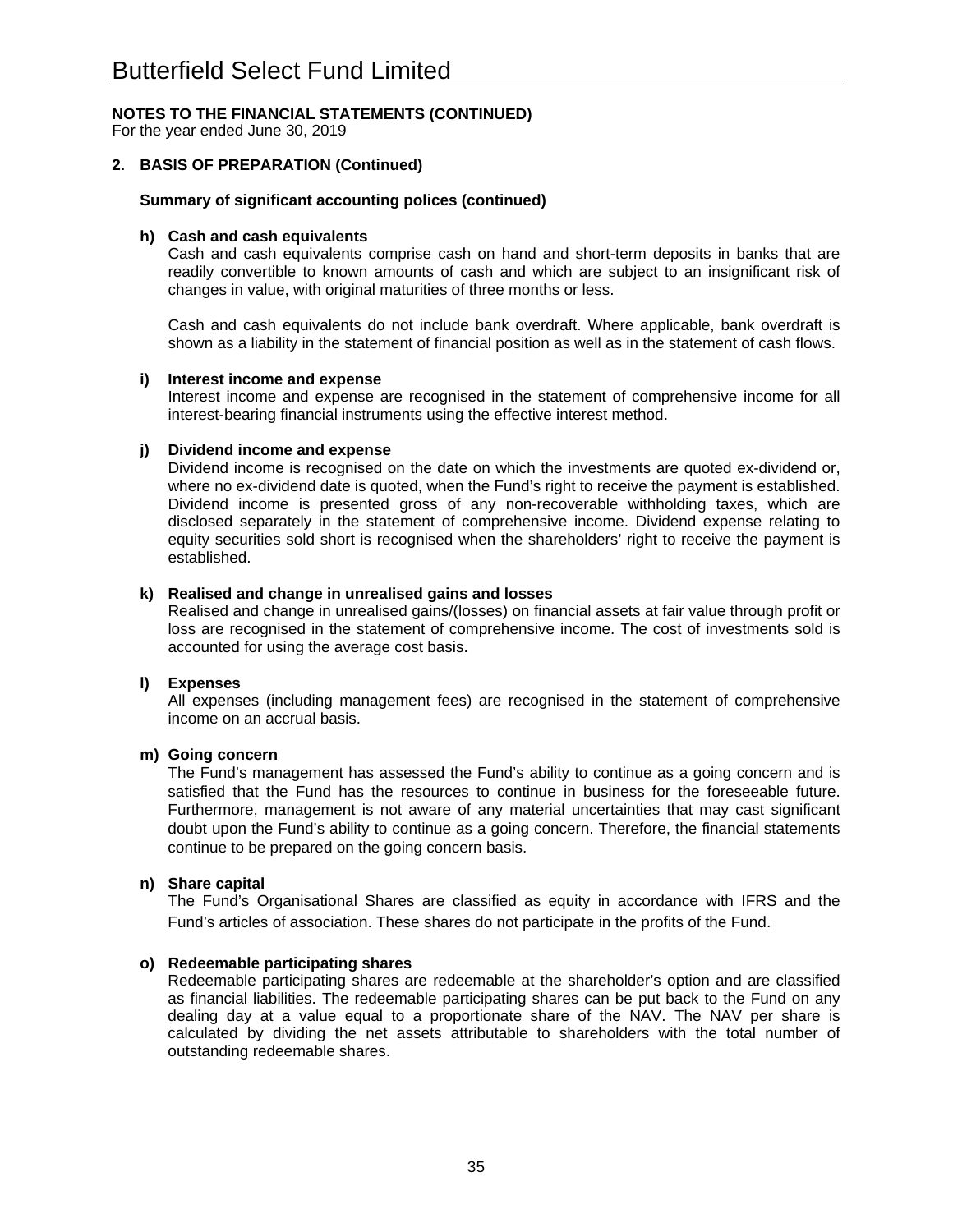For the year ended June 30, 2019

#### **2. BASIS OF PREPARATION (Continued)**

### **Summary of significant accounting polices (continued)**

#### **p) Impact of new accounting pronouncements**

#### **IFRS 9 – Financial Instruments**

IFRS 9 'Financial Instruments' became effective for annual periods beginning on or after July 1, 2018. IFRS 9 brings together all three aspects of the accounting for financial instruments: classification and measurement, impairment and hedge accounting.

The classification and measurement requirements of IFRS 9 have been adopted retrospectively as of the date of initial application on July 1, 2018, however, the Fund has chosen to take advantage of the option not to restate comparatives. Therefore, the 2018 figures are presented and measured under IAS 39. The following table shows the original measurement categories in accordance with IAS 39 and the new measurement categories under IFRS 9 for the Fund's financial assets and financial liabilities as at July 1, 2018.

**New**

**Original** 

#### **EQUITY CLASS**

|                               | Original<br>classification<br>under IAS 39 | <b>New</b><br>classification<br>under IFRS 9 | Original<br>carrying<br>amount<br>under IAS 39<br>US\$ | <b>New</b><br>carrying<br>amount<br>under IFRS 9<br>US\$ |
|-------------------------------|--------------------------------------------|----------------------------------------------|--------------------------------------------------------|----------------------------------------------------------|
| <b>Financial assets</b>       |                                            |                                              |                                                        |                                                          |
| <b>Investment Funds</b>       | Held for trading at FVPL FVPL              |                                              | 101,211,404                                            | 101,211,404                                              |
| <b>Exchange Traded Funds</b>  | Held for trading at FVPL                   | <b>FVPL</b>                                  | 14,041,793                                             | 14,041,793                                               |
| Cash and cash equivalents     | Loans and receivables                      | Amortised cost                               | 675,097                                                | 675,097                                                  |
| <b>Total financial assets</b> |                                            |                                              | 115,928,294                                            | 115,928,294                                              |

#### **GLOBAL FIXED INCOME CLASS**

|                               | Original<br>classification<br>under IAS 39 | <b>New</b><br>classification<br>under IFRS 9 | Uriginal<br>carrying<br>amount<br>under IAS 39<br>US\$ | <b>New</b><br>carrying<br>amount<br>under IFRS 9<br>US\$ |
|-------------------------------|--------------------------------------------|----------------------------------------------|--------------------------------------------------------|----------------------------------------------------------|
| <b>Financial assets</b>       |                                            |                                              |                                                        |                                                          |
| <b>Investment Funds</b>       | Held for trading at FVPL                   | <b>FVPL</b>                                  | 3,027,544                                              | 3,027,544                                                |
| <b>Exchange Traded Funds</b>  | Held for trading at FVPL                   | <b>FVPL</b>                                  | 430,675                                                | 430,675                                                  |
| Debt securities               | Held for trading at FVPL                   | <b>FVPL</b>                                  | 50,693,012                                             | 50,693,012                                               |
| Cash and cash equivalents     | Loans and receivables                      | Amortised cost                               | 456,661                                                | 456,661                                                  |
| <b>Total financial assets</b> |                                            |                                              | 54,607,892                                             | 54,607,892                                               |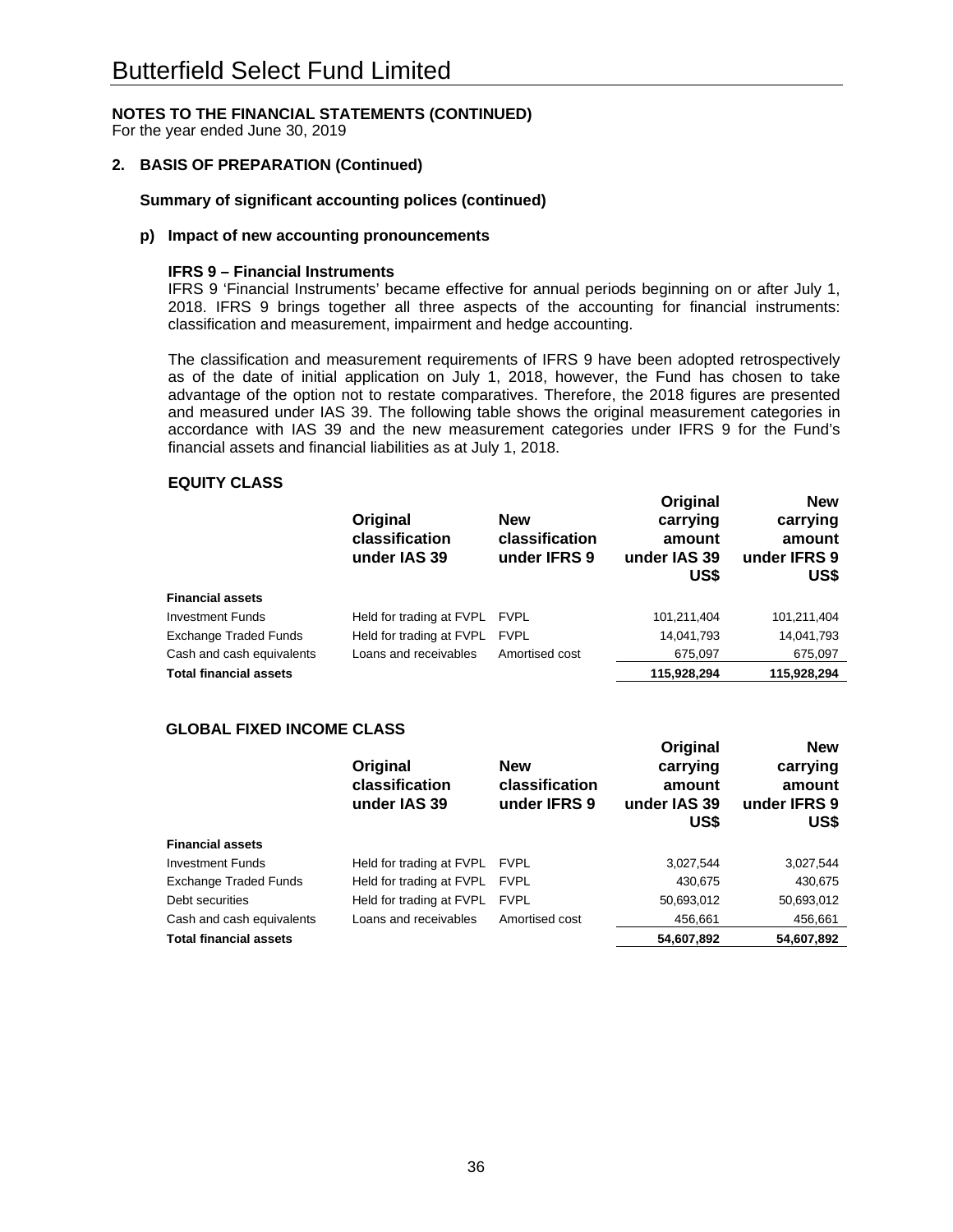For the year ended June 30, 2019

#### **2. BASIS OF PREPARATION (Continued)**

**Summary of significant accounting polices (continued)** 

#### **p) Impact of new accounting pronouncements (continued)**

# **ALTERNATIVE INVESTMENT CLASS**

|                               | Original<br>classification<br>under IAS 39 | <b>New</b><br>classification<br>under IFRS 9 | Original<br>carrying<br>amount<br>under IAS 39<br>US\$ | <b>New</b><br>carrying<br>amount<br>under IFRS 9<br>US\$ |
|-------------------------------|--------------------------------------------|----------------------------------------------|--------------------------------------------------------|----------------------------------------------------------|
| <b>Financial assets</b>       |                                            |                                              |                                                        |                                                          |
| <b>Investment Funds</b>       | Held for trading at FVPL                   | <b>FVPL</b>                                  | 39,785,085                                             | 39,785,085                                               |
| Cash and cash equivalents     | Loans and receivables                      | Amortised cost                               | 2,882,653                                              | 2,882,653                                                |
| <b>Total financial assets</b> |                                            |                                              | 42,667,738                                             | 42,667,738                                               |

#### **ALTERNATIVE INVESTMENT INSTITUTIONAL CLASS**

|                               | Original<br>classification<br>under IAS 39 | <b>New</b><br>classification<br>under IFRS 9 | Unqinal<br>carrying<br>amount<br>under IAS 39<br>US\$ | <b>NGM</b><br>carrying<br>amount<br>under IFRS 9<br>US\$ |
|-------------------------------|--------------------------------------------|----------------------------------------------|-------------------------------------------------------|----------------------------------------------------------|
| <b>Financial assets</b>       |                                            |                                              |                                                       |                                                          |
| <b>Investment Funds</b>       | Held for trading at FVPL FVPL              |                                              | 87,929,522                                            | 87,929,522                                               |
| Cash and cash equivalents     | Loans and receivables                      | Amortised cost                               | 2,235,165                                             | 2,235,165                                                |
| <b>Total financial assets</b> |                                            |                                              | 90,164,687                                            | 90,164,687                                               |

**Original** 

**New**

Under IAS 39, these securities were designated as held for trading at FVPL because they were managed on a fair value basis and their performance was monitored on this basis. These assets have been classified as FVPL under IFRS 9.

#### **IFRS 15 Revenue from contracts with customers**

The Fund adopted IFRS 15 Revenue from contracts with customers on its effective date of July 1, 2018. IFRS 15 replaces IAS 18 Revenue and establishes a five-step model to account for revenue arising from contracts with customers. In addition, guidance on interest and dividend income have been moved from IAS 18 to IFRS 9 without significant changes to the requirements. Therefore, there was no impact of adopting IFRS 15 for the Fund.

#### **q) Investment entity**

IFRS 10 defines an investment entity and requires a reporting entity that meets the definition of an investment entity not to consolidate but instead to measure its investments at fair value through profit or loss in its financial statements.

To qualify as an investment entity, a reporting entity is required to:

- Obtain funds from one or more investors for the purpose of providing them with investment management services;
- Commit to its investor(s) that its business purpose is to invest funds solely for returns from capital appreciation, investment income, or both; and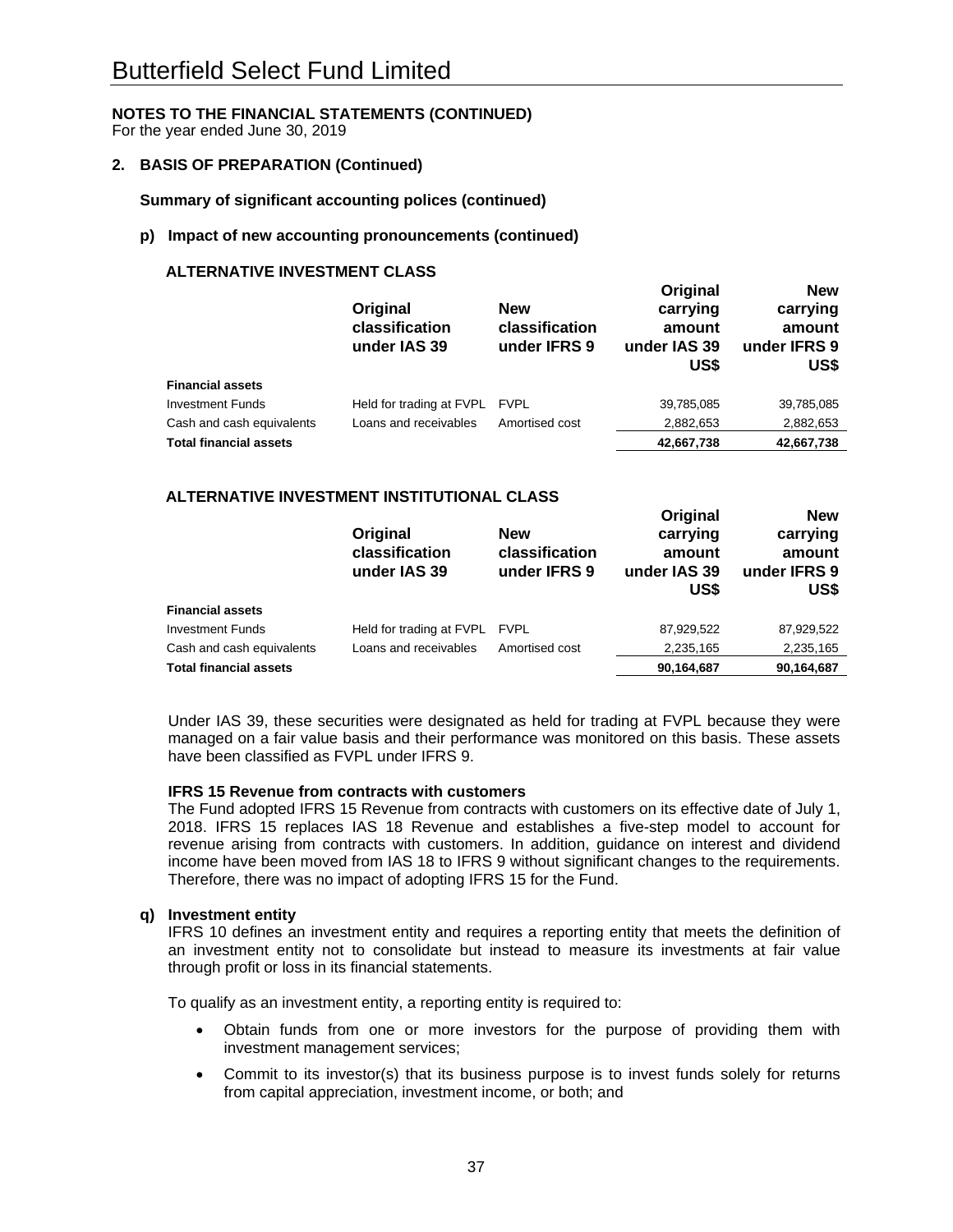For the year ended June 30, 2019

#### **2. BASIS OF PREPARATION (Continued)**

#### **Summary of significant accounting polices (continued)**

#### **q) Investment entity (continued)**

 Measure and evaluate performance of substantially all of its investments on a fair value basis.

Management has determined that the Fund meets the definition of an investment entity and recognizes all investments at fair value through profit and loss.

#### **r) Estimates and assumptions**

The key assumptions concerning the future and other key sources of estimation uncertainty at the reporting date, that have a significant risk of causing a material adjustment to the carrying amounts of assets and liabilities within the next financial year, are discussed below. The Fund based its assumptions and estimates on parameters available when the financial statements were prepared. However, existing circumstances and assumptions about future developments may change due to market changes or circumstances arising beyond the control of the Fund. Such changes are reflected in the assumptions when they occur.

#### *Fair value*

For fair value of financial instruments please refer to Note 4.

#### **3. FINANCIAL RISK MANAGEMENT**

The Fund's overall risk management approach includes formal guidelines to govern the extent of exposure to various types of risk. The Investment Adviser also has various internal controls to oversee the Funds' investment activities, including monitoring compliance with the investment objective and strategies, internal guidelines and securities regulations.

#### **Credit Risk**

Credit risk is the risk that a counterparty to a financial instrument will fail to discharge an obligation or commitment that it has entered into with the Fund. Financial instruments that potentially expose the Fund to credit and counterparty risk consist primarily of cash and cash equivalents, balances held at the brokers/custodian/sub-custodian and investments in debt securities.

The value of such balances on the statement of financial position includes consideration of the creditworthiness of the issuer, and, accordingly represents the maximum credit risk exposure of the Fund.

Credit ratings below represent ratings of Global Fixed income Class' debt securities provided by Standard & Poor's and are subject to change, which could be material.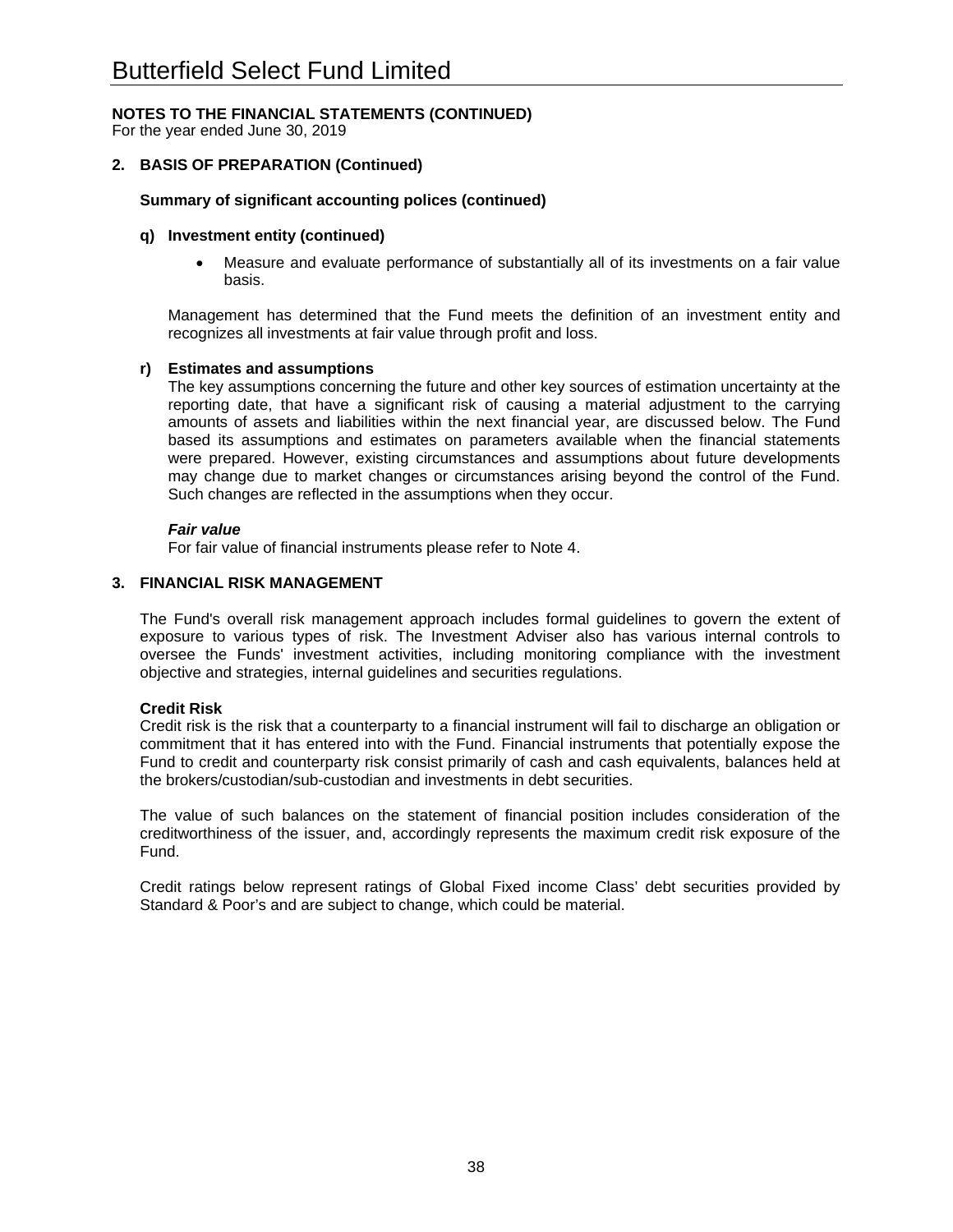For the year ended June 30, 2019

# **3. FINANCIAL RISK MANAGEMENT (Continued)**

#### **Credit Risk (Continued)**

|                                         | % of Portfolio | % of Portfolio |
|-----------------------------------------|----------------|----------------|
|                                         | 2019           | 2018           |
| <b>Debt Securities by Credit Rating</b> |                |                |
| AAA                                     | 0.00           | 2.93           |
| AA+                                     | 2.66           | 24.86          |
| AA+u                                    | 33.44          |                |
| AA-                                     | 3.67           | 12.58          |
| $A+$                                    | 13.88          | 3.04           |
| A                                       | 0.00           | 2.41           |
| А-                                      | 17.02          | 17.14          |
| BBB+                                    | 8.75           | 11.20          |
| <b>BBB</b>                              | 14.76          | 5.87           |
| BBB-                                    | 2.17           | 10.26          |
| BB+                                     | 0.00           | 2.91           |
| BB                                      | 2.33           | 5.49           |
| Not Rated by S&P                        | 1.32           | 1.31           |
|                                         | 100.00         | 100.00         |

Credit ratings below represent ratings of Global Fixed Income Class' debt securities provided by Moody's for the debt securities not rated by Standard & Poor's and are subject to change, which could be material.

|                                         | % of Portfolio | % of Portfolio |
|-----------------------------------------|----------------|----------------|
| <b>Debt Securities by Credit Rating</b> | 2019           | 2018           |
| Aa3                                     | 1.32           | 1.31           |
|                                         | 1.33           | 1.31           |

Substantially all of the assets of the Fund are held by the Fund's Custodian, Sub-custodian and the Bank. The Fund monitors its risk by monitoring the credit quality of the Custodian, Sub-custodian and the Bank. As at June 30, 2019, the credit ratings of the Custodian and the Bank, as provided by Standard and Poor's, were both BBB+ (2018 – BBB+). As at June 30, 2019, the credit rating of the Fund's Sub-custodian, as provided by Fitch Ratings, was A+ (2018 – A+).

#### **Currency Risk**

Currency risk is the risk that the value of an investment will fluctuate due to changes in foreign exchange rates. The Fund invests in securities and other investments that are denominated in currencies other than the US Dollar. Accordingly, the value of the Fund's assets may be affected favourably or unfavourably by fluctuations in currency rates and therefore the Fund will necessarily be subject to foreign exchange risks.

The primary purpose of the Fund's foreign currency economic hedging activities is to protect against the volatility associated with investments denominated in foreign currencies and other assets and liabilities denominated in foreign currencies created in the normal course of business. The Fund may utilise foreign currency forward exchange contracts to hedge foreign-currency-denominated financial instruments. Increases or decreases in the fair values of the Fund's foreign-currency-denominated financial assets and liabilities are partially offset by gains and losses on the economic hedging instruments.

As at June 30, 2019 and 2018, the Fund's exposure to currencies other than the Fund's reporting currency was limited to small balances of cash and cash equivalents denominated in foreign currencies which are not significant to the Fund as a whole.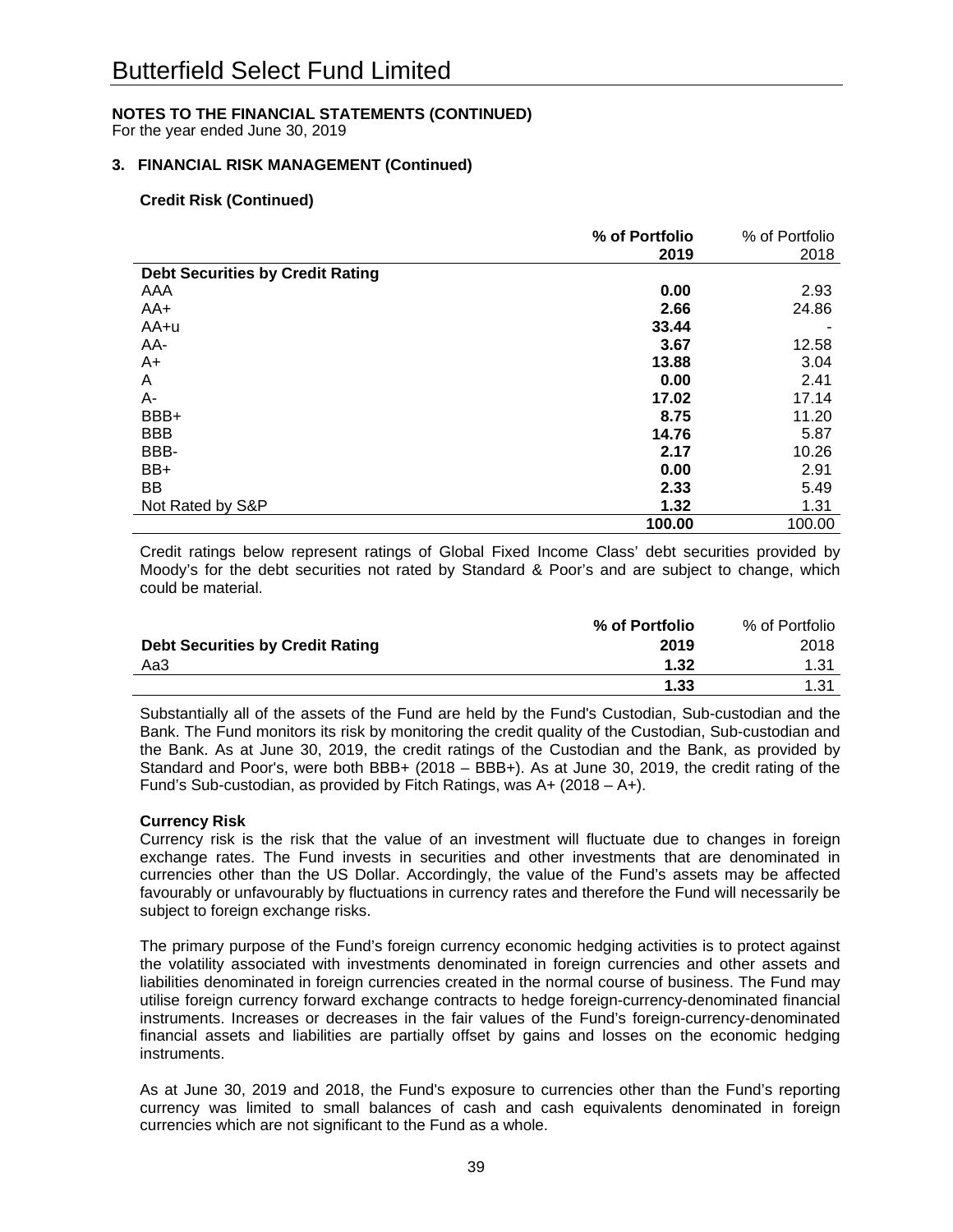For the year ended June 30, 2019

# **3. FINANCIAL RISK MANAGEMENT (Continued)**

#### **Interest Rate Risk**

Interest rate risk is the risk that the fair value or future cash flows of a financial instrument will fluctuate because of changes in market interest rates. Prices of fixed income securities generally increase when interest rates decline, and decrease when interest rates rise. As at June 30, 2019, had the interest rates increased or decreased by 25 basis points and assuming a direct impact to the net assets by 25 basis points, the net assets of Global Fixed Income Class would have increased or decreased by approximately US\$132,143 (2018: US\$126,733). This analysis assumes that all other variables remained unchanged. In practice, actual results may differ from this analysis and the difference could be material. All other assets and liabilities are not subject to interest rate risk. The Equity Class, Alternative Investment Class and Alternative Investment Institutional Class are not subject to significant interest rate risk.

# **Liquidity Risk**

Liquidity risk is the risk that the Fund will encounter difficulty in meeting obligations associated with financial liabilities. The Fund is exposed to liquidity risk by way of weekly cash redemptions of redeemable shares of the Equity Class, Global Fixed Income Class and Alternative Investment Class.

The Alternative Investment Institutional Class has a higher risk and return objective and reduced liquidity constraints than the other Classes and, as a result, shares can only be redeemed quarterly. Each Fund Class retains sufficient holdings in underlying funds which offer redemptions on a quarterly, monthly, weekly and daily basis or actively traded marketable securities which, combined with cash and cash equivalents, provide adequate liquidity to address the risk of cash redemptions of redeemable shares.

The table below indicates the Global Fixed Income Class' holdings in debt securities by remaining term to maturity:

|                                    | <b>Fair Value</b> |            |  |  |
|------------------------------------|-------------------|------------|--|--|
| <b>Debt Securities by Maturity</b> | 2019<br>2018      |            |  |  |
|                                    | US\$              | US\$       |  |  |
| $1 - 3$ years                      | 6,457,375         | 1,000,220  |  |  |
| $3 - 5$ years                      | 12,108,699        | 11,300,784 |  |  |
| Greater than 5 years               | 34,291,049        | 38,392,008 |  |  |
|                                    | 52,857,123        | 50,693,012 |  |  |

As of June 30, 2019 and 2018, all investment funds (2019: US\$117,296,107; 2018: US\$115,253,197) held by the Equity Class offer redemptions on a daily basis.

As of June 30, 2019 and 2018, all investment funds (2019: US\$1,400,338; 2018: US\$3,027,544) held by the Global Fixed Income Class offer redemptions on a daily basis.

As of June 30, 2019, investment funds held by the Alternative Investment Class representing US\$4,880,011 (37.08%) offer redemptions on a quarterly basis and US\$8,280,325 (62.92%) offer redemptions on a monthly basis. As of June 30, 2018, investment funds held by the Alternative Investment Class representing US\$13,811,691 (34.72%) offer redemptions on a quarterly basis, US\$23,541,072 (59.16%) offer redemptions on a monthly basis, US\$488,256 (1.23%) offer redemptions on a weekly basis, and US\$1,944,063 (4.89%) offer redemptions on a weekly basis. Investment funds' initial lock-up periods range from zero to one year. As of June 30, 2019 and 2018, no investment funds held by the Alternative Investment Class remain subject to un-expired initial lockup periods.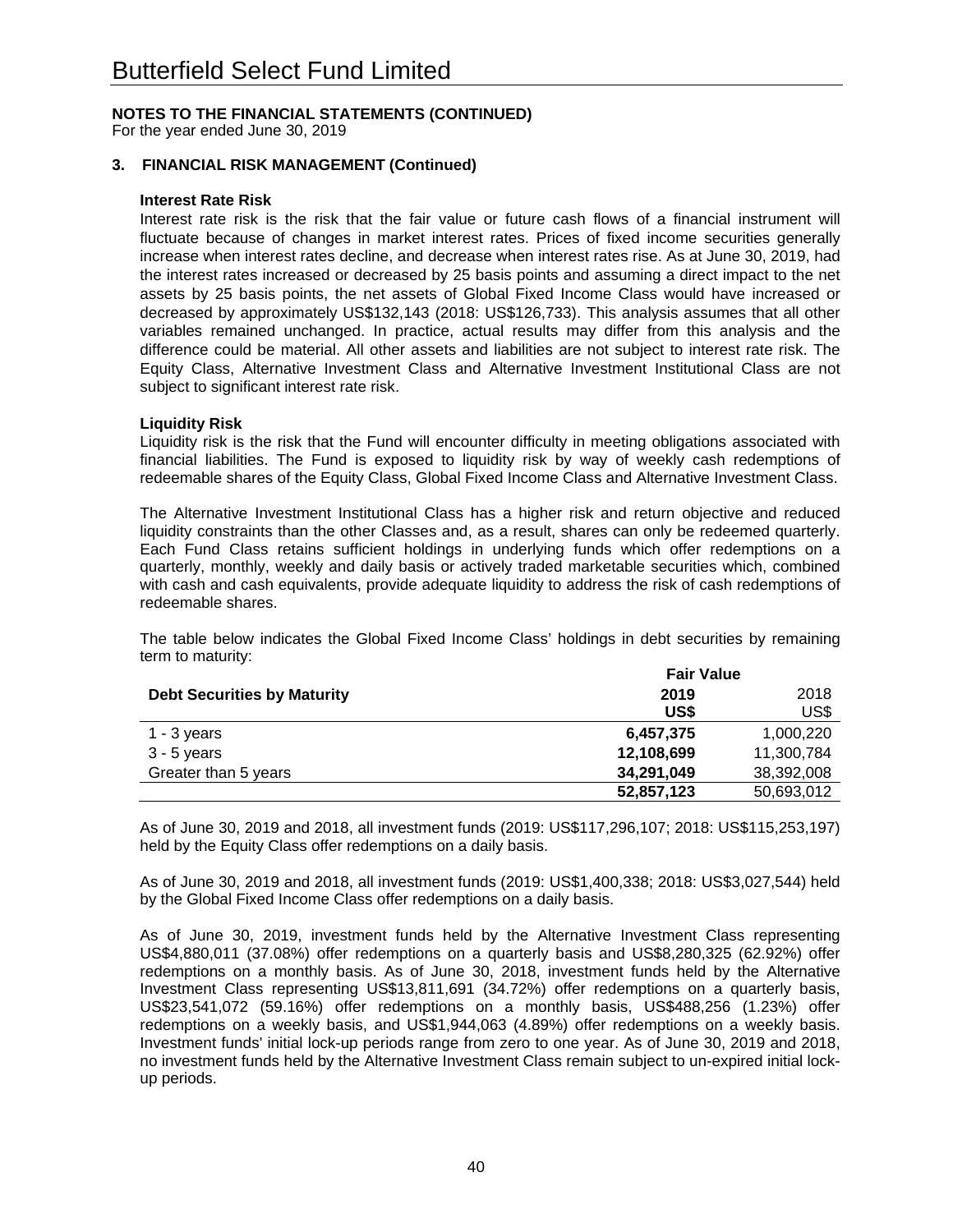For the year ended June 30, 2019

### **3. FINANCIAL RISK MANAGEMENT (Continued)**

#### **Liquidity Risk (continued)**

As of June 30, 2019, investment funds held by the Alternative Investment Institutional Class representing US\$75,839,446 (76.69%) offer redemptions on a quarterly basis, US\$22,775,289 (23.03%) offer redemptions on a monthly basis and US\$272,381 (0.28%) have other liquidity. Investment funds' initial lock-up periods range from zero to one year. As of June 30, 2019, investment funds held by the Alternative Investment Institutional Class amounting to US\$13,541,045 remain subject to un-expired initial lock-up periods ranging from 1 month to 12 months. As of June 30, 2018, investment funds held by the Alternative Investment Institutional Class representing US\$69,908,731 (79.51%) offer redemptions on a quarterly basis, US\$16,840,113 (19.15%) offer redemptions on a monthly basis, and US\$1,180,678 (1.34%) offer redemptions on a weekly basis. Investment funds' initial lock-up periods range from zero to one year. As of June 30, 2018, investment funds held by the Alternative Investment Institutional Class amounting to US\$4,051,284 remain subject to un-expired initial lock-up periods ranging from 3 months to 6 months.

The Fund also has a credit facility in place to further mitigate liquidity risk.

#### **Price/Market Risk**

Price/market risk is the risk that the value of investments will fluctuate as a result of market conditions. The Investment Adviser attempts to mitigate price/market risk by selecting appropriate portfolio investments based on the Fund's strategy.

As at June 30, 2019, all of the Equity Class' investments were exposed to changes in portfolio prices. As at June 30, 2019, if portfolio prices had been 5% higher or lower with all other variables held constant, the net assets of the Equity Class would have been US\$5,864,805 (2018 - US\$5,762,660) higher or lower.

As at June 30, 2019, all of the Global Fixed Income Class' investments were exposed to changes in portfolio prices. As at June 30, 2019, if portfolio prices had been 5% higher or lower with all other variables held constant, the net assets of the Global Fixed Income Class would have been US\$2,770,779 (2018 - US\$2,707,562) higher or lower.

As at June 30, 2019, all of the Alternative Investment Class' investments were exposed to changes in portfolio prices. As at June 30, 2019, if portfolio prices had been 5% higher or lower with all other variables held constant, the net assets of the Alternative Investment Class would have been US\$658,017 (2018 - US\$1,989,254) higher or lower.

As at June 30, 2019, all of the Alternative Investment Institutional Class' investments were exposed to changes in portfolio prices. As at June 30, 2019, if portfolio prices had been 5% higher or lower with all other variables held constant, the net assets of the Alternative Investment Institutional Class would have been US\$4,944,356 (2018- US\$4,396,476) higher or lower.

A sensitivity rate of 5% is used when reporting other price/market risk internally to key management personnel and represents management's assessment of possible change in market prices.

# **4. FAIR VALUE OF FINANCIAL ASSETS**

The following table provides an analysis of financial instruments that are measured subsequent to initial recognition at fair value, grouped into Levels 1 to 3 based on the degree to which the fair value is observable:

Level 1 - unadjusted quoted prices in active markets for identical assets or liabilities;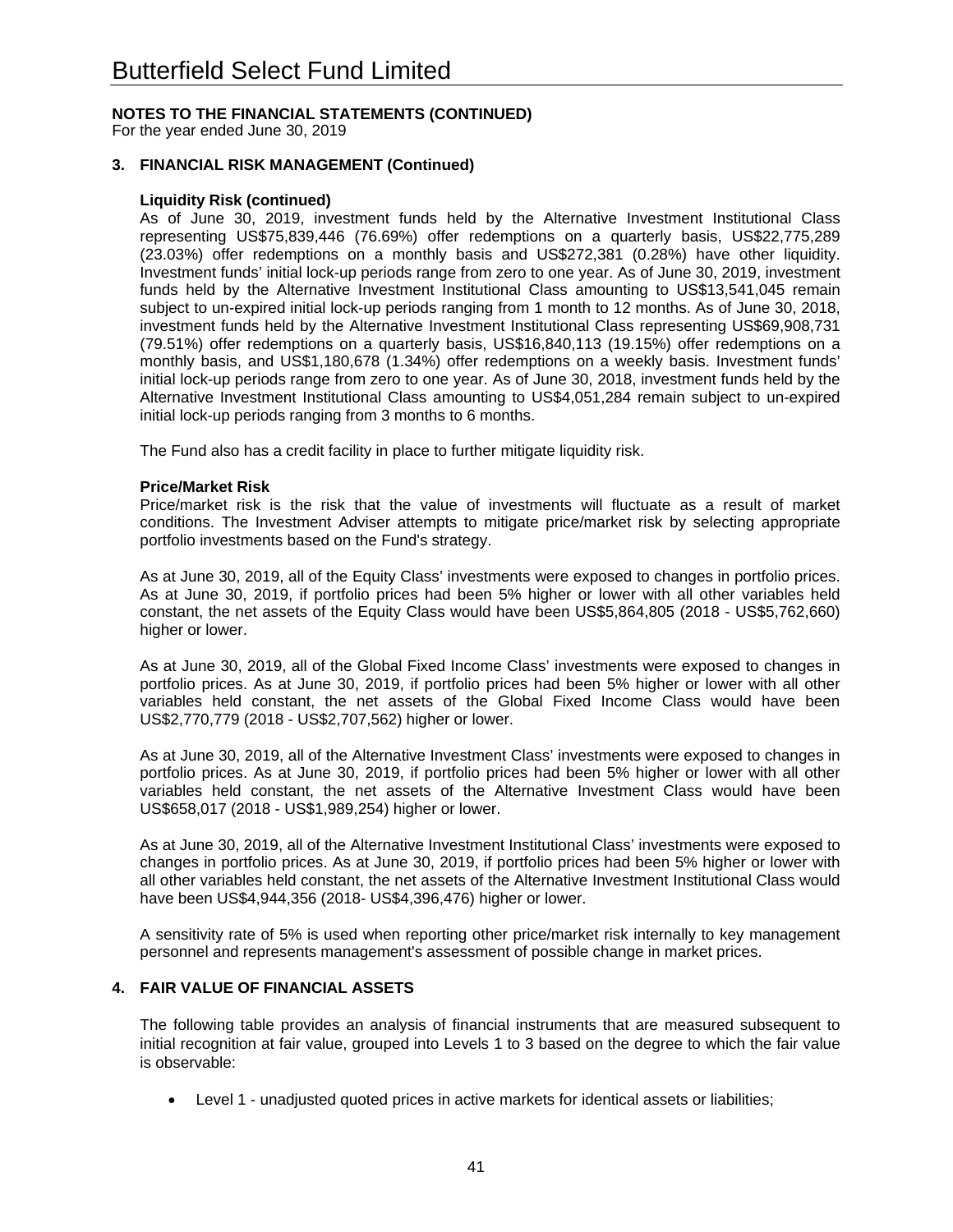For the year ended June 30, 2019

# **4. FAIR VALUE OF FINANCIAL ASSETS (Continued)**

- Level 2 inputs other than quoted prices included within Level 1 that are market observable for the asset or liability, either directly or indirectly; and
- Level 3 inputs for the asset or liability that are not based on observable market data, including the Fund's own assumptions in determining the fair value of investments.

In certain cases, the inputs used to measure fair value may fall into different levels of the fair value hierarchy. In such cases, an investment's level within the fair value hierarchy is based upon the lowest level of any input that is significant to the fair value measurement. However, the determination of what constitutes "observable" requires significant judgment by the Fund. The Fund considers observable data to be market data which is readily available, regularly distributed or updated, reliable and verifiable, not proprietary, and provided by independent sources that are actively involved in the relevant market. The inputs or methodology used for valuing securities are not necessarily an indication of the risk associated with investing in those securities.

The inputs used by the Fund to value its investments in each of the investment funds or other financial instruments may differ from the inputs used to value the underlying holdings of such investment funds or other financial instruments. Thus, an investment fund with all of its underlying investments classified as Level 1 may be classified as a Level 2 or Level 3 investment.

The Fund measures the fair value of its investments in investment funds on the basis of the NAV per share (or its equivalent) of such investment funds.

Unless the investment funds have been suspended or are subject to similar liquidity restrictions, the Fund has the ability to redeem its investments in investment funds at NAV per share (or its equivalent) and the investments in investment funds are categorized as Level 2. Where the investment fund is suspended for an extended period, the Fund classifies its investments in investment funds as Level 3.

#### **2019**

#### **EQUITY CLASS**

|                         | Level 1   | Level 2     | Level 3 | Total       |
|-------------------------|-----------|-------------|---------|-------------|
| <b>Classification</b>   | US\$      | US\$        | US\$    | US\$        |
| <b>Financial assets</b> |           |             |         |             |
| Investment funds        | $\sim$    | 108.553.489 | ۰       | 108,553,489 |
| Exchange traded funds   | 8.742.618 | ۰           | ۰       | 8.742.618   |
| Total financial assets  | 8.742.618 | 108,553,489 | -       | 117.296.107 |

#### **GLOBAL FIXED INCOME CLASS**

|                               | Level 1   | Level 2    | Level 3 | Total      |
|-------------------------------|-----------|------------|---------|------------|
| <b>Classification</b>         | US\$      | US\$       | US\$    | US\$       |
| <b>Financial assets</b>       |           |            |         |            |
| Corporate and government debt |           |            |         |            |
| securities                    | ۰         | 49,858,943 |         | 49,858,943 |
| <b>Preferred shares</b>       | -         | 1,158,125  |         | 1,158,125  |
| Exchange traded funds         | 1.400.338 |            |         | 1,400,338  |
| Mortgage-backed securities    |           | 2,998,180  |         | 2,998,180  |
| <b>Total financial assets</b> | 1,400,338 | 54,015,248 |         | 55,415,586 |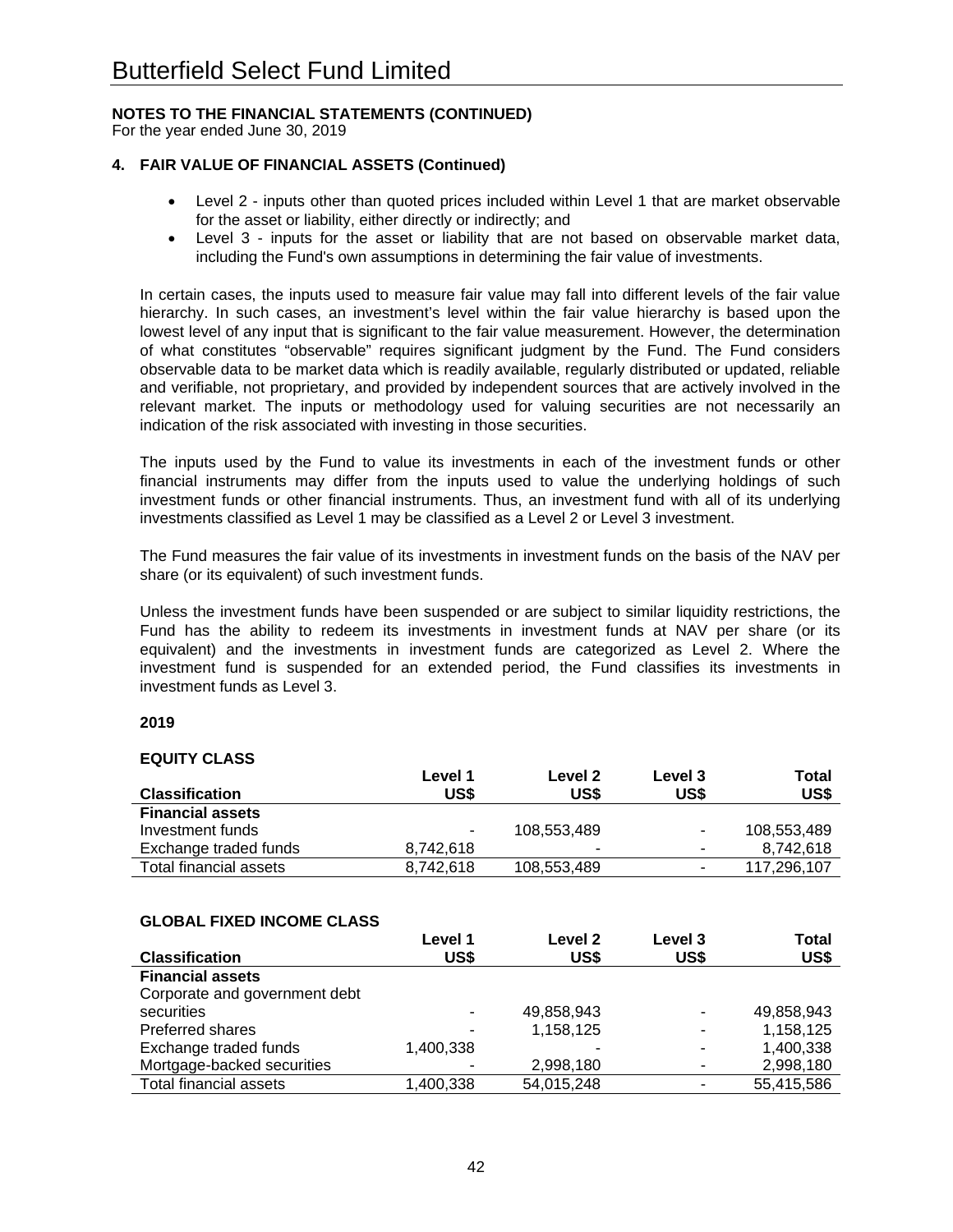For the year ended June 30, 2019

# **4. FAIR VALUE OF FINANCIAL ASSETS (Continued)**

### **2019 (continued)**

# **ALTERNATIVE INVESTMENT CLASS**

|                         | Level 1        | Level 2    | Level 3        | Total      |
|-------------------------|----------------|------------|----------------|------------|
| <b>Classification</b>   | US\$           | US\$       | US\$           | US\$       |
| <b>Financial assets</b> |                |            |                |            |
| Investment funds        | ۰              | 13.160.336 | $\blacksquare$ | 13.160.336 |
| Total financial assets  | $\blacksquare$ | 13.160.336 | $\blacksquare$ | 13,160,336 |

#### **ALTERNATIVE INVESTMENT INSTITUTIONAL CLASS**

|                         | Level 1 | Level 2    | Level 3        | Total      |
|-------------------------|---------|------------|----------------|------------|
| <b>Classification</b>   | US\$    | US\$       | US\$           | US\$       |
| <b>Financial assets</b> |         |            |                |            |
| Investment funds        |         | 98,887,116 | ۰              | 98.887.116 |
| Total financial assets  | $\sim$  | 98,887,116 | $\blacksquare$ | 98,887,116 |

### **2018**

#### **EQUITY CLASS**

|                         | Level 1    | Level 2     | Level 3                  | Total       |
|-------------------------|------------|-------------|--------------------------|-------------|
| <b>Classification</b>   | US\$       | US\$        | US\$                     | US\$        |
| <b>Financial assets</b> |            |             |                          |             |
| Investment funds        | ۰.         | 101.211.404 | $\overline{\phantom{a}}$ | 101,211,404 |
| Exchange traded funds   | 14,041,793 | -           | ۰                        | 14,041,793  |
| Total financial assets  | 14.041.793 | 101.211.404 | ۰                        | 115,253,197 |

#### **GLOBAL FIXED INCOME CLASS**

|                               | Level 1 | Level 2      | Level 3                  | Total        |
|-------------------------------|---------|--------------|--------------------------|--------------|
| <b>Classification</b>         | US\$    | US\$         | US\$                     | US\$         |
| <b>Financial assets</b>       |         |              |                          |              |
| Corporate and government debt |         |              |                          |              |
| securities                    |         | 50,693,012   | $\overline{\phantom{a}}$ | 50,693,012   |
| Preferred shares              |         | 430,675      |                          | 430,675      |
| Investment funds              |         | 3,027,544    | ۰                        | 3,027,544    |
| Total financial assets        |         | 54, 151, 231 | $\blacksquare$           | 54, 151, 231 |

#### **ALTERNATIVE INVESTMENT CLASS**

|                         | Level 1 | Level 2    | Level 3        | Total      |
|-------------------------|---------|------------|----------------|------------|
| <b>Classification</b>   | US\$    | US\$       | US\$           | US\$       |
| <b>Financial assets</b> |         |            |                |            |
| Investment funds        | ۰       | 39.785.082 | $\blacksquare$ | 39.785.082 |
| Total financial assets  | ۰       | 39,785,082 | $\blacksquare$ | 39,785,082 |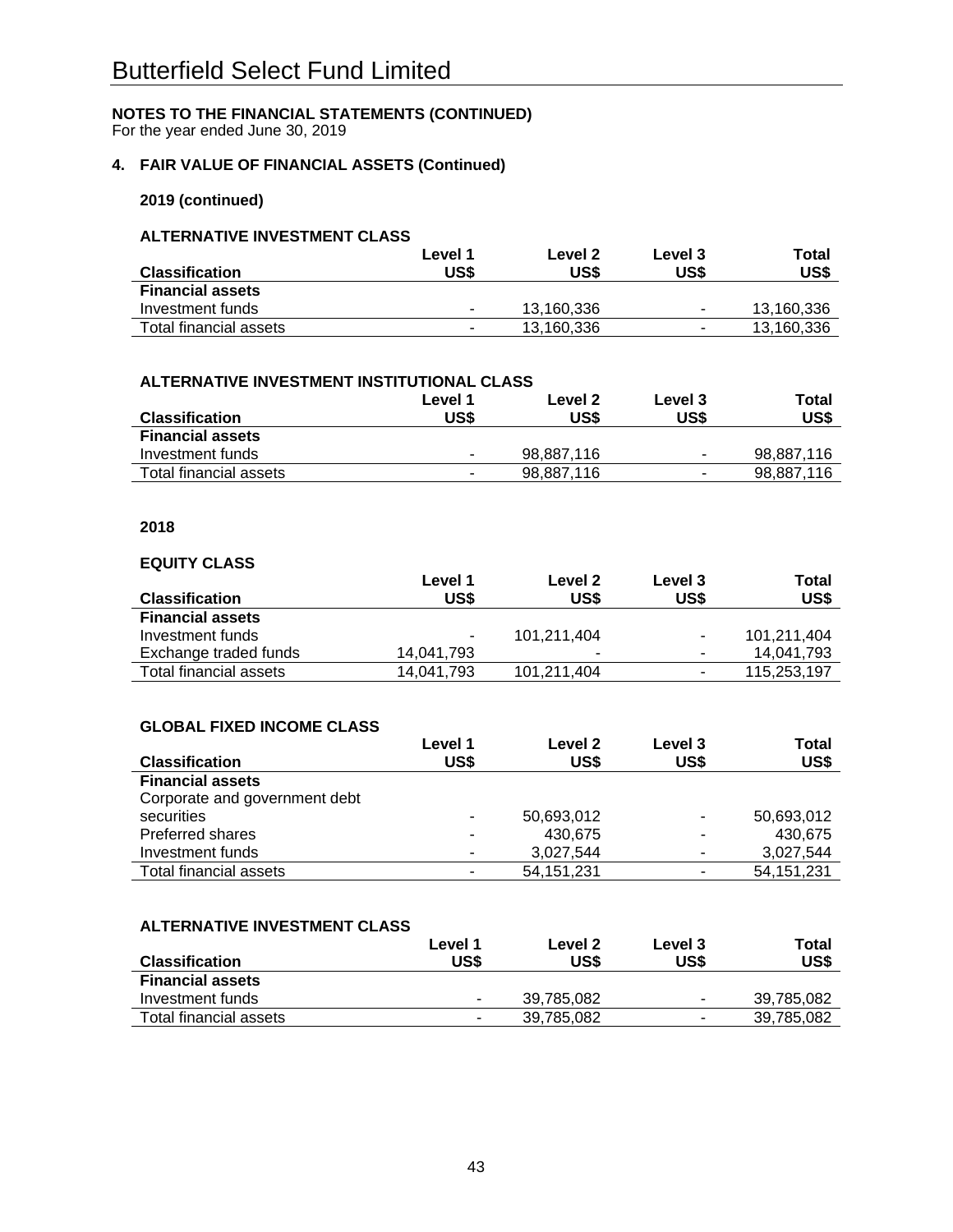For the year ended June 30, 2019

### **4. FAIR VALUE OF FINANCIAL ASSETS (Continued)**

#### **2018 (continued)**

#### **ALTERNATIVE INVESTMENT INSTITUTIONAL CLASS**

|                         | Level 1                  | Level 2    | Level 3                  | Total      |
|-------------------------|--------------------------|------------|--------------------------|------------|
| <b>Classification</b>   | US\$                     | US\$       | US\$                     | US\$       |
| <b>Financial assets</b> |                          |            |                          |            |
| Investment funds        | $\blacksquare$           | 87.929.522 | $\blacksquare$           | 87.929.522 |
| Total financial assets  | $\overline{\phantom{a}}$ | 87.929.522 | $\overline{\phantom{a}}$ | 87.929.522 |

#### **Transfers of Assets between Level 1 and Level 2**

Financial assets and liabilities transferred from Level 1 to Level 2 are the result of the securities no longer being traded in an active market. There were no transfers of financial assets and liabilities from Level 1 to Level 2 during the years ended June 30, 2019 and 2018. Financial assets and liabilities transferred from Level 2 to Level 1 are the result of the securities now being traded in an active market. There were no transfers of financial assets and liabilities from Level 2 to Level 1 during the years ended June 30, 2019 and 2018.

#### **Reconciliation of Financial Asset and Liability Movement - Level 3**

The movement in financial assets held in the Alternative Investment Class classified as Level 3 is as follows:

|                               | 2019           | 2018      |
|-------------------------------|----------------|-----------|
|                               | US\$           | US\$      |
| Beginning balance             |                | 10,416    |
| Sales/redemptions             |                | (11, 027) |
| <b>Realised loss</b>          | $\blacksquare$ | (47, 265) |
| Net change in unrealised gain |                | 47,876    |
| Ending balance                |                |           |

Net change in unrealised gain included in the statement of comprehensive income related to Level 3 investments still held at year end

The Fund's Equity Class, Global Fixed Income Class and Alternative Investment Institutional Class did not hold any Level 3 investments at the beginning, during, or at the end of the year ended June 30, 2019 and June 30, 2018.

#### **5. SHARES ISSUED AND OUTSTANDING**

The authorised share capital of the Fund is US\$100,000,000 divided into 1,000,000,000 shares of US\$0.10 par value each, of which 120,000 shares of US\$0.10 par value have been designated as non-participating, voting organisational shares and have been allotted for cash at par to the Investment Adviser and its nominees.

The remaining share capital consists of 999,880,000 participating, non-voting redeemable shares of US\$0.10 divided into four classes designated as Equity Class, Global Fixed Income Class, Alternative Investment Class and Alternative Investment Institutional Class.

Under the By-Laws, the organisational shares have only nominal rights if and so long as there are any other shares of the Fund in issue.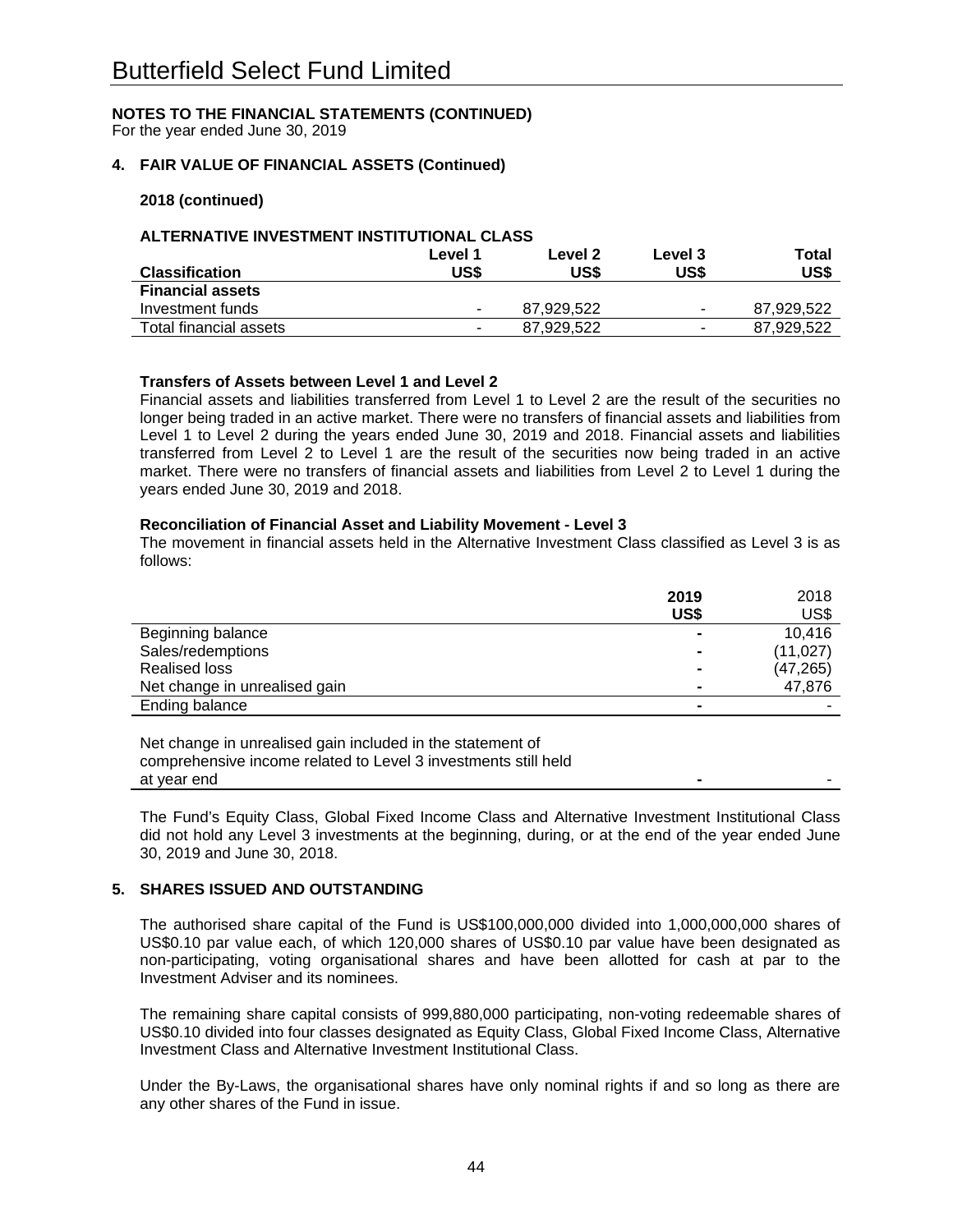For the year ended June 30, 2019

# **5. SHARES ISSUED AND OUTSTANDING (Continued)**

Details of shares issued and outstanding during the years ended June 30, 2019 and 2018 were as follows:

#### **EQUITY CLASS REDEEMABLE SHARES**

|                                 | 2019       | 2018        |
|---------------------------------|------------|-------------|
| Balance – beginning of year     | 7,314,455  | 7.471.402   |
| Issue of redeemable shares      | 628.071    | 903.614     |
| Redemption of redeemable shares | (950, 295) | (1,060,561) |
| Balance – end of year           | 6.992.231  | 7.314.455   |

#### **GLOBAL FIXED INCOME CLASS REDEEMABLE SHARES**

|                                 | 2019      | 2018       |
|---------------------------------|-----------|------------|
| Balance – beginning of year     | 2,750,033 | 2,752,775  |
| Issue of redeemable shares      | 232.020   | 348.198    |
| Redemption of redeemable shares | (349.972) | (350, 940) |
| Balance – end of year           | 2,632,081 | 2,750,033  |

#### **ALTERNATIVE INVESTMENT CLASS REDEEMABLE SHARES**

|                                 | 2019        | 2018        |
|---------------------------------|-------------|-------------|
| Balance – beginning of year     | 2,758,946   | 3,642,806   |
| Issue of redeemable shares      | 138.420     | 377,658     |
| Redemption of redeemable shares | (1,676,752) | (1,261,518) |
| Balance – end of year           | 1,220,614   | 2,758,946   |

#### **ALTERNATIVE INVESTMENT INSTITUTIONAL CLASS REDEEMABLE SHARES**

|                                 | 2019       | 2018      |
|---------------------------------|------------|-----------|
| Balance – beginning of year     | 9,271,338  | 2.666.415 |
| Issue of redeemable shares      | 2,492,283  | 6,686,081 |
| Redemption of redeemable shares | (392.840)  | (81.158)  |
| Balance – end of year           | 11,370,781 | 9,271,338 |

Redeemable shares are allotted to subscribers at a value determined by reference to the weekly valuation of the net assets of Equity Class, Global Fixed Income Class, and Alternative Investment Class and monthly for Alternative Investment Institutional Class. Shares may be redeemed weekly from Equity Class, Global Fixed Income Class and Alternative Investment Class and quarterly from Alternative Investment Institutional Class for an amount equal to the net asset value per share as at the close of business on the valuation day, following receipt of the properly completed request for redemption, subject to the power of the directors to deduct therefrom an amount sufficient in their opinion to meet sale and fiscal charges incurred in realising assets to provide funds to meet the request.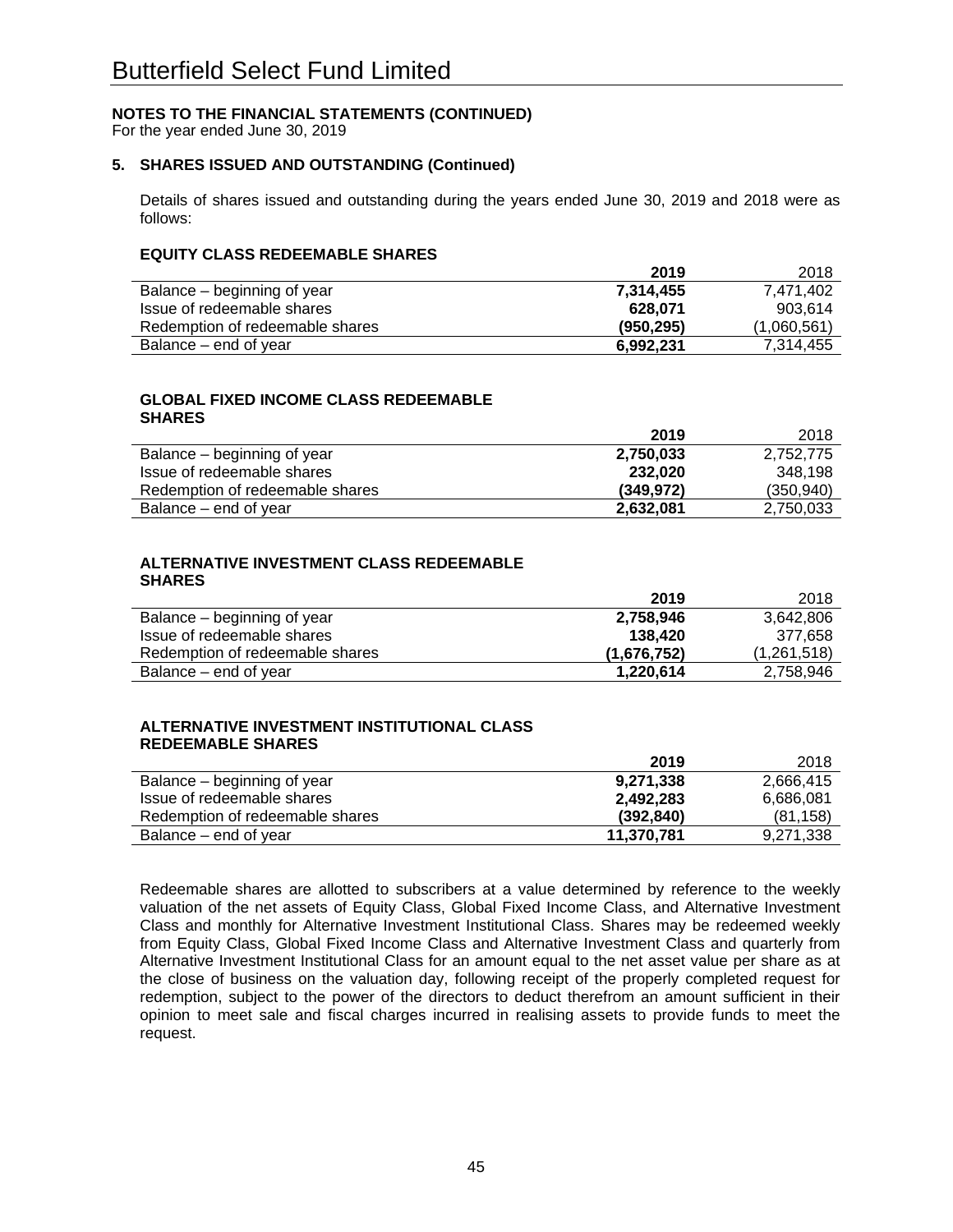For the year ended June 30, 2019

# **5. SHARES ISSUED AND OUTSTANDING (Continued)**

The Directors of the Fund will use commercially reasonable efforts to timely meet redemption requests for the Alternative Investment Class and Alternative Investment Institutional Class. However, because the liquidity of the investments in investment funds does not match the liquidity offered to shareholders of these Classes, the Directors have determined it is in the best interest of the Alternative Investment Class and Alternative Investment Institutional Class to retain the discretion to impose a gate on redemptions. The Directors may, with respect to any redemption day, impose a gate if redemption requests in the aggregate exceed 15% of the net asset value of the respective classes on the relevant redemption day and the eleven redemption days prior for Alternative Investment Class and three redemption days prior for Alternative Investment Institutional Class. When outstanding redemption requests exceed the gate, redemptions will be reduced and satisfied on a pro rata basis, based on the total amount of requested redemptions as of such redemption day. If the Fund receives redemption requests that exceed the gate it shall carry forward the balance of any redemption requests which are not processed as a result of the gate to the next following redemption day and so on to each succeeding redemption day until such request has been complied with in full.

With respect to the Alternative Investment Institutional Class, the Directors may also declare any dealing day to be an additional redemption day for such Class, (each a "Special Dealing Day") provided that (i) no more than five (5) percent of the then outstanding Alternative Investment Institutional Class shares may be redeemed as of any Special Dealing Day; and (ii) a notice of redemption with respect to a Special Dealing Day is received by the Administrator by no later than 5:00 pm no less than 40 calendar days before the applicable Special Dealing Day.

In addition, the Directors may impose such additional requirements, limitations, terms and conditions with respect to redemptions on a Special Dealing Day as they may determine in their sole discretion.

#### **Capital Management**

As a result of the ability to issue, repurchase and resell shares, the capital of the Fund can vary depending on the demand for redemptions and subscriptions to the Fund. The Fund is not subject to externally imposed capital requirements and has no legal restrictions on the issue, repurchase or resale of redeemable shares beyond those included in the Fund's Prospectus.

#### **6. RELATED PARTY TRANSACTIONS**

#### **a) Management Fee**

The Investment Adviser is related to the Fund through common directorship.

Under the terms of the management agreement, the Investment Adviser is entitled to receive a monthly fee calculated at the rate of no more than 1% (2018: 1%) per annum of the net asset value of each of the Equity and Global Fixed Income Classes and 2% (2018: 2%) per annum of the Alternative Investment and Alternative Investment Institutional Classes. Presently, the monthly fee is calculated at the rate of 0.875% per annum for each of the Equity and Global Fixed Income Classes, 1.75% (2018: 1.75%) per annum for the Alternative Investment Class and Alternative Investment Institutional Class.

Management fees are accrued daily and paid on the last valuation day of each month. Details of management fees charged and payable, as at June 30, 2019 and 2018 for each class are set out in the table below.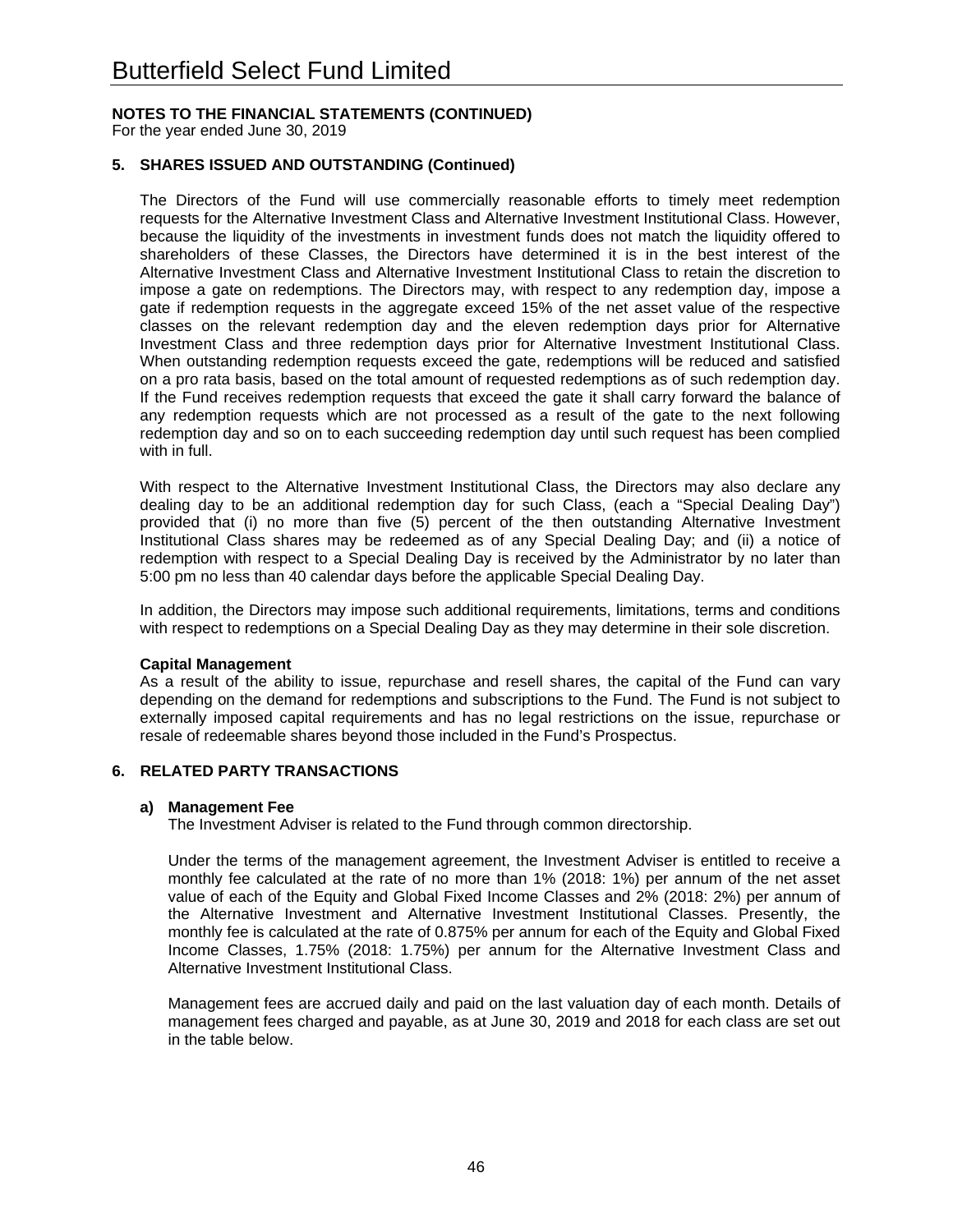For the year ended June 30, 2019

# **6. RELATED PARTY TRANSACTIONS (Continued)**

# **a) Management Fee (continued)**

|                        | <b>Management fees charged</b> |           | <b>Management fees payable</b> |         |
|------------------------|--------------------------------|-----------|--------------------------------|---------|
|                        | 2019                           | 2018      | 2019                           | 2018    |
| <b>Class</b>           | US\$                           | US\$      | US\$                           | US\$    |
| Equity                 | 991.042                        | 999.057   | 86,168                         | 84,637  |
| Global Fixed           | 478,136                        | 474.989   | 41,786                         | 39,237  |
| Alternative Investment | 587,912                        | 807,537   | 26.744                         | 61,182  |
| Alternative Investment |                                |           |                                |         |
| Institutional          | 1,777,692                      | 1,287,299 | 165,958                        | 138,090 |

#### **b) Custodian Fee**

In accordance with the custodian agreement, the Custodian receives a fee based on the fair value of assets under administration at the rate of 3.25 basis points per annum, subject to a minimum of US\$10,000 for each of the Fund's classes. On March 1, 2018 this rate increased to 5 basis points per annum. Relevant out-of-pocket expenses may also be charged to the Fund by the Custodian. Details of custodian fees charged and payable, as at June 30, 2019 and 2018 for each class are set out in the table below.

|                           | <b>Custodian fees charged</b> |        | <b>Custodian fees payable</b> |        |
|---------------------------|-------------------------------|--------|-------------------------------|--------|
|                           | 2019                          | 2018   | 2019                          | 2018   |
| <b>Class</b>              | US\$                          | US\$   | US\$                          | US\$   |
| Equity                    | 55,766                        | 44,055 | 23,655                        | 10,393 |
| <b>Global Fixed</b>       | 26,492                        | 21,290 | 10,979                        | 4,857  |
| Alternative Investment    | 17,002                        | 18,443 | 5,748                         | 3,778  |
| Alternative<br>Investment |                               |        |                               |        |
| Institutional             | 51,242                        | 29,967 | 26,628                        | 8,040  |
|                           |                               |        |                               |        |

# **c) Investment Transactions**

As of June 30, 2019, Butterfield Select Invest Fund Limited ("Select Invest") held 622,385 shares (2018: 634,115) having a fair value of US\$10,431,169 (2018: US\$10,012,670) in the Equity Class, 409,834 shares (2018: 394,406) having a fair value of US\$8,766,346 (2018: US\$7,844,743) in the Global Fixed Income Class, 212,272 shares (2018: 203,019) having a fair value of US\$3,126,764 (2018: US\$3,126,489) in the Alternative Investment Class and did not hold shares in Alternative Investment Institutional Class. Select Invest is related through common directorship. In addition, Select Invest is also managed by the Fund's Investment Adviser.

# **d) Credit Facility**

On September 6, 2018 (2018: August 14, 2017), the Fund renewed the unsecured credit facility agreement with the Bank. Advances will be limited to 10% of the class net asset value, except for Alternative Investment Class which will be limited to 20% of its net asset value. The principal amount will be limited to a maximum of US\$43,000,000. Notwithstanding this aggregate total the individual classes of the fund will be limited to: Equity Class US\$12,000,000, Global Fixed Income Class US\$5,000,000, Alternative Investment Class US\$8,000,000 and Alternative Investment Institutional Class US\$18,000,000. The agreement bears an interest rate of 1% per annum above the higher of the LIBOR or the funding costs incurred by the Bank in making the revolving facility available on any date of drawdown. The full amount of any amount advanced under the revolving facility, together with the accrued interest and other amounts payable by the Borrower to the Bank, is payable on the earlier of sixty days following the utilization date or the expiry date, unless extended at the Bank's sole discretion. If any payment falls due and payable on a day which is not a business day the payment shall be made on the next following business day. The renewed unsecured facility expired on June 30, 2019 (2018: June 30, 2018).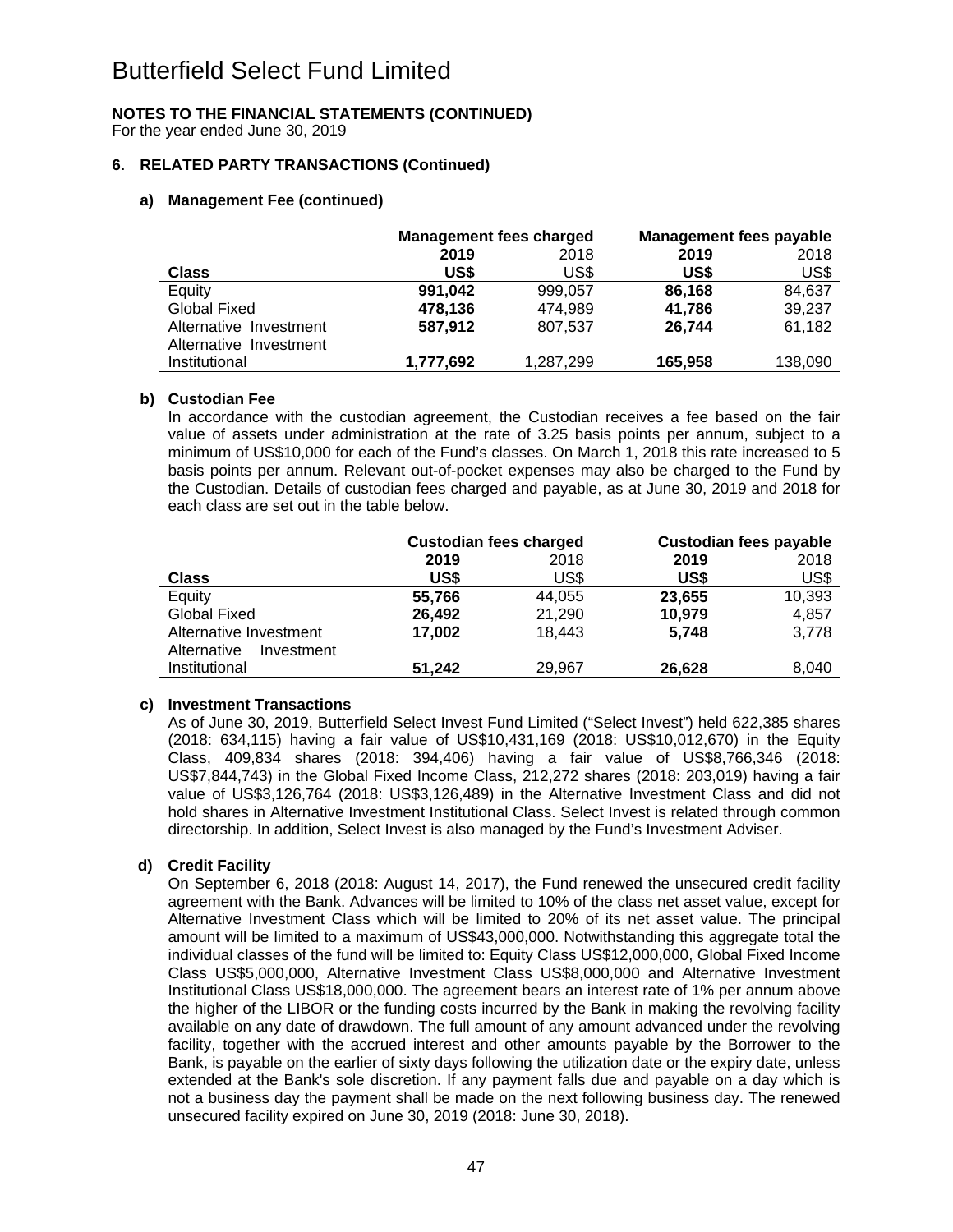For the year ended June 30, 2019

# **6. RELATED PARTY TRANSACTIONS (Continued)**

#### **d) Credit Facility (continued)**

On August 9, 2019, the Fund renewed the unsecured credit facility agreement with the Bank. The renewal comes with the terms as outlined above. The renewed unsecured facility expires on June 30, 2020.

#### **e) Investment Services Fee**

The investment services fee is paid to the Bank for additional registrar and transfer agent services provided to the Fund which had been previously provided by the administrator. The investment services fee is a set fee, allocated to the individual funds based on their proportion of Net Asset Value. Details of investment services fees charged and payable, as at June 30, 2019 and 2018 for each class are set out in the table below. The investment services fee paid to the Bank was discontinued effective March 1, 2018, hence no fees were paid for 2019. The fee for 2018 was US\$43,678, with none being payable at year end 2018 and 2019.

|                                      | <b>Investment services fees</b> |         |
|--------------------------------------|---------------------------------|---------|
|                                      |                                 | charged |
|                                      | 2019                            | 2018    |
| <b>Class</b>                         | US\$                            | US\$    |
| Equity                               |                                 | 21,583  |
| <b>Global Fixed</b>                  |                                 | 10.291  |
| Alternative Investment               |                                 | 11,454  |
| Alternative Investment Institutional |                                 | 350     |

#### **f) Other**

The Bank owns shares of the classes as outlined below:

|                                      | <b>Shares</b> |           |
|--------------------------------------|---------------|-----------|
| Class                                | 2019          | 2018      |
| Equity                               | 2,307,172     | 2,399,060 |
| Alternative Investment Institutional | 1.274.409     | 1.274.409 |

# **7. ADMINISTRATION FEE**

 In accordance with the administration agreement, the Administrator receives a fee based upon the nature and extent of the services provided. Details of administration fees charged and payable, as at June 30, 2019 and 2018 for each class are set out in the table below. Administration fees payable at June 30, 2019 and 2018 are included in accrued expenses in the Statements of Financial Position.

|                        | <b>Administration fees charged</b> |         | <b>Administration fees payable</b> |        |
|------------------------|------------------------------------|---------|------------------------------------|--------|
|                        | 2019                               | 2018    | 2019                               | 2018   |
| <b>Class</b>           | US\$                               | US\$    | US\$                               | US\$   |
| Equity                 | 158,333                            | 204.637 | 29,017                             | 42,402 |
| <b>Global Fixed</b>    | 76,375                             | 98,897  | 14,084                             | 21,081 |
| Alternative Investment | 54,454                             | 93,917  | 5.197                              | 18,935 |
| Alternative Investment |                                    |         |                                    |        |
| Institutional          | 164,003                            | 100,483 | 30,708                             | 40,007 |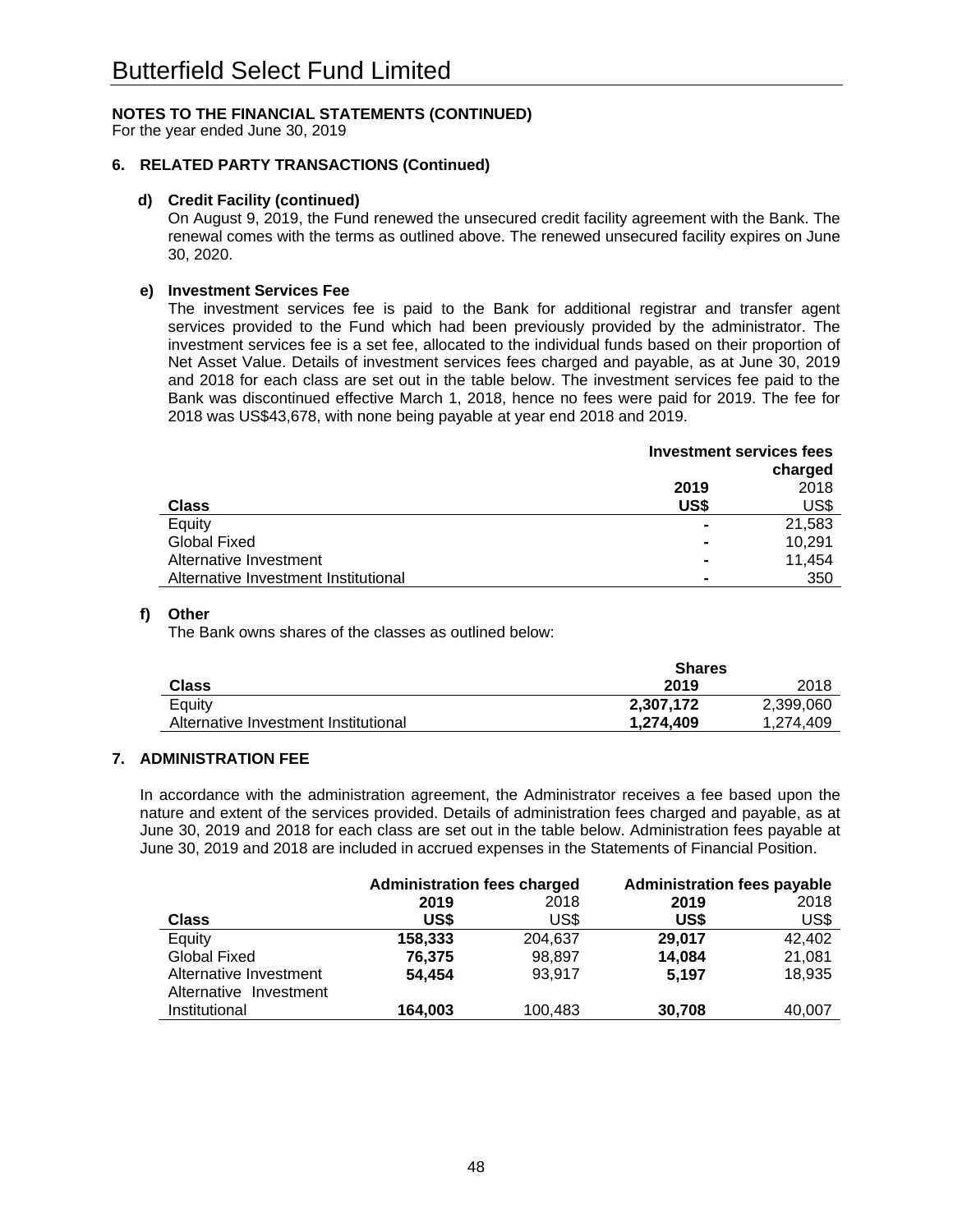For the year ended June 30, 2019

### **8. TAXATION**

Under current Bermuda law, the Fund is not obligated to pay taxes in Bermuda on either income or capital gains.

The Fund has received an undertaking from the Minister of Finance in Bermuda, pursuant to the provisions of the exempted undertaking Tax Protection Act, 1966 which exempted the Fund from any such Bermuda taxes up to March 28, 2016.

In March 2011, the Bermuda Government enacted the Exempted Undertakings Tax Protection Amendment Act 2011, allowing the Minister of Finance to grant assurance up to March 31, 2035. On January 29, 2015 the minister granted assurance to the Fund up to that date.

#### **9. COMMITMENTS AND CONTINGENCIES**

Management has determined that the Fund had no commitments or contingencies as at June 30, 2019 (2018: none).

#### **10. SUBSEQUENT EVENTS**

 The Fund has evaluated all the events or transactions that occurred after June 30, 2019 through October 18, 2019, the date the financial statements were available to be issued. During this period, the Fund did not have any material subsequent events.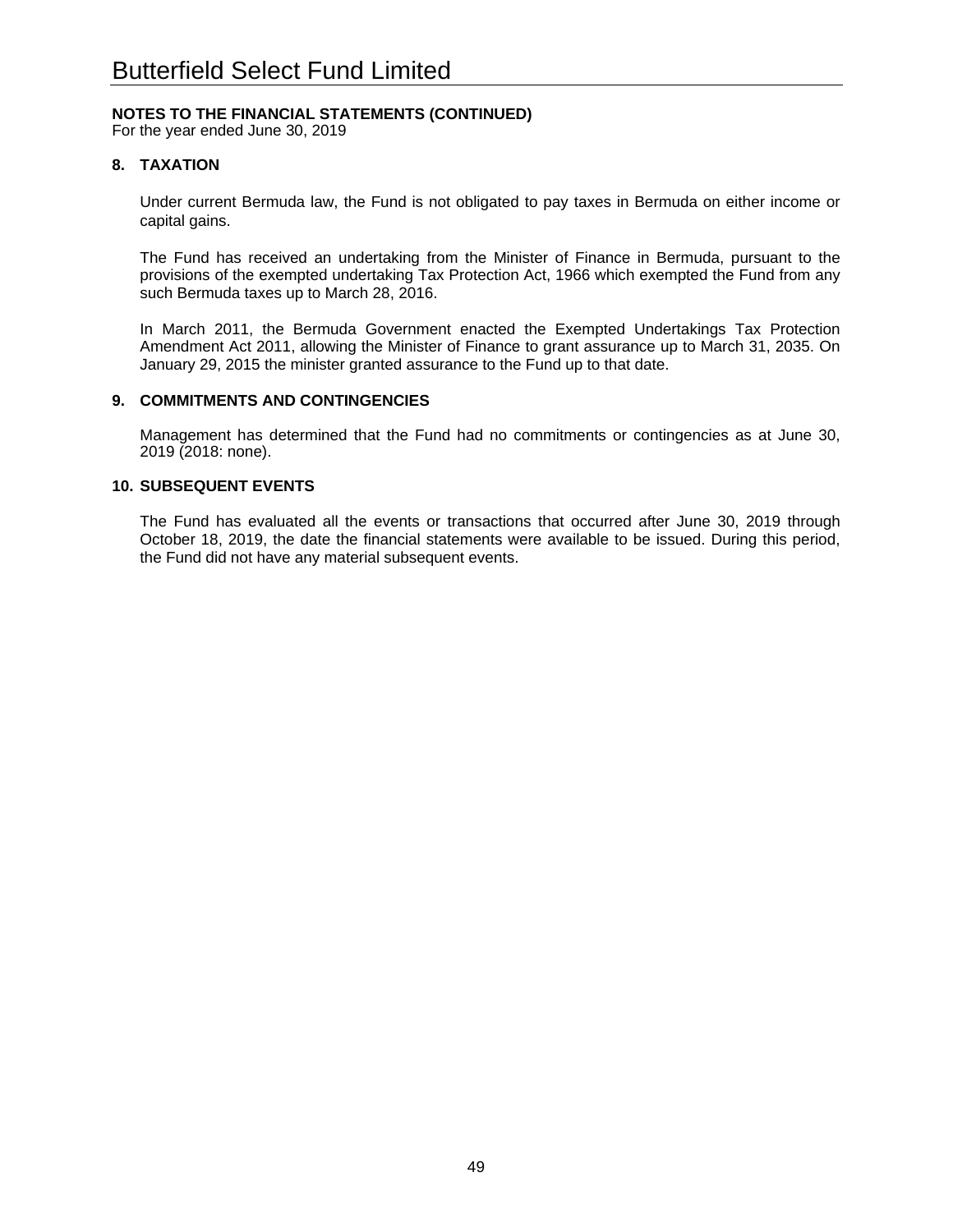For the year ended June 30, 2019

# **11. FINANCIAL HIGHLIGHTS**

| 2019                                                                       |                   | <b>GLOBAL</b>    |    |                    | <b>ALTERNATIVE</b>   |
|----------------------------------------------------------------------------|-------------------|------------------|----|--------------------|----------------------|
|                                                                            |                   | <b>FIXED</b>     |    | <b>ALTERNATIVE</b> | <b>INVESTMENT</b>    |
|                                                                            | <b>EQUITY</b>     | <b>INCOME</b>    |    | <b>INVESTMENT</b>  | <b>INSTITUTIONAL</b> |
|                                                                            | <b>CLASS</b>      | <b>CLASS</b>     |    | <b>CLASS</b>       | <b>CLASS</b>         |
| <b>Per Share Information</b><br>Net asset value - beginning of the<br>vear | \$<br>15.79       | \$<br>19.89      | \$ | 15.40              | \$<br>10.34          |
| Net investment income from<br>operations                                   |                   |                  |    |                    |                      |
| Net investment gain/(loss)****                                             | 0.02              | 0.53             |    | (0.30)             | (0.20)               |
| Net realised and change in unrealised<br>gain/(loss) on investments        | 0.95              | 0.97             |    | (0.37)             | (0.01)               |
| Total from investment operations                                           | 0.97              | 1.50             |    | (0.67)             | (0.21)               |
| Net asset value - end of the year                                          | \$<br>16.76       | \$<br>21.39      | \$ | 14.73              | \$<br>10.13          |
| <b>Ratios / Supplemental Data</b>                                          |                   |                  |    |                    |                      |
| Total net assets - end of year                                             | \$<br>117,189,068 | \$56,296,947     | S. | 17,979,643 \$      | 115,214,228          |
| Weighted average net assets*                                               | \$<br>113,560,474 | \$<br>54,704,928 | \$ | 33,898,803         | \$<br>102,341,737    |
| Ratio of expenses to weighted average<br>net assets                        | 1.10%             | 1.10%            |    | 2.09%              | 2.02%                |
| Portfolio turnover rate**                                                  | 2.47%             | 42.79%           |    | 11.48%             | 19.04%               |
| Annual rate of return***                                                   | 6.14%             | 7.54%            |    | (4.35%)            | (2.03%)              |

\* Weighted average net assets are calculated using net assets on the last valuation date of each month.

\*\* Portfolio turnover rate is calculated using the lesser of purchases or sales of investments for the year divided by the weighted average value of investments, calculated using the last valuation date of each month.

\*\*\* Annual rate of return is calculated by comparing the end of year net asset value to the beginning of year net asset value.

\*\*\*\*Net investment gain/(loss) represents interest, dividend income and other income net of expenses.